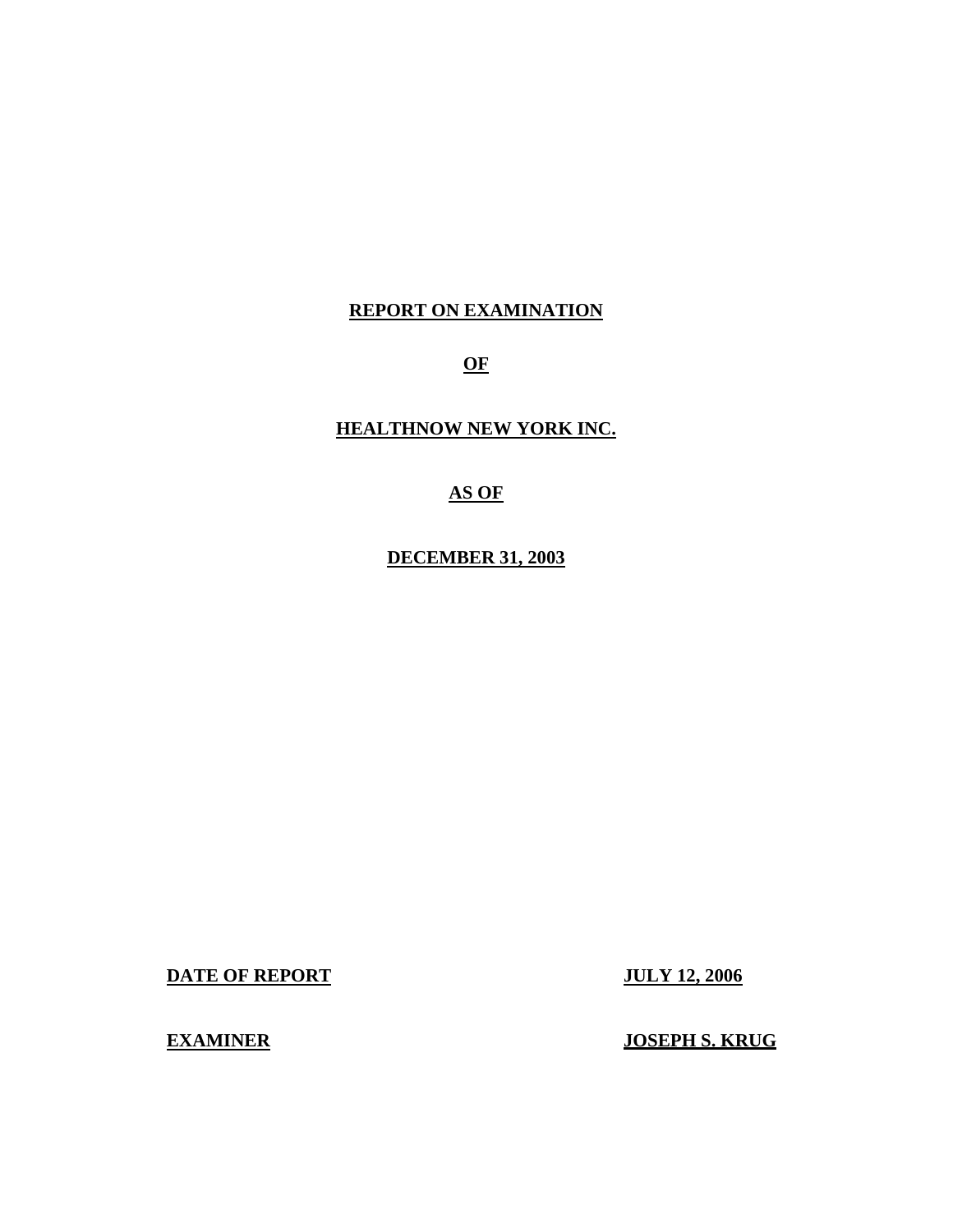# **TABLE OF CONTENTS**

| <u>ITEM NO.</u>  |                                                             | PAGE NO.       |
|------------------|-------------------------------------------------------------|----------------|
| 1.               | Scope of examination                                        | $\overline{2}$ |
| 2.               | Executive summary                                           | 3              |
| 3.               | Description of Plan                                         | 5              |
|                  | A. Management<br>B. Territory and plan of operation         | 6<br>10        |
|                  | C. Reinsurance                                              | 14             |
|                  | D. Holding company system                                   | 15             |
|                  | E. Significant operating ratios                             | 20             |
|                  | F. Section 1307 loans                                       | 21             |
|                  | G. Statutory reserve                                        | 22             |
|                  | H. Accounts and records                                     | 23             |
|                  | Healthy NY reporting<br>Ι.                                  | 23             |
|                  | <b>EDP</b> testing<br>J.                                    | 24             |
|                  | K. Business Continuity Planning (BCP) – Binghamton Division | 25             |
| $\overline{4}$ . | <b>Financial statements</b>                                 | 26             |
|                  | A. Balance Sheet                                            | 26             |
|                  | B. Statement of Revenue and Expenses                        | 28             |
| 5.               | Uncollected premiums                                        | 30             |
| 6.               | Electronic data processing equipment                        | 30             |
| 7.               | Claims unpaid                                               | 32             |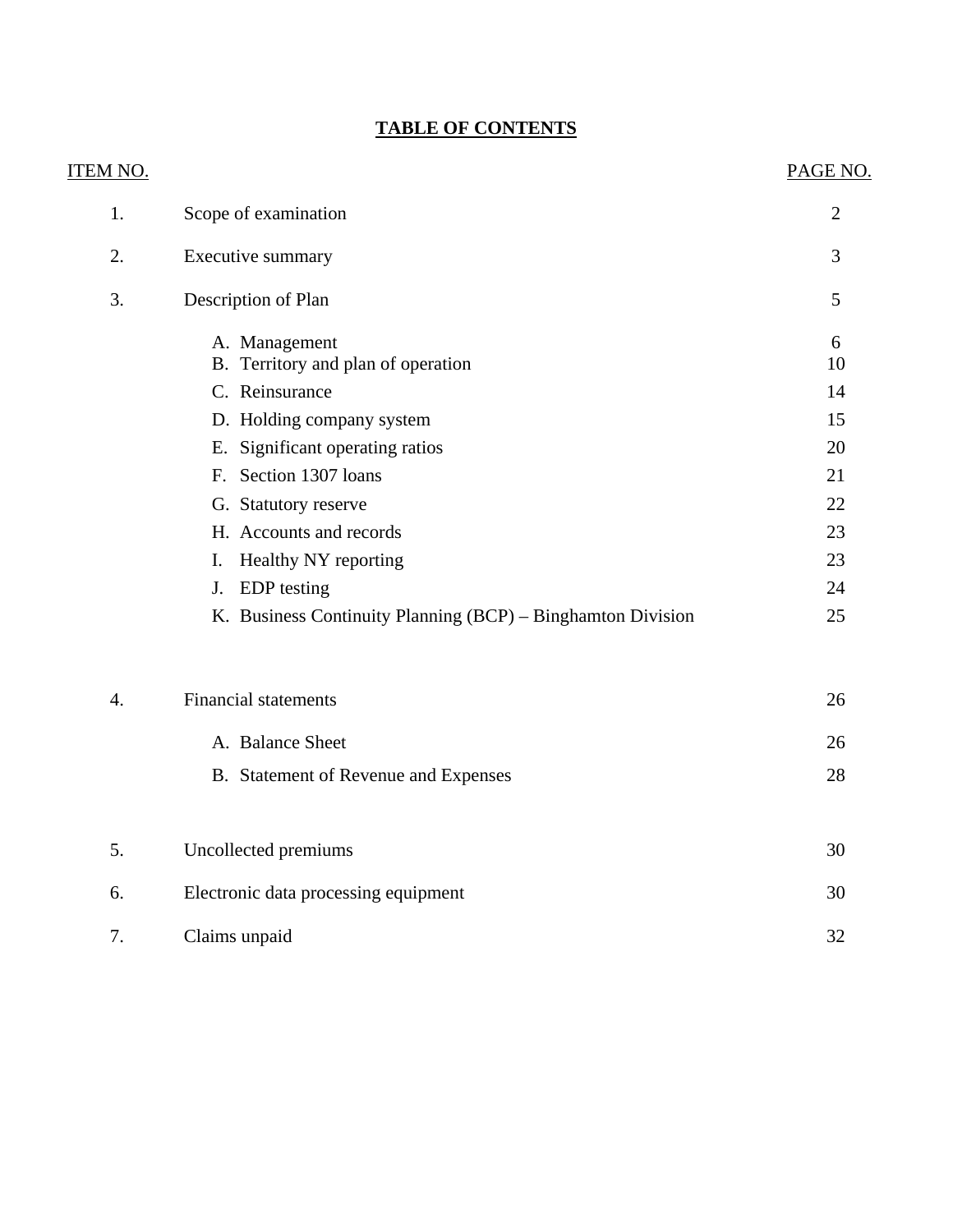| <u>ITEM NO.</u> |                                                        | PAGE NO. |
|-----------------|--------------------------------------------------------|----------|
| 8.              | <b>Market Conduct Activities</b>                       | 32       |
|                 | A. Claims processing                                   | 33       |
|                 | B. Prompt payment                                      | 34       |
|                 | C. Commissions to brokers                              | 36       |
|                 | D. Notification of rate increase                       | 37       |
|                 | E. Response to New York Insurance Department inquiries | 37       |
|                 | F. Experience rating                                   | 38       |
|                 | G. Sales and advertising                               | 39       |
|                 | H. NY Schedule M reporting                             | 40       |
|                 | Retroactively terminated groups<br>I.                  | 40       |
|                 | Third party claims<br>J.                               | 41       |
|                 | K. Frauds review                                       | 42       |
|                 | L. Premium refunds                                     | 43       |
|                 | M. Infertility mandated claims                         | 46       |
|                 | N. Health Benefits                                     | 48       |
| 9.              | Subsequent events                                      | 49       |
| 10.             | Compliance with prior Report on Examination            | 51       |
| 11.             | Summary of comments and recommendations                | 58       |
|                 | Appendix $A - HMO$ Operations                          | 64       |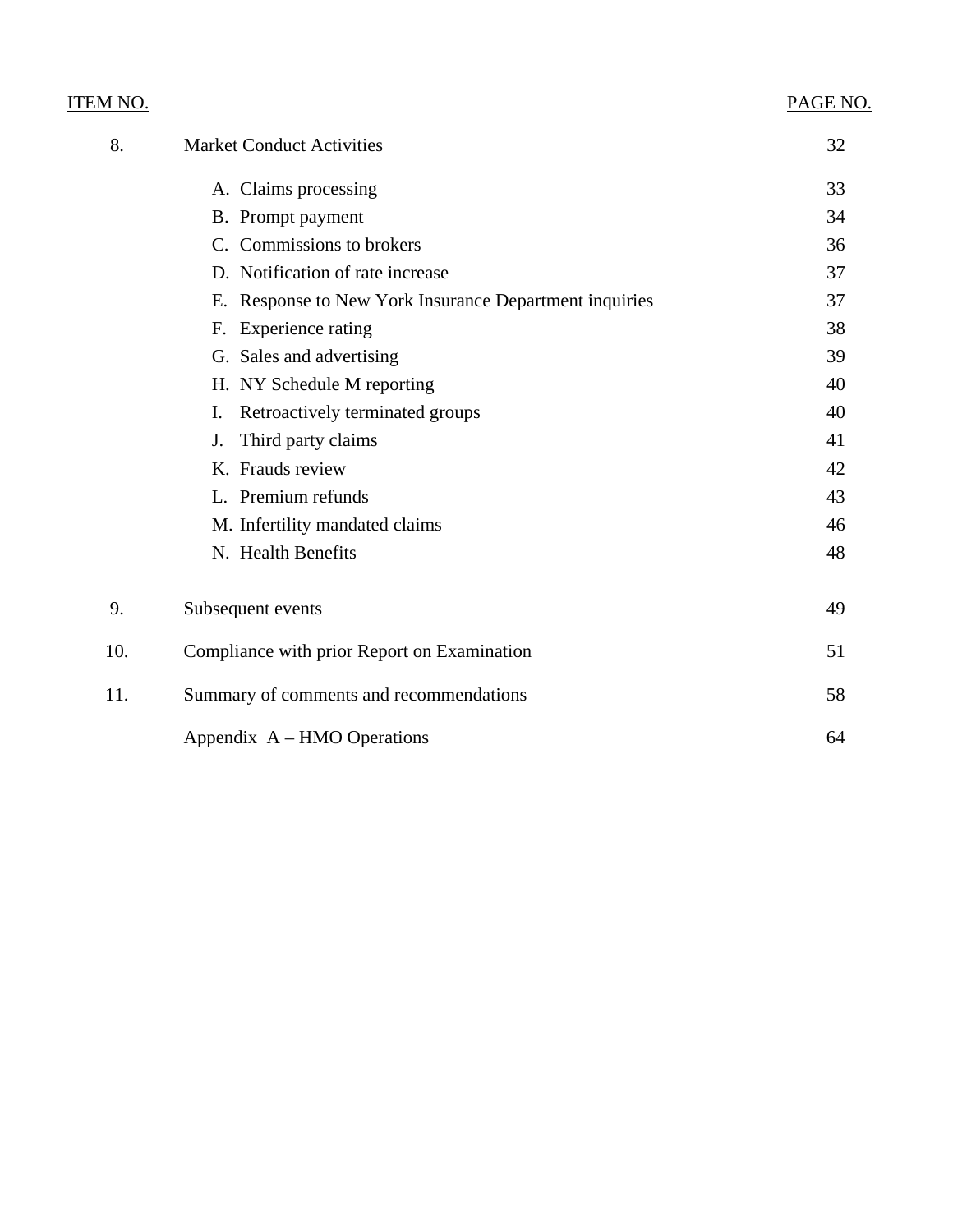

STATE OF NEW YORK INSURANCE DEPARTMENT 25 BEAVER STREET NEW YORK, NEW YORK 10004

George E. Pataki Howard Mills (1999) and the second state of the second state of the second Mills (1999) and the second Mills (1999) and the second Mills (1999) and the second of the second state of the second state of the Governor

Superintendent

July 12, 2006

Honorable Howard Mills Superintendent of Insurance Albany, New York 12257

Sir:

Pursuant to the requirements of the New York Insurance Law, and in compliance with the instructions contained in Appointment No. 22228, dated May 17, 2004, and attached hereto, I have made an examination into the condition and affairs of HealthNow New York Inc., a domestic non-profit health service corporation as of December 31, 2003 and respectfully submit the following report thereon.

The examination was conducted at HealthNow New York Inc.'s home office located at 1901 Main Street, Buffalo, NY.

Wherever the term, "Plan" appears in this report without qualification, it should be understood to refer to HealthNow New York Inc.

A concurrent examination was made of the Plan's line of business health maintenance organization. The Plan's health maintenance operations are marketed under the name, "Community Blue", in the Buffalo division area and under the name,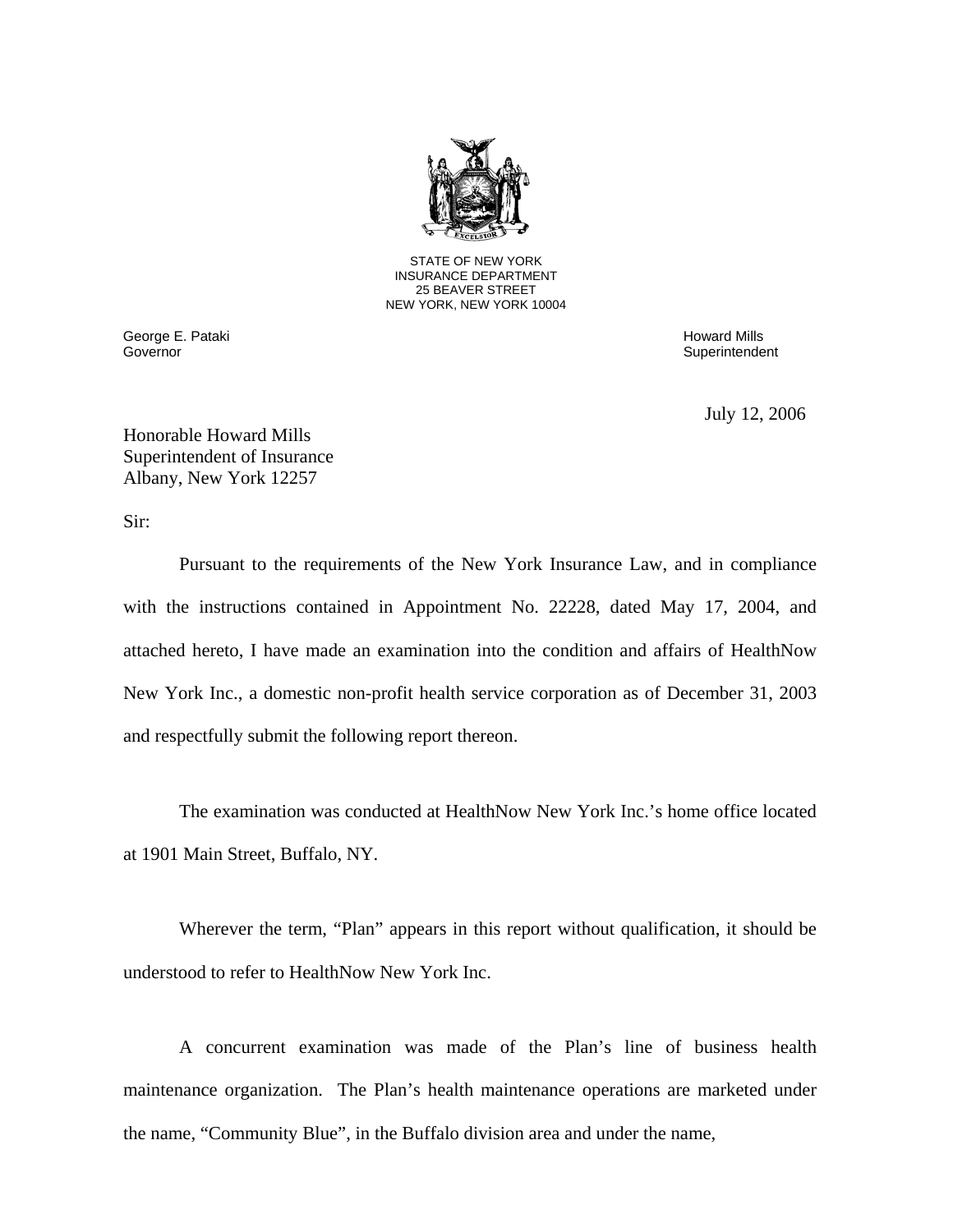"HealthNow", in the Albany division area. The results of such examination are included in an Appendix A to this Report.

The Plan reported reserves and unassigned funds of \$221,993,959 as of December 31, 2003. As of December 31, 2003, the Plan's required to be maintained statutory reserve of \$222,134,436 was impaired in the amount of \$140,477. Subsequent to this report date, the Plan has filed quarterly and annual statements which indicate a removal of the impairment.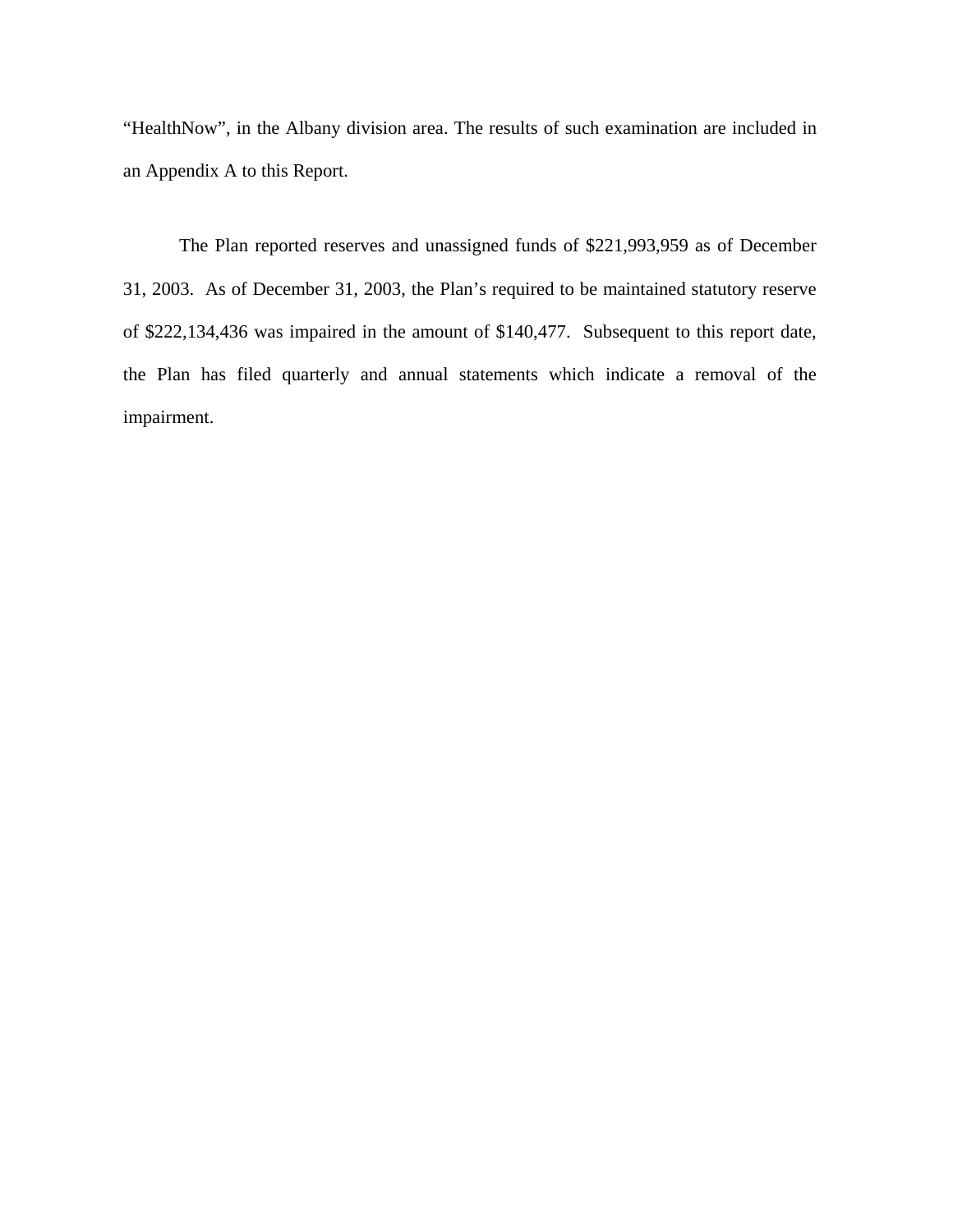#### 1. **SCOPE OF EXAMINATION**

<span id="page-5-0"></span>The previous examination was conducted as of September 30, 1999. This examination covered the period from October 1, 1999 through December 31, 2003. Where deemed appropriate, transactions subsequent to this period were also reviewed.

The examination comprised a verification of assets and liabilities as of December 31, 2003, in accordance with the Statutory Accounting Principles as adopted by the Department, a review of income and disbursements deemed necessary to accomplish such verification, and utilized, to the extent considered appropriate, work performed by the Plan's independent certified public accountants. A review or audit of the following items was conducted as called for in the Examiners Handbook of the National Association of Insurance Commissioners:

> History of the Plan Management and control Corporate records Fidelity bond and other insurance Employee relations and welfare Territory and plan of operation Loss experience Reinsurance Accounts and records Growth of the Plan Market conduct activities

A review was also made to ascertain what actions have been taken by the Plan with regard to comments and recommendations contained in the following four prior reports on examination: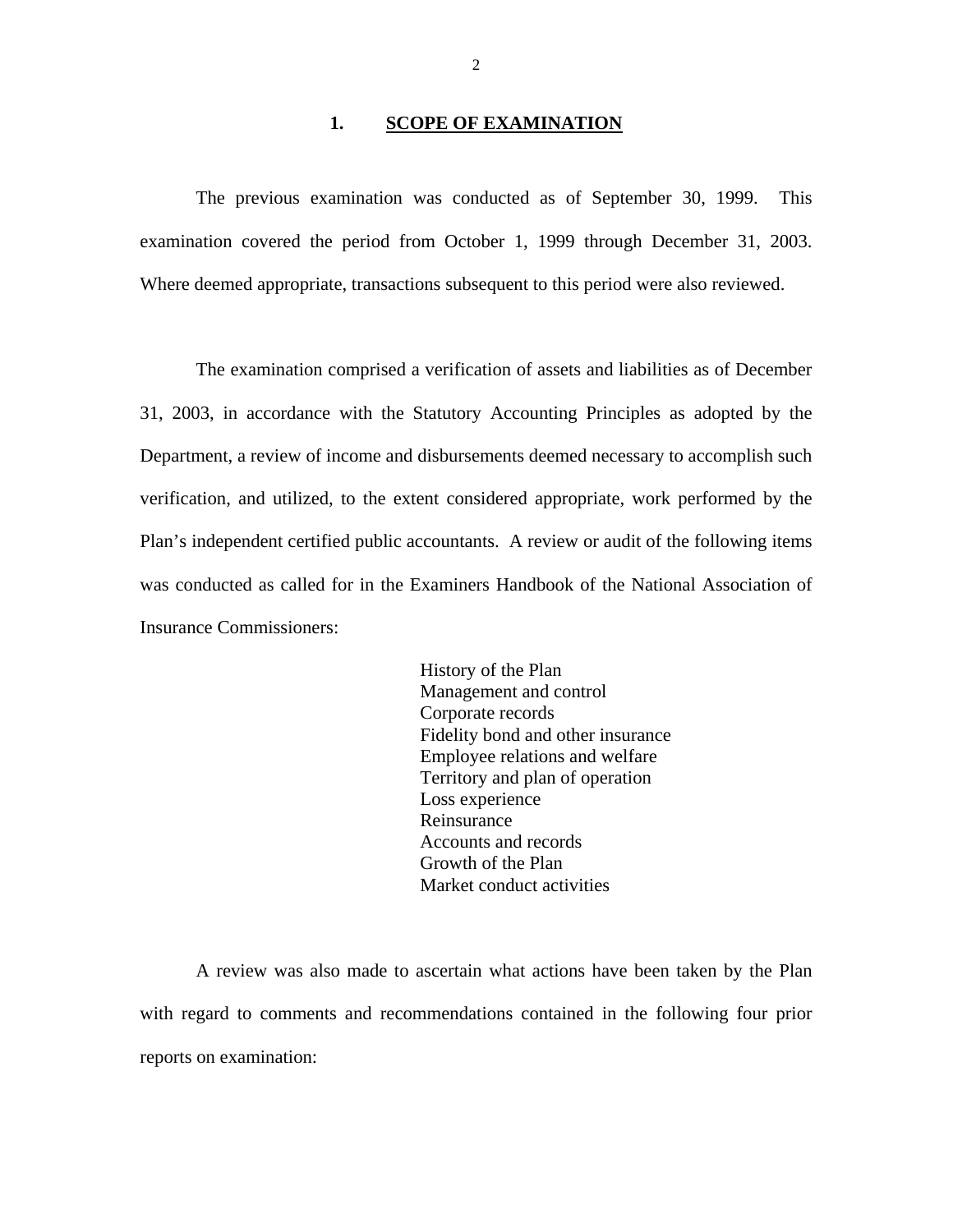- <span id="page-6-0"></span>1) Market Conduct Report on Examination as of March 15, 1999
- 2) Report on Examination as of September 30, 1999
- 3) Interim Market Conduct Report on Examination as of February 1, 2000
- 4) Special Report on Examination as of December 10, 2003

This report on examination is confined to financial statements and comments on those matters which involve departures from laws, regulations or rules, or which are deemed to require explanation or description.

## **2. EXECUTIVE SUMMARY**

The results of this examination revealed certain operational deficiencies during the examination period. The most significant findings of this examination include the following:

- The Plan, in some instances, failed to comply with the annual statement instructions in the preparation of its filed financial statements to this Department.
- The Plan failed to appropriately reconcile its financial records, annual and quarterly statement filings including its Healthy New York Report No. 4 filings, its Section 4308(h) of the New York Insurance Law reports and its Healthy New York Loss ratio reports. Also the Plan failed to book all appropriate receivables and accruals on its books and report such receivables and accruals in all related filings and reports according to instructions.
- On four (4) separate occasions during the examination period, the Plan paid commissions to its brokers in excess of commission rates filed with this Department.
- Subsequent to the examination period, the Plan in some instances did not abide by the provisions of Section 4308(g)(2) of the New York Insurance Law and provide at least thirty (30) days advance written notice of a rate increase to each contract holder and subscriber.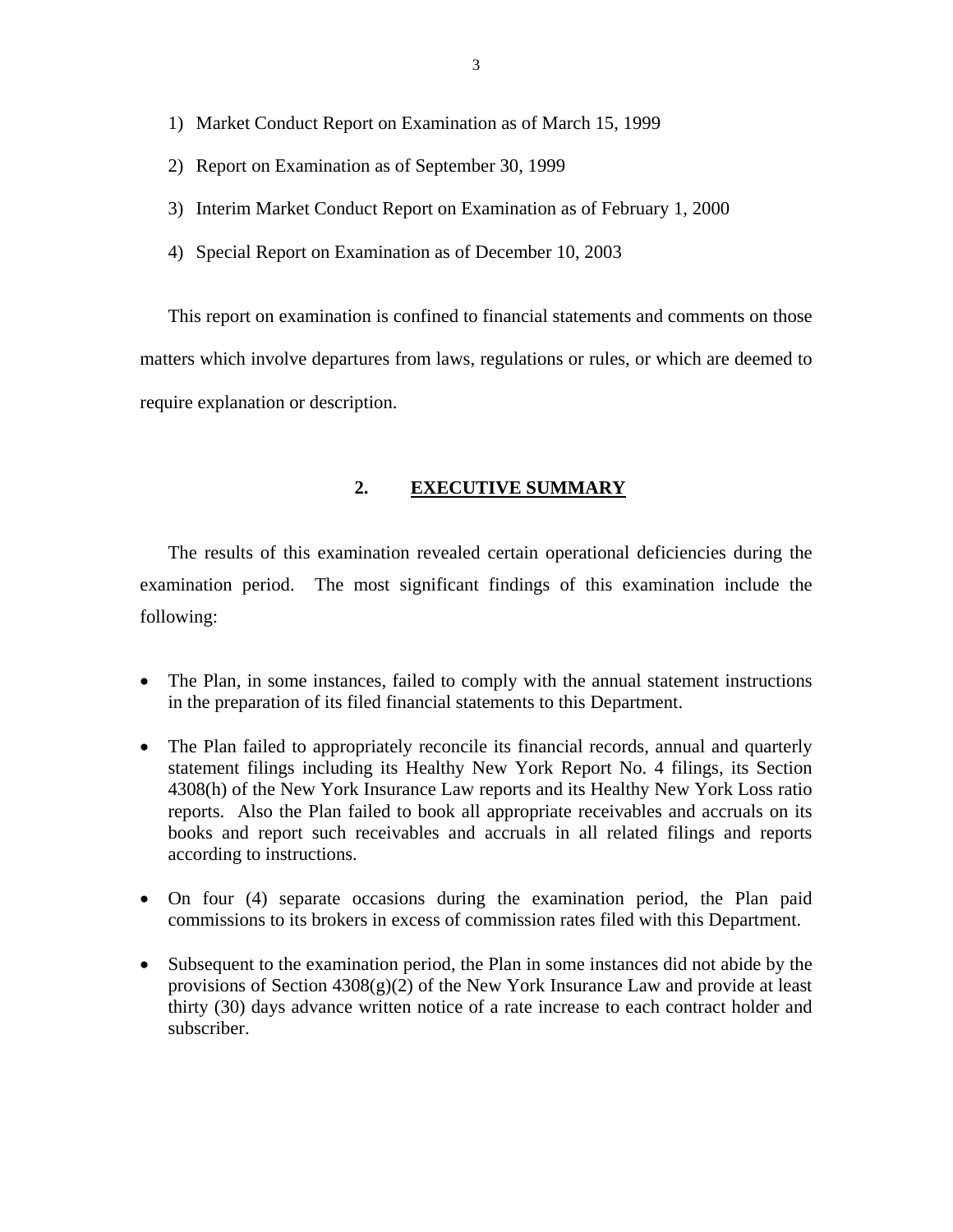- The Plan should make appropriate refunds of premiums to its direct payment subscribers, as directed by this Department, in compliance with Section 4308(h) of the New York Insurance Law.
- In certain instances, the Plan failed to calculate experience rated group premiums in accordance with Department approved formulas as required by Part 52.40 of Department Regulation 52 (11 NYCRR 52.40).
- The Plan should revise its procedures regarding retroactive terminations for nonpayment so at to provide for all terminations for non-payment to take place within the thirty (30) day grace period included within its contracts or amend such contracts to provide for a time period commensurate with the present practice.
- The Plan failed to comply with the requirements of Section 3224-a of the New York Insurance Law and make appropriate payment of all claims within the forty-five (45) day period provided by the aforementioned section of the Insurance Law, where there is not an appropriate reason for delay in payment as specified in Section 3224-a(a) and (b) of the New York Insurance Law.
- The Plan should adjust all infertility mandated claims for the period, September 1, 2002 to the present, that were incorrectly processed, including those not originally identified for adjustment by the Plan in a subsequent internal review and as noted herein relative to a subsequent Department review. A subsequent on-site Department review indicated that certain infertility mandated claims related to infertility surgical procedures and infertility related drugs had not been identified and appropriately paid by the Plan during the aforementioned period,
- The Plan does not always report suspicious activity to this Department within thirty (30) days as required by Section 405(a) of the New York Insurance Law.
- The Plan does not budget enough funds for advertising to increase public awareness of fraud, in furtherance of Section 409(c)(5) of the New York Insurance Law.
- In eight (8) instances of presentations to employer groups and/or brokers, the Plan failed to comply with the requirements of Department Regulation 34 (11 NYCRR 215.11) relative to its sales and marketing advertising.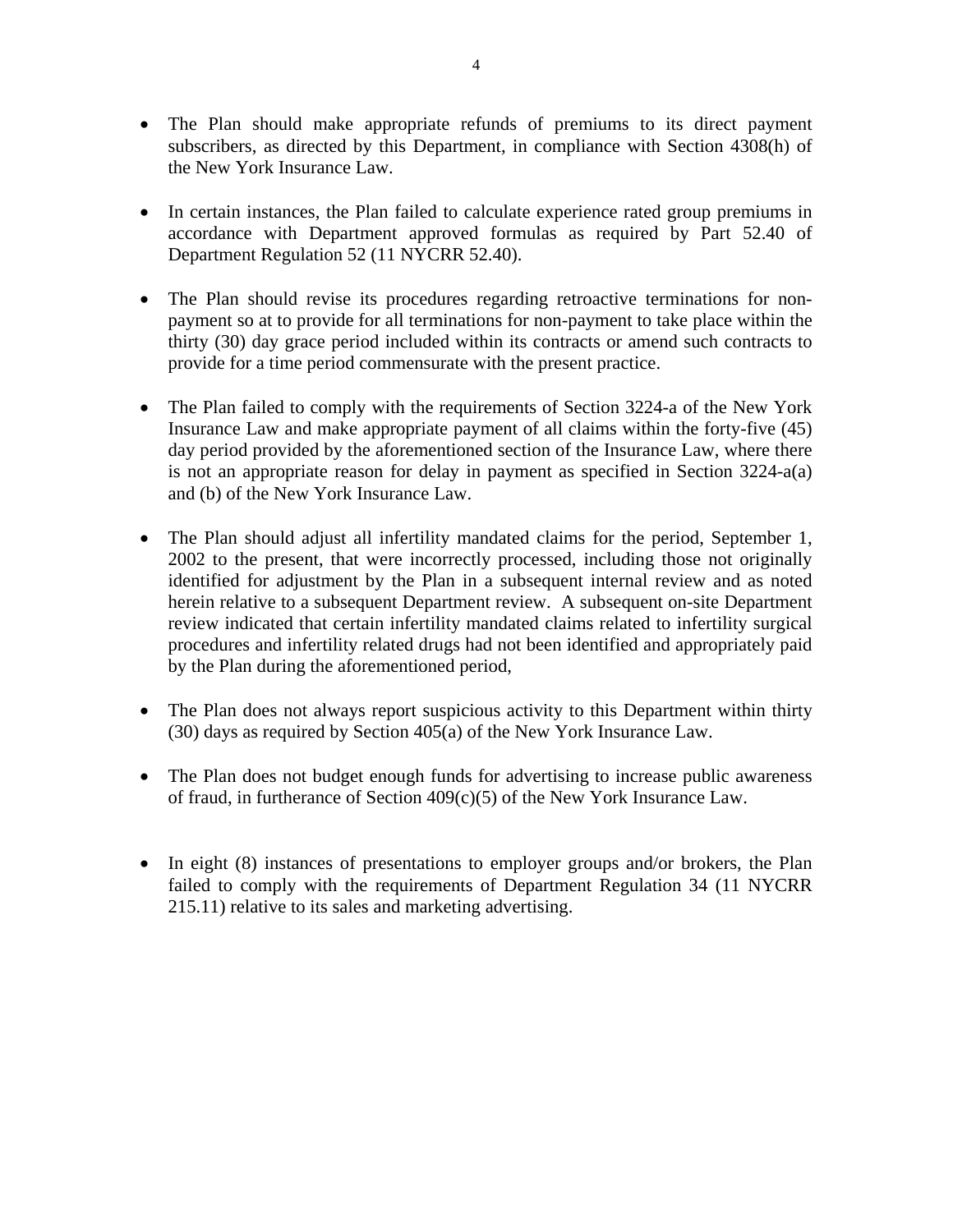<span id="page-8-0"></span>• The Plan failed to comply with the underwriting guidelines for sole proprietors as set forth in Section 4317(f)(3) of the New York Insurance Law.

The examination findings are described in greater detail in the remainder of this report.

### **3. DESCRIPTION OF PLAN**

The Plan is a non-profit health service corporation organized under the provisions of the Membership Corporation Law and Article 43 of the New York Insurance Law. The Plan was incorporated on September 26, 1939 and commenced business in 1940

As a result of its merger with WholeHealth Insurance Network Inc, from December 30, 1992, the Plan acquired operations in the Albany area, which it currently operates as a separate division. From the merger date through May 1, 1996 The Company operated under the corporate name, Blue Cross and Blue Shield of Western New York, Inc. On May 2, 1996, the Plan changed its name to New York Care Plus Insurance Company, Inc. Subsequently, on October 1, 1998, the Plan changed its name to HealthNow New York Inc., its current name. The Plan, as of December 31, 2003, operated under the names of Blue Cross and Blue Shield of Western New York relative to its western New York division and Blue Shield of Northeastern New York relative to its eastern New York division.

On August 1, 1985, the Plan began the operations of Community Blue; a health maintenance organization (HMO) authorized pursuant to Article 44 of the New York

5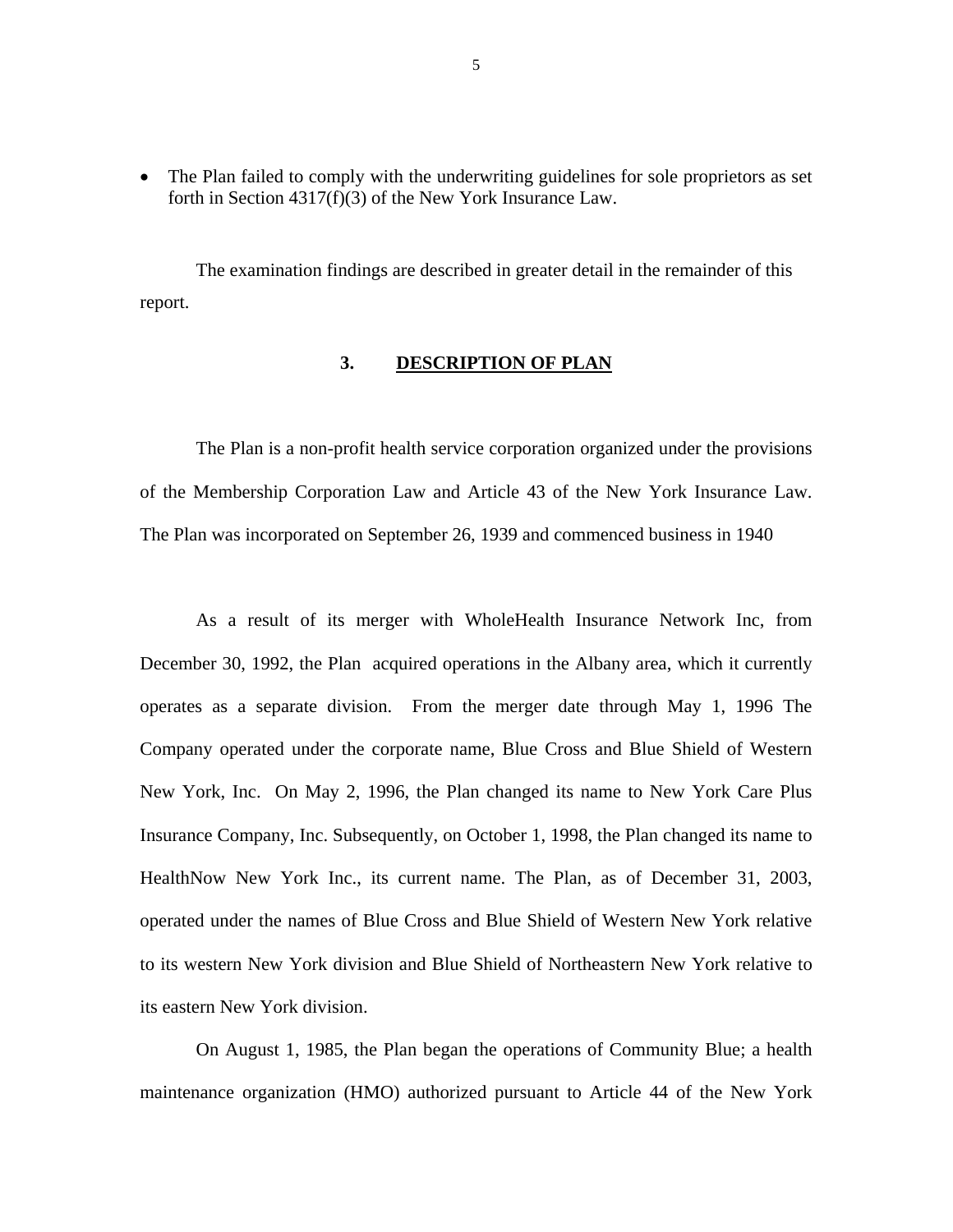<span id="page-9-0"></span>Public Health Law. Community Blue, an individual practice association (IPA) health maintenance organization, functions as a line of business of the Plan in eight (8) counties of western New York. On August 15, 1995, the Plan was granted authority to expand its Article 44 service area and began doing business as an HMO in twelve (12) counties of eastern New York. The HMO line of business operates under the names of Community Blue in its western New York division and HealthNow in its eastern division.

#### **A. Management**

HealthNow Systems, Inc. is the sole member of the Plan. HealthNow Systems, Inc., was formed in 1996 under the name, New York Care Plus Holding Company, Inc. to act as a holding company for the Plan and its affiliates.

Article IV, Section 2(a) of the Plan's by-laws indicates that the number of members of the board of directors shall not be less than seventeen (17) nor more than twenty-one (21). As of December 31, 2003, the Plan's board of directors consisted of eighteen (18) members. The board meets at least four (4) times a year.

Plan board members are elected at the Plan's annual membership meeting which is held in March of each year. Per agreement with this Department, Plan board directors are the same directors as those who are elected to the HealthNow Systems Inc. board of directors.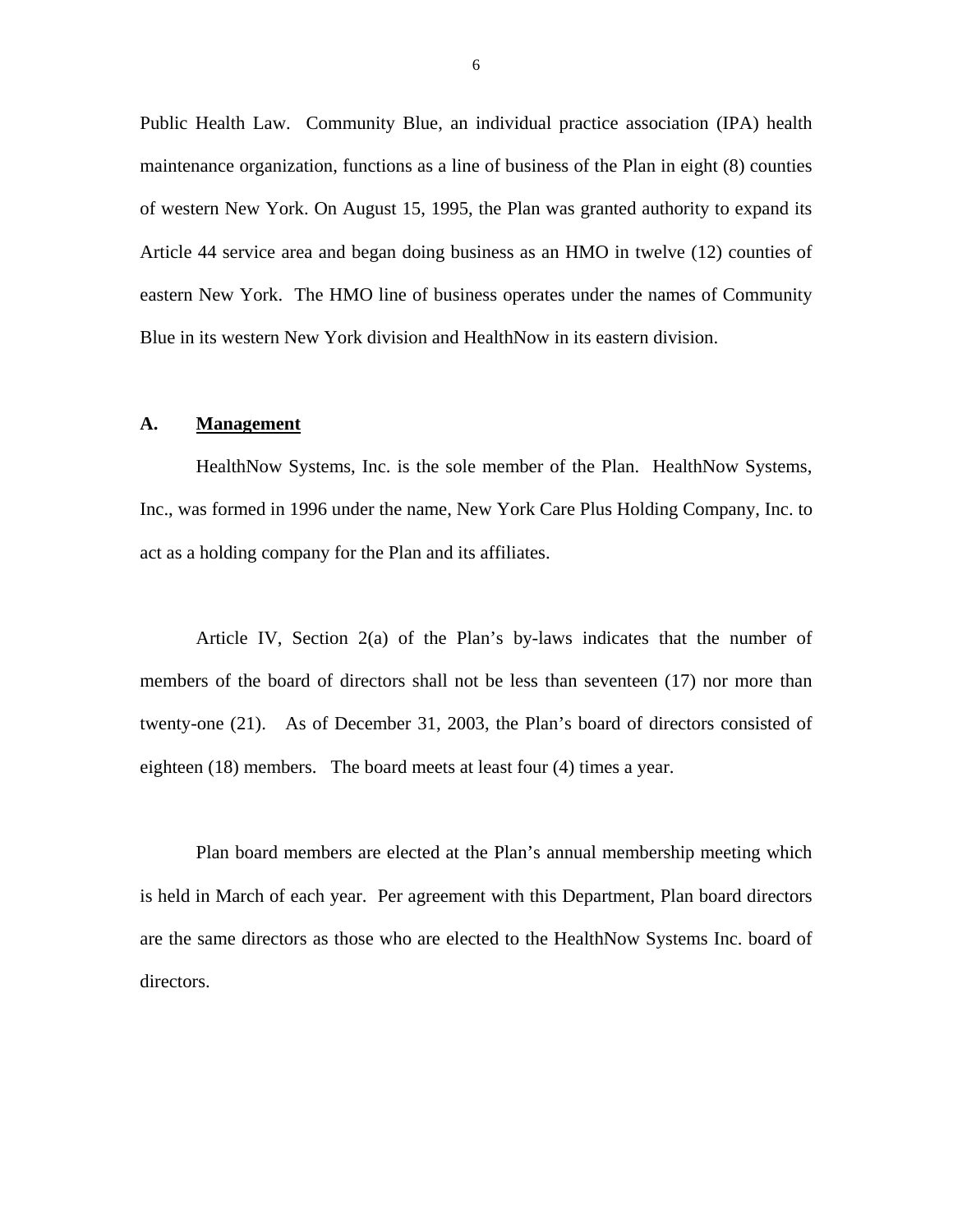According to Article IV, Section 2(a) of the Plan's by-laws, the Chairperson of the Board of Directors and the President and Chief Executive Officer shall be members of the Board of Directors.

The Plan's directors, as of December 31, 2003, were as follows:

| <b>Name and Residence</b>                        | <b>Principal Business Affiliation</b>                                                      |  |
|--------------------------------------------------|--------------------------------------------------------------------------------------------|--|
| <b>Provider Representatives</b>                  |                                                                                            |  |
| Steven B. Boyle<br>Slingerlands, NY              | Chief Executive Officer,<br>St. Peter's Hospital                                           |  |
| Patrick J. Buttarazzi, MD                        | Auburn Facility Health Services Director,<br><b>NYS Department of Corrections</b>          |  |
| Harry L. Metcalf, M.D.<br>Williamsville, NY      | Chairman of the Board,<br><b>Highgate Medical Group</b>                                    |  |
| <b>Public Representatives</b>                    |                                                                                            |  |
| Lois B. DeFleur, PhD                             | President,<br><b>Binghamton University (State University</b><br>of New York at Binghamton) |  |
| James B. Foster<br>Hamburg, NY                   | Chief Executive Officer,<br>Lake Shore Hospital, Inc.                                      |  |
| Parmalier D. Murphy, D.D.S.<br>Williamsville, NY | Dentist,<br><b>Private Practice</b>                                                        |  |
| James J. O'Brien, Esq.<br>Amherst, NY            | Partner,<br>O'Brien & O'Brien                                                              |  |
| Norman Rickard<br>Vero Beach, FL                 | Retired                                                                                    |  |
| Louise Woerner                                   | Chairman and CEO,<br><b>Health Care Resources</b>                                          |  |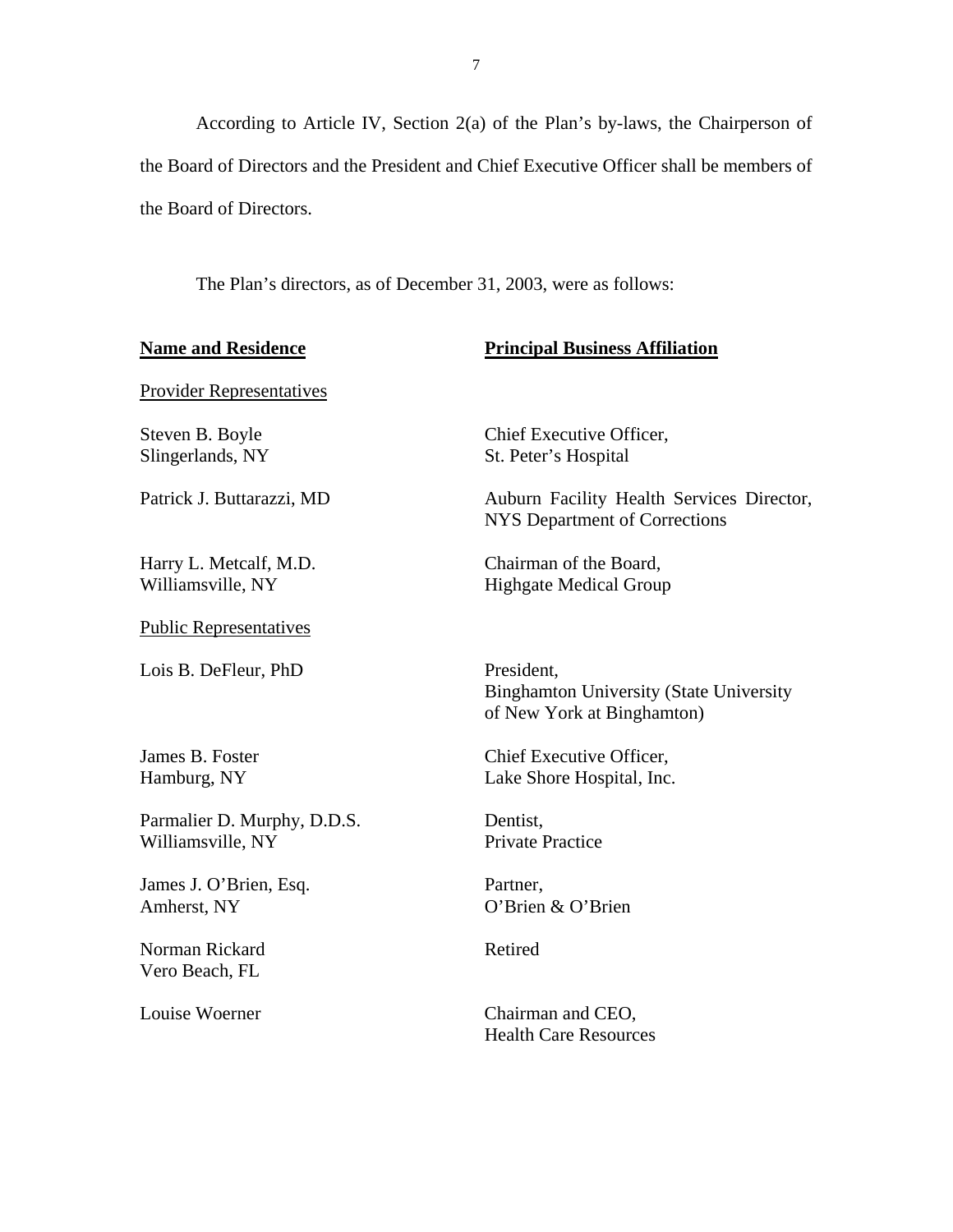| <b>Name and Residence</b>              | <b>Principal Business Affiliation</b>                                        |  |
|----------------------------------------|------------------------------------------------------------------------------|--|
| John M. Brown<br>Orchard Park, NY      | Retired                                                                      |  |
| Joseph J. Castiglia<br>West Falls, NY  | Chairman of the Board,<br><b>Sisters of Charity Hospital</b>                 |  |
| Thomas M. Fricano,<br>Salem, SC        | Retired                                                                      |  |
| Mark D. Higgins<br>West Seneca, NY     | Civil Service Employees Association                                          |  |
| Thomas J. Murrer, CPA<br>Westfield, NY | President,<br>Renold, Inc.                                                   |  |
| Cindy Vastola<br>Kenmore, NY           | <b>Assistant Vice President,</b><br><b>Small Business Services, Key Bank</b> |  |
| Richard J. Zipp<br>Wilson, NY          | Retired                                                                      |  |
| Officer-Employee                       |                                                                              |  |
| Alphonso O'Neil-White                  | Interim President and Chief Executive<br>Officer.                            |  |

The minutes of all meetings of the board of directors and committees thereof held during the examination period were reviewed. During the period under review, the board met at least four (4) times in each calendar year in accordance with its by-laws. Based upon this review, it was determined that such meetings were well attended. The board excused absences.

HealthNow New York Inc.

The principal officers of the Plan at December 31, 2003 were as follows:

8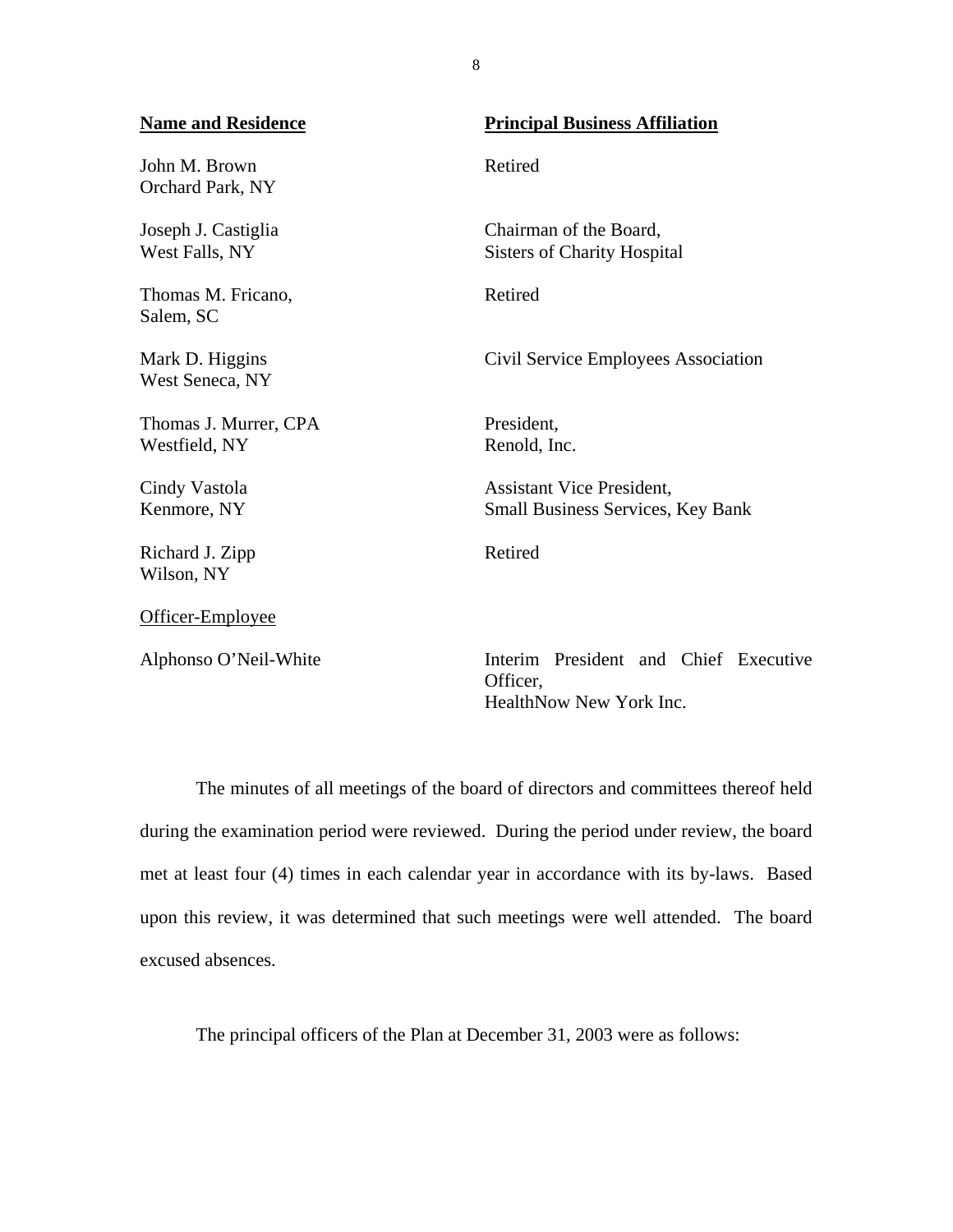| <b>Name</b>              | <b>Title</b>                                                                                          |
|--------------------------|-------------------------------------------------------------------------------------------------------|
| Alphonso V. O'Neil-White | Interim President*                                                                                    |
| James A. Cardone         | Executive Vice President, Operation Support Services,<br><b>Chief Financial Officer and Treasurer</b> |
| Cheryl Howe              | Executive Vice President, Health Services and<br><b>Marketing Management</b>                          |
| Stephen G. Jepson        | Senior Vice President, Chief Operating Officer, Buffalo<br>Market                                     |
| Gary J. Kerl             | Senior Vice President, Chief Information Officer                                                      |
| Nora K. McGuire          | Senior Vice President, Marketing and Business<br>Development                                          |
| David J. Uba             | Senior Vice President, Strategic Initiatives                                                          |
| William T. Wickis        | Senior Vice President, Customer Service and Claim<br>Operations                                       |
| Jeffrey L. Adams         | Vice President, Chief Actuary                                                                         |
| George L. Busch          | Vice President, Finance                                                                               |
| Pauline A. Cataldi       | Vice President, Claim Operations                                                                      |
| John A. Gillespie, MD    | Vice President, Medical Director, Western New York                                                    |
| Renee R. Fleming,        | Vice President, Corporate Pharmacy Services                                                           |
| Linda M. Navarra         | Vice President, Systems Services                                                                      |
| Ralph F. Volpe           | Vice President, Human Resources and Administrative<br>Services                                        |

\*On July 22, 2004 was named President and Chief Executive Officer

9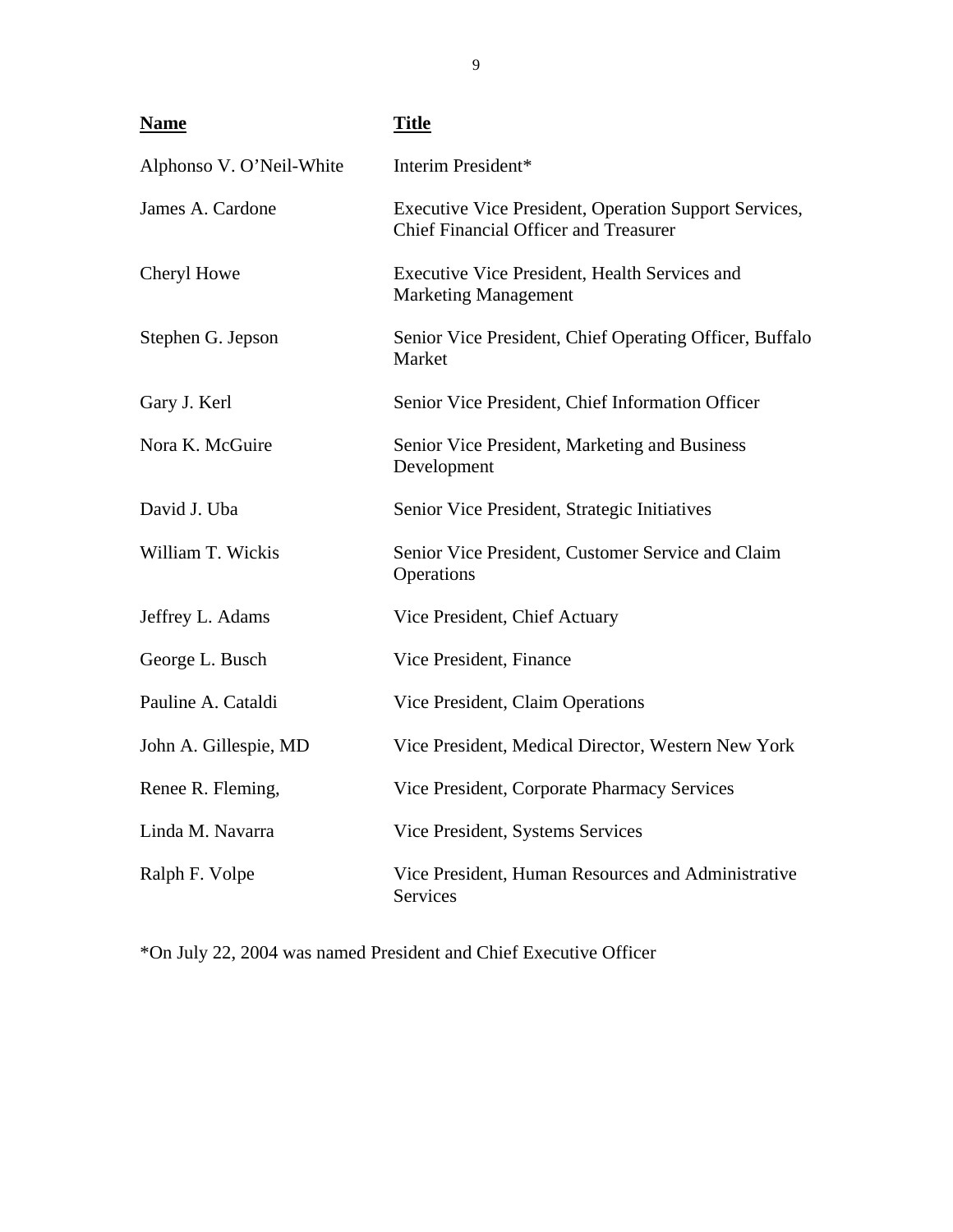## <span id="page-13-0"></span>**B. Territory and Plan of Operation**

## **I. Description of Service Area**

As a non-profit health service corporation, the Plan is licensed to do business throughout the State of New York, pursuant to the provisions of Article 43 of the New York Insurance Law. The Plan currently operates four divisions as follows:

## Buffalo Division

The Buffalo division, doing business as Blue Cross and Blue Shield of Western New York, includes the following eight counties of Western New York:

| Allegany    | Chautauqua | Genesee | Orleans |
|-------------|------------|---------|---------|
| Cattaraugus | Erie       | Niagara | Wyoming |

## Albany Division

The Albany division, doing business as Blue Shield of Northeastern New York, operates in the following counties:

| Region I (Upstate)      | Albany<br>Clinton<br>Columbia<br>Essex<br>Fulton | Greene<br>Montgomery<br>Rensselaer<br>Saratoga | Schenectady<br>Schoharie<br>Warren<br>Washington |
|-------------------------|--------------------------------------------------|------------------------------------------------|--------------------------------------------------|
| Region II (Downstate)   | Dutchess                                         | Putnam                                         | Ulster                                           |
| (Operates as HealthNow) | Orange                                           | Sullivan                                       |                                                  |

The Albany division was acquired by the Plan through the merger with WholeHealth Insurance Network on December 30, 1992.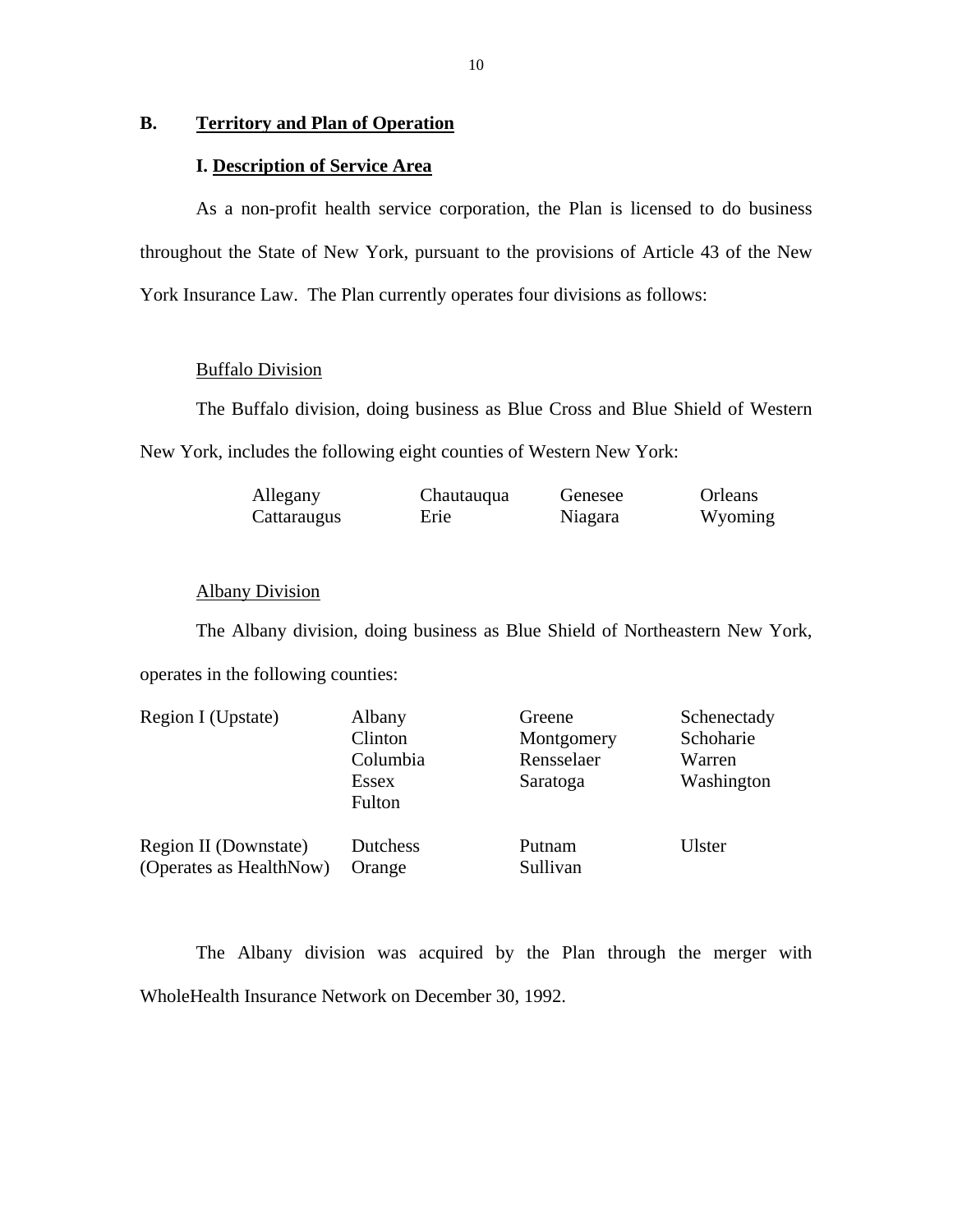#### Central New York Division

The Central New York division operates in the following counties:

| Cayuga   | Livingston | Ontario  | Tompkins |
|----------|------------|----------|----------|
| Chemung  | Monroe     | Oswego   | Wayne    |
| Cortland | Onondaga   | Schuyler |          |

#### Binghamton Division

The Plan operates the Upstate Medical Division (UMD) in Binghamton, NY. This division, acquired through the merger with WholeHealth Insurance Network, is used solely for the administration of the Medicare B contract. In accordance with a contract with Centers for Medicare & Medicaid Services (CMS), the Plan processes Medicare B claims for Medicare recipients in forty-five (45) counties of New York State. The Plan is reimbursed for all administrative costs, in accordance with certain guidelines, in connection with this program.

#### **II. Premiums and Benefits**

The Plan charges its subscribers community or experience rated premium rates and issues policies and riders which are subject to approval by the Superintendent of Insurance. Benefits provided by the Plan include hospital, medical/surgical, prescription drug, dental, vision, major medical and comprehensive coverages.

The Plan as of December 31, 2003, provided the following coverages: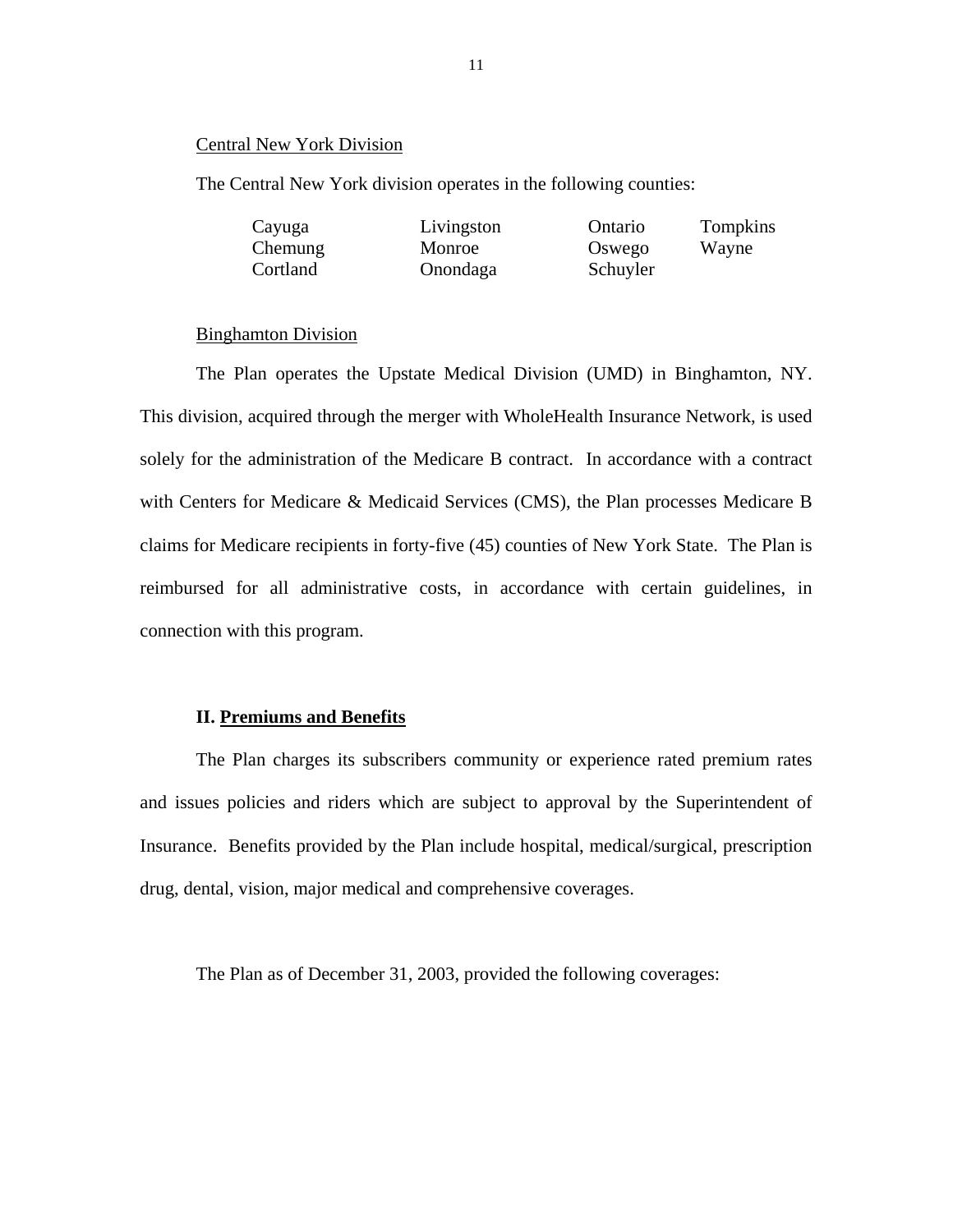### Commercial

The Plan's coverages within an eight (8) county western New York territory include two (2) traditional indemnity plans, two (2) traditional preferred provider plans, an exclusive provider (EPO) plan, two (2) standard HMO plans, two (2) HMO plans with an out of network option and two (2) experienced rated Point-of Service products. The Plan's coverages within its eighteen (18) county eastern New York territory include two (2) traditional indemnity plans and four (4) types of preferred provider plans, and an exclusive provider (EPO) plan. Within twelve (12) counties of eastern New York, the Plan also offers three (3) HMO products and two (2) products which combine HMO benefits with a point of service benefit and two (2) experienced rated Point-of Service products.

### Senior Blue

This product provides HMO coverage for Medicare beneficiaries (Medicare Parts A or B). Most services are subject to a \$10.00 co-payment. Senior Blue is marketed in three (3) counties of western New York.

### Community Care

This product provides HMO coverage for Medicaid beneficiaries in Erie County only.

#### Child Health Plus

Child Health Plus, a New York State funded health insurance program, provides low or no cost health insurance to children up to the age of nineteen (19). Benefits under this program include inpatient and outpatient facility and medical services. Office visits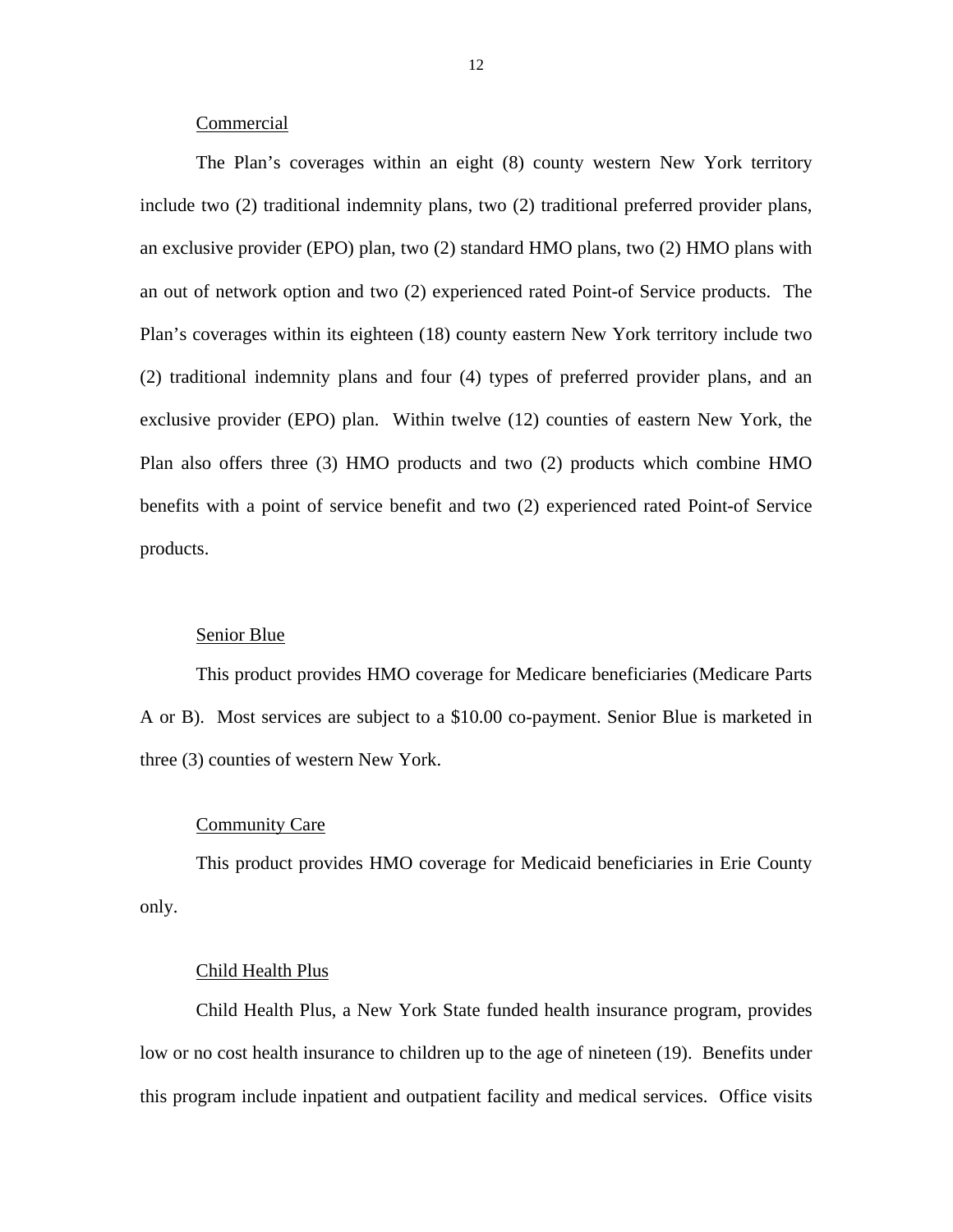are subject to a \$3.00 co-payment. Premiums are based upon income guidelines. Child Health Plus is offered by the Plan in all twenty-six (26) counties of New York State in which the Plan does business.

The Plan also participates in Healthy New York and Family Health Plus.

## Other Products

In addition, the Plan provides coverage to subscribers out of the Plan's operating area. Hospital coverage is coordinated by means of the Inter-Plan Service Benefit Bank which is administered by the national Blue Cross and Blue Shield Association (BCBSA), located in Chicago, Illinois.

The Plan also services members of national groups that are situated in the Plan's operating area, but whose parent companies or home offices are located in another Blue Cross' operating area. Those Blue Cross companies that hold the master contracts of the groups (Control Plans), reimburse the Plan for the claims of members of such national groups. Expenses incurred in connection with servicing national account subscribers' claims are reimbursed to the Plan. In addition to servicing other control plans, BCBSWNY is the control plan for various western New York based national groups.

The majority of contracts issued by the Plan are on a community rated or rolling rate basis. The Plan also maintains experience rated arrangements. The Plan issues Administrative Services Contracts ("ASC") to certain larger groups whereby the Plan is reimbursed for the cost of claims paid plus administrative service charges. The Plan also provides stop-loss coverage to its experience rated and ASC contract holders.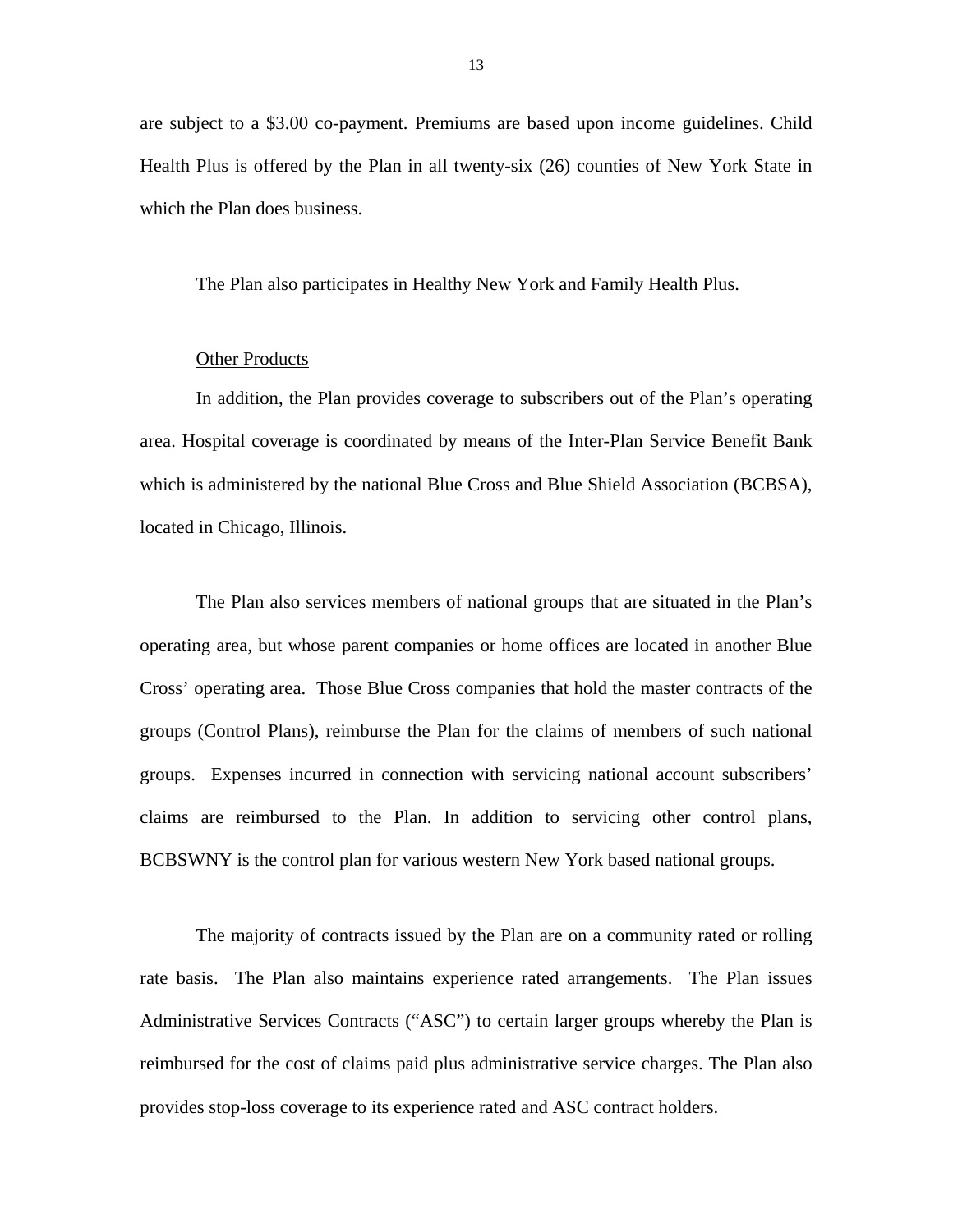<span id="page-17-0"></span>As of December 31, 2003 health care services were provided to 669,699 members. The following chart shows annual membership changes by number and percentage:

|                | 1998    | 1999     | 2000     | 2001     | 2002     | 2003     |
|----------------|---------|----------|----------|----------|----------|----------|
| <b>Members</b> | 674,183 | 679,463  | 616,961  | 622,664  | 649,875  | 669,699  |
| Change %       |         | $+0.1\%$ | $-9.2\%$ | $+0.1\%$ | $+4.4\%$ | $+3.1\%$ |

The Plan conducts business through direct writing as well as use of independent brokers.

# **C. Reinsurance**

 At December 31, 2003 the Plan did not maintain any reinsurance protection.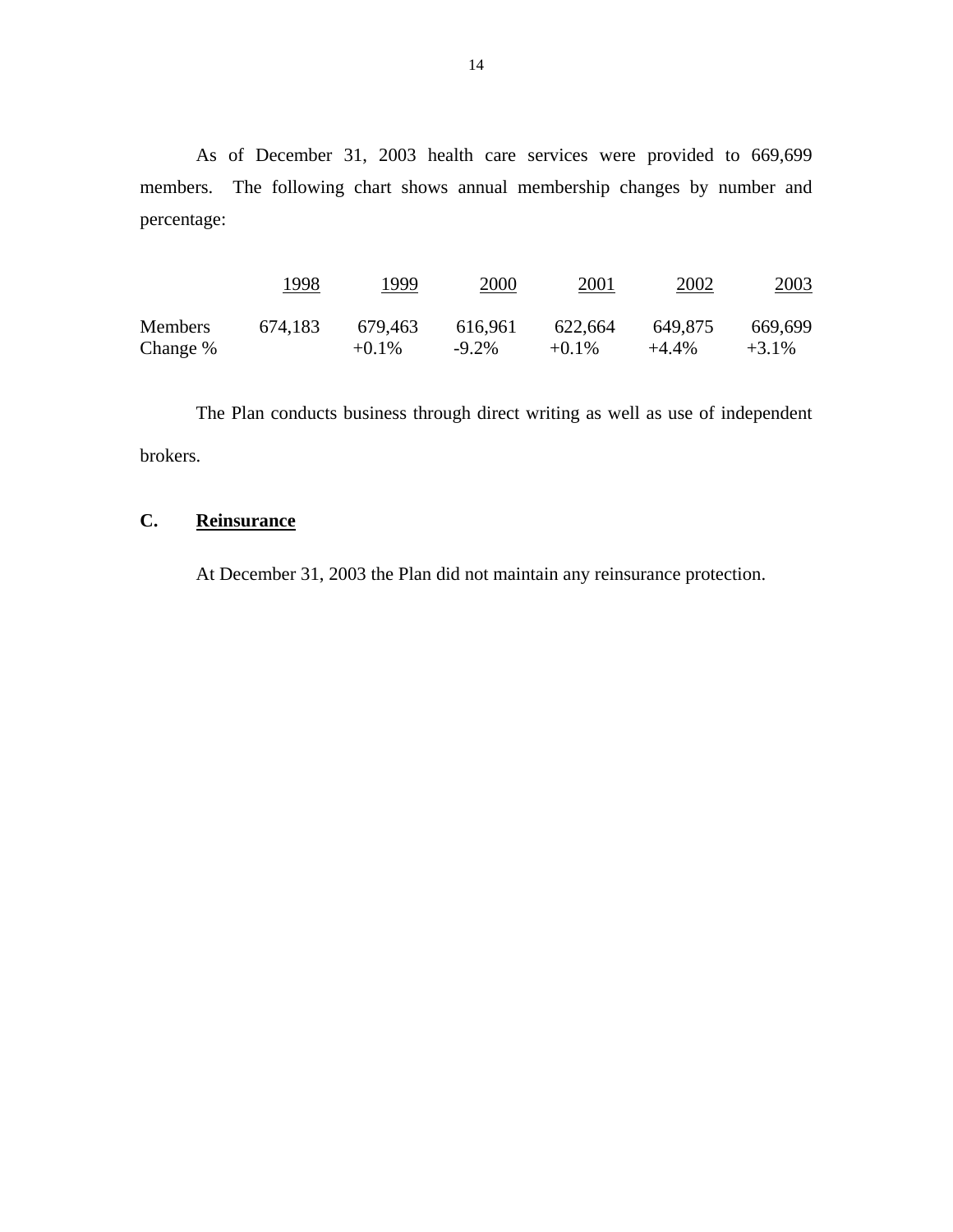## <span id="page-18-0"></span>**D. Holding Company System**

The following chart depicts the Plan and its relationship to its parent and affiliates as of December 31, 2003:



The following is a description of the Plan's affiliations as of December 31, 2003:

## 1. HealthNow Systems, Inc. (formerly New York Care Plus Holding Company, Inc.)

On March 15, 1996, the Plan received approval from this Department to form a holding company pursuant to Section 1506 of the New York Insurance Law. The corporation was formed under Section 102(a)(5) of the New York Not-for-Profit Corporation Law for the purpose of acting as a holding company. HealthNow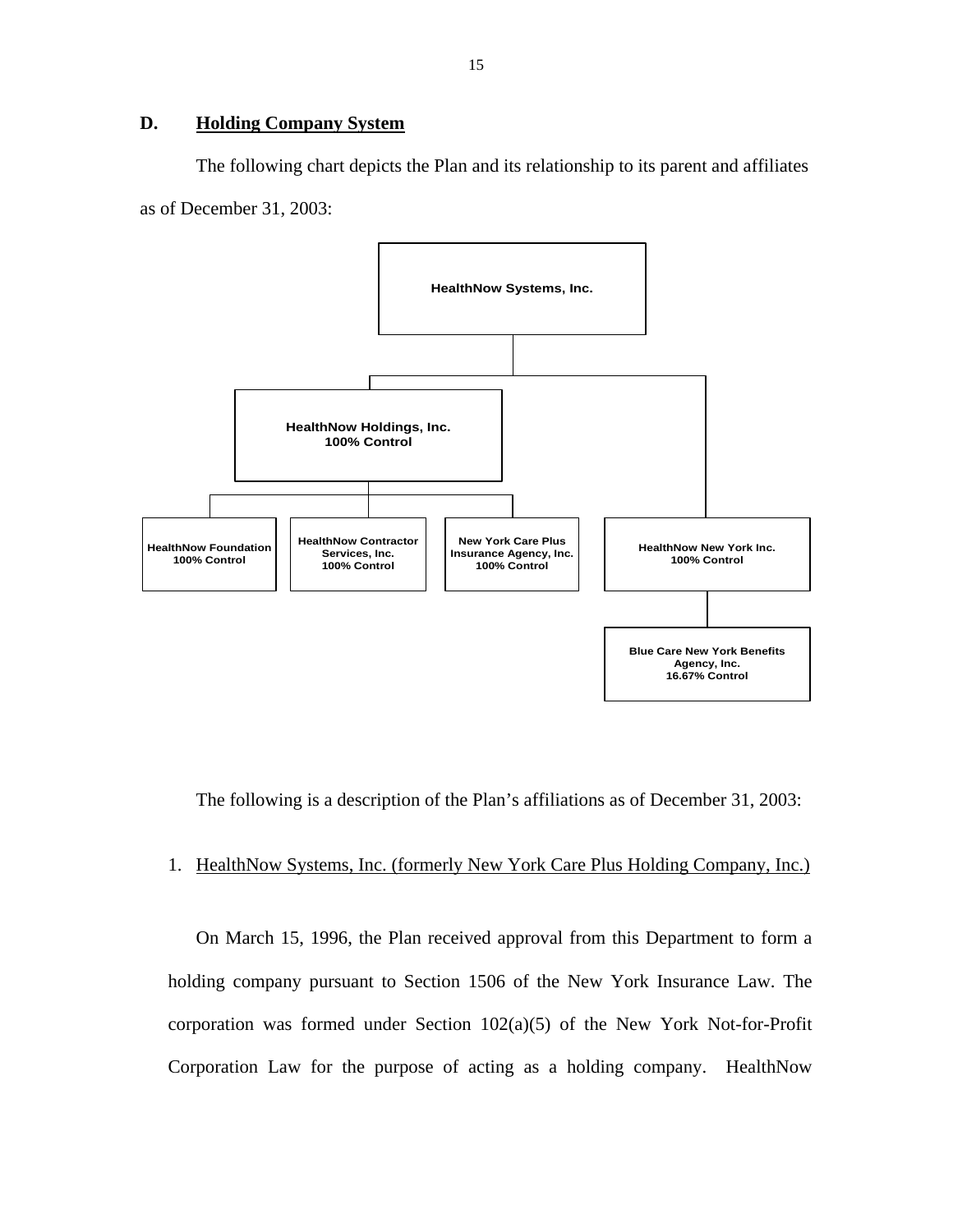Systems, Inc. (formerly New York Care Plus Holding Company, Inc.), through amendments of the by-laws of HealthNow New York Inc. (formerly, New York Care Plus Insurance Company, Inc.), became the sole member of the Plan.

As indicated in the above chart, HealthNow New York Inc. is a wholly owned subsidiary of HealthNow Systems, Inc. As such, this Department has mandated that the HealthNow Systems, Inc. board of directors will be comprised of the same directors as HealthNow, Inc. In accordance with Article IV, Section 2(b) of its bylaws, the board of directors of HealthNow Systems, Inc. are identical to that of HealthNow New York Inc.

 consolidated federal corporate income tax filings with HealthNow Systems, Inc. However, the Plan did not have a consolidated tax agreement in effect with It was noted that for years 1999 through 2003, the Plan participated in HealthNow Systems, Inc. as required by Section 1505(d) of the New York Insurance Law.

It is recommended that the Plan maintain a consolidated tax agreement with HealthNow Systems, Inc. as required by Section 1505(d) of the New York Insurance Law. It is further recommended that said consolidated tax agreement be constructed in conformity with Circular Letter No. 33 of 1979.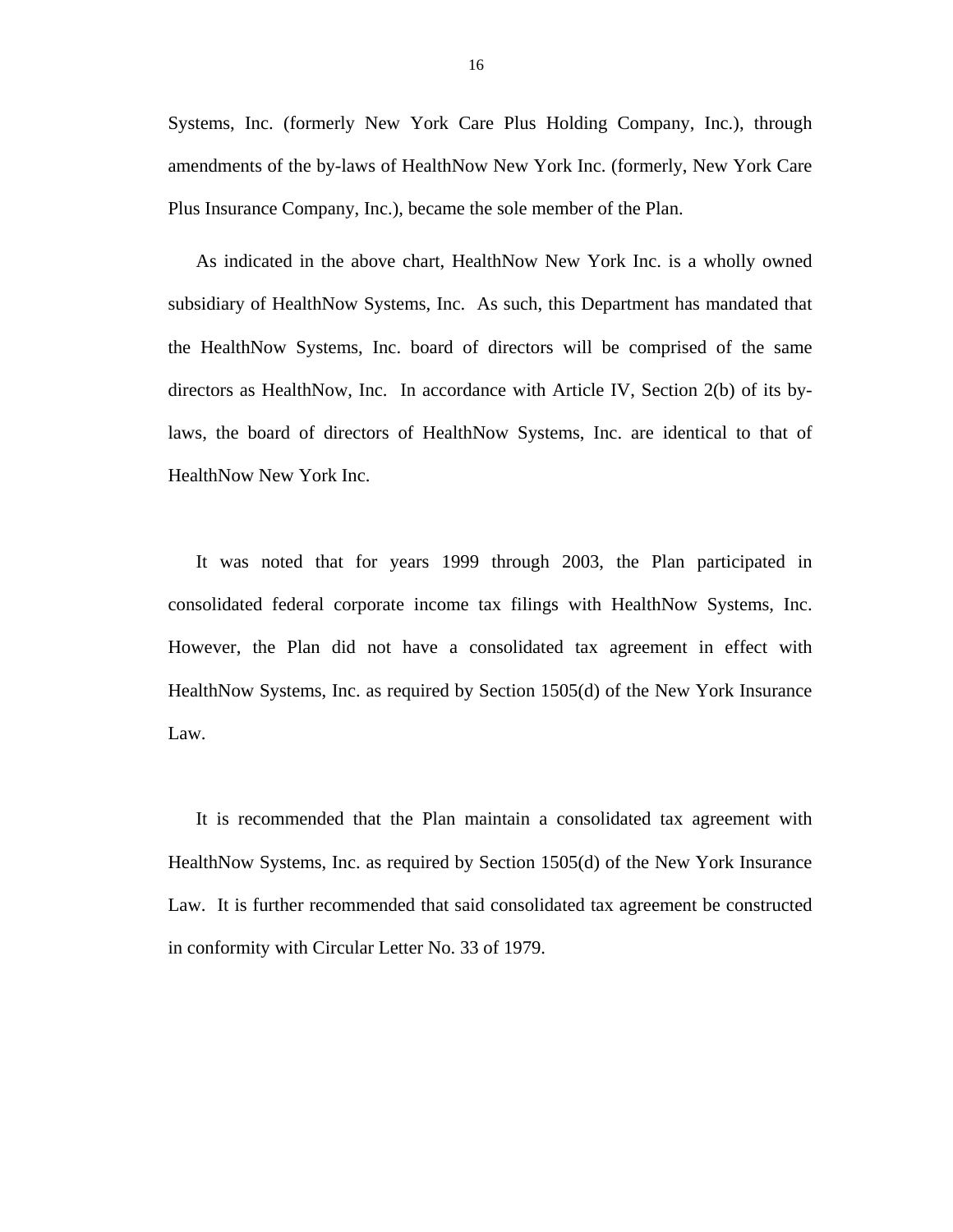#### 2. HealthNow Holdings, Inc.

As of December 31, 2003, this entity was a wholly owned subsidiary of HealthNow Systems Inc. and currently is the for-profit holding company for HealthNow Foundation, New York Care Plus Insurance Agency, Inc. and HealthNow Contractor Services, Inc., which are all subsidiaries of HealthNow Systems, Inc. The shares of HealthNow Holdings were transferred to HealthNow New York Inc. in April, 2004.

#### 3. HealthNow Foundation (Not-for-Profit Corporation 501(c)(3))

HealthNow Foundation (Foundation) is organized exclusively for charitable purposes in the United States and abroad within the meaning of Sections  $170(c)(2)(B)$ and  $501(c)(3)$  of the Code. The sole member of the Foundation is HealthNow Holdings, Inc.

#### 4. HealthNow Contractor Services, Inc.

HealthNow Contractor Services, Inc. is a wholly owned subsidiary of HealthNow Holdings, Inc. This entity was dormant as of December 31, 2003.

#### 5. Blue Care New York Benefits Agency, Inc. (BCNYBA)

The Plan maintained a 16.67% controlling interest in Blue Care New York Benefits Agency, Inc. (BCNYBA) as of December 31, 2003. The Plan, along with four other New York Blue Cross and Blue Shield Plans, formed BCNYBA, then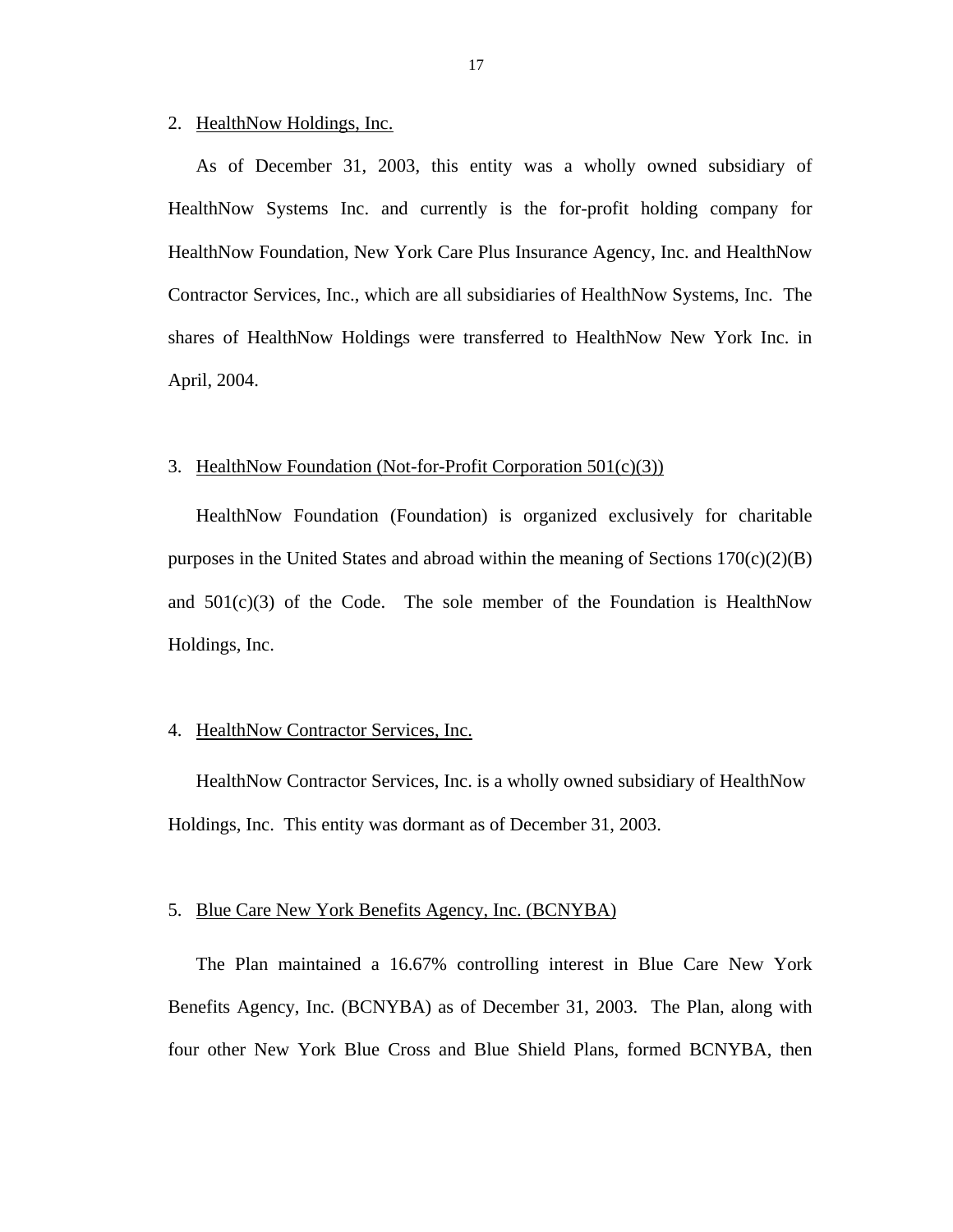known as New York Administrative Plan Services, Inc., in 1995 for the purpose of providing insurance marketing services for said Plans.

#### 6. New York Care Plus Insurance Agency, Inc. (NYCPIA)

The Plan, in 1997, formed New York Care Plus Insurance Agency, Inc. for the purpose of operating as an accident & health and life insurance agency. As of the date of this report, New York Care Plus Insurance Agency, Inc. has remained a dormant operation.

The following is a description of the inter-company agreements in effect between HealthNow New York Inc. and other members of the holding company as of the examination date:

## **a. Administrative Services Agreement between HealthNow New York Inc. and New York Care Plus Insurance Agency, Inc.**

HealthNow New York Inc. and New York Care Plus Insurance Agency, Inc. entered into an Administrative Services Agreement effective November 1, 2002, and, pursuant to Section 1505(a)(3) of the New York Insurance Law, the New York State Insurance Department requested that certain revisions be made to such agreement. A revised and restated Administrative Services Agreement was submitted to the Department on June 30, 2003. On July 7, 2003 the Department approved the revised agreement.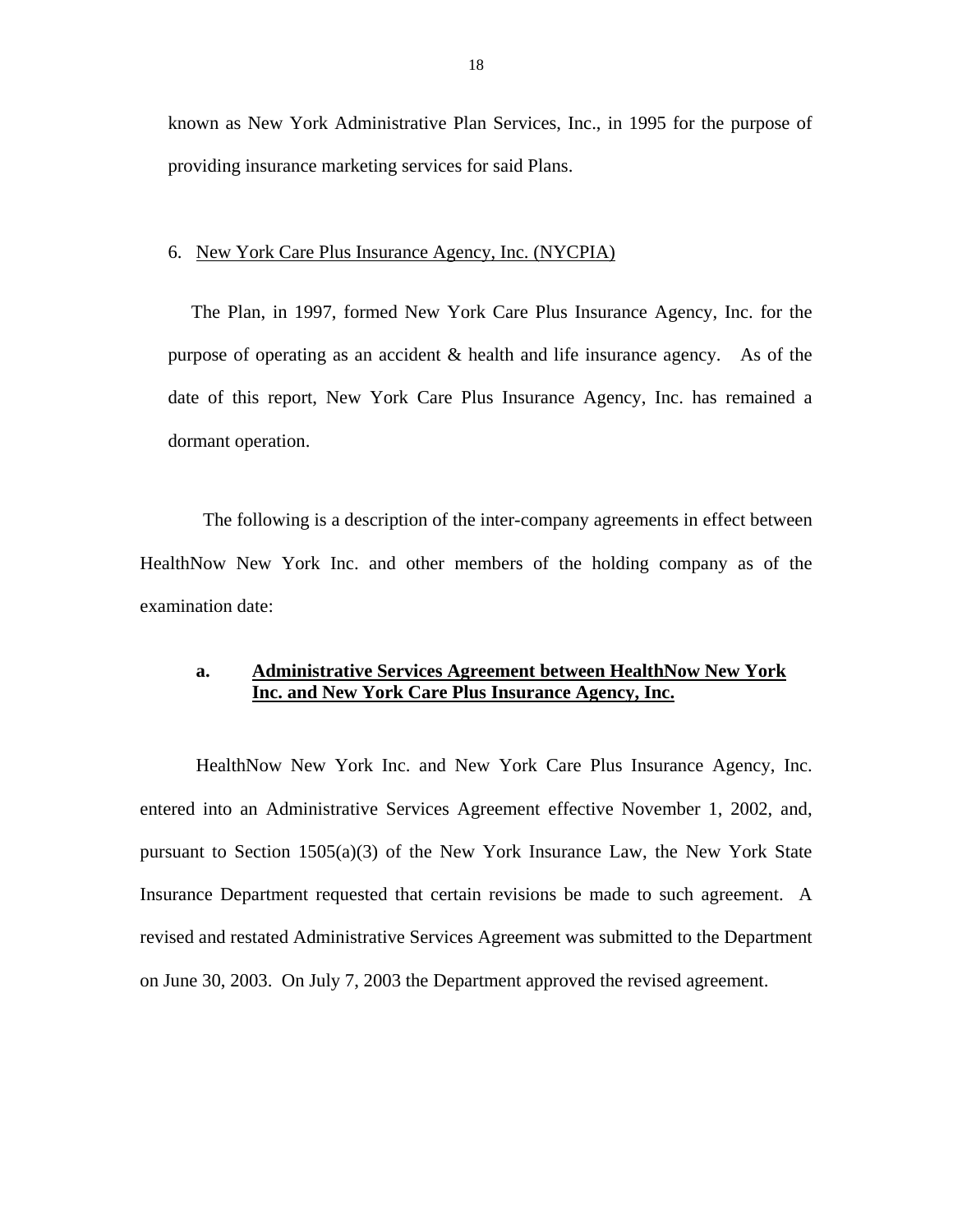The above agreement shall be for an initial term of one (1) year and automatically renew for successive one (1) year period, unless terminated sooner. Either party may terminate this agreement, without cause, at any time by giving written notice to the other party at least thirty (30) days in advance of the termination date specified in such notice.

## **b. Administrative Services Agreement between HealthNow New York Inc. and Blue Care New York Benefits Agency**

HealthNow New York Inc. and other New York State Blue Cross and Blue Shield entities entered into an Administrative Services Agreement with Blue Care New York Benefits Agency (Blue Care) effective January 1, 1997. The following is a summary of the services provided by Blue Care to HealthNow New York Inc. and such other Blue Cross and Blue Shield Plans under the agreement:

- a) assisting in the development of new health insurance products;
- b) assisting in the development of coordinated marketing strategies;
- c) assisting in the development of sales training and marketing programs;
- d) providing quarterly sales training programs at each of the Plans;
- e) preparation of marketing programs;
- f) assisting in the development of coordinated and/or uniform policies and procedures with respect to administration of the Plans' products;
- g) maintaining and providing information on products and services offered by competitors;
- h) providing such other services as may be requested by any Plan which is related to the services described in the agreement.

The Blue Cross and Blue Shield Plans compensate Blue Care for the services performed under the Agreement by reimbursing Blue Care for its actual direct and indirect costs in providing services.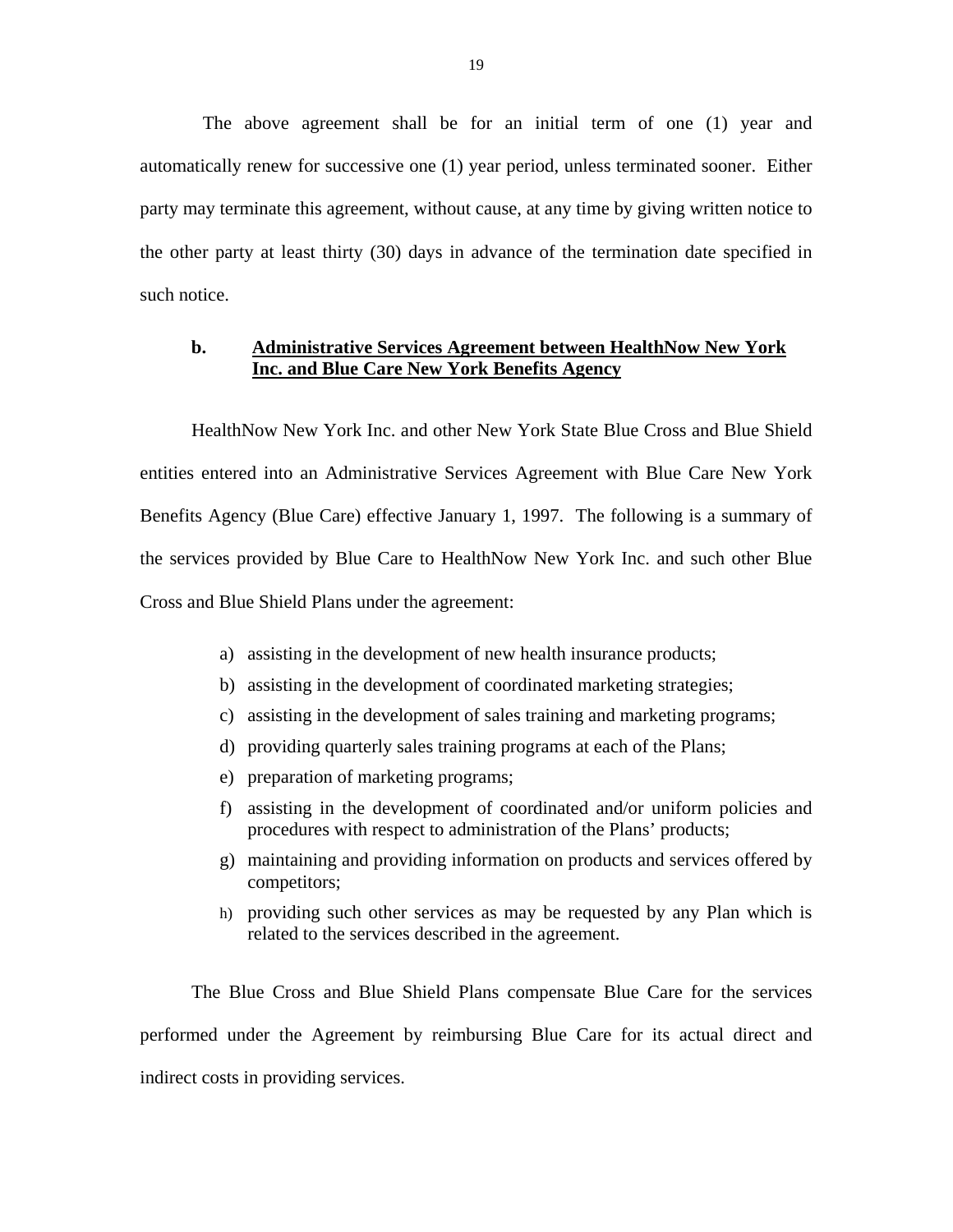The above agreement shall be for an initial term of one (1) year and automatically renew for successive one (1) year period, unless terminated sooner. Either party may terminate this agreement by providing the other party with ninety (90) days prior written notice.

## **E. Significant Operating Ratios**

The following ratio has been computed as of December 31, 2003 based upon the results of this examination:

Change in Capital and Surplus 72.3%

The above ratio is outside Department benchmark guidelines. The Plan experienced positive underwriting results in the traditional product lines in 2002 and 2003, particularly in the Buffalo area.

The underwriting ratios presented below are on an earned-incurred basis and encompass the October 1, 1999 to December 31, 2003 period covered by this examination:

|                                      | Amount          | Ratio  |
|--------------------------------------|-----------------|--------|
| Claims incurred                      | \$5,147,699,017 | 86.1%  |
| Claims adjustment expenses incurred  | 328,037,492     | 5.5%   |
| Other underwriting expenses incurred | 409,944,999     | 6.8%   |
| Net underwriting gain                | 96,482,015      | 1.6%   |
| Premiums earned                      | \$5,982,163,523 | 100.0% |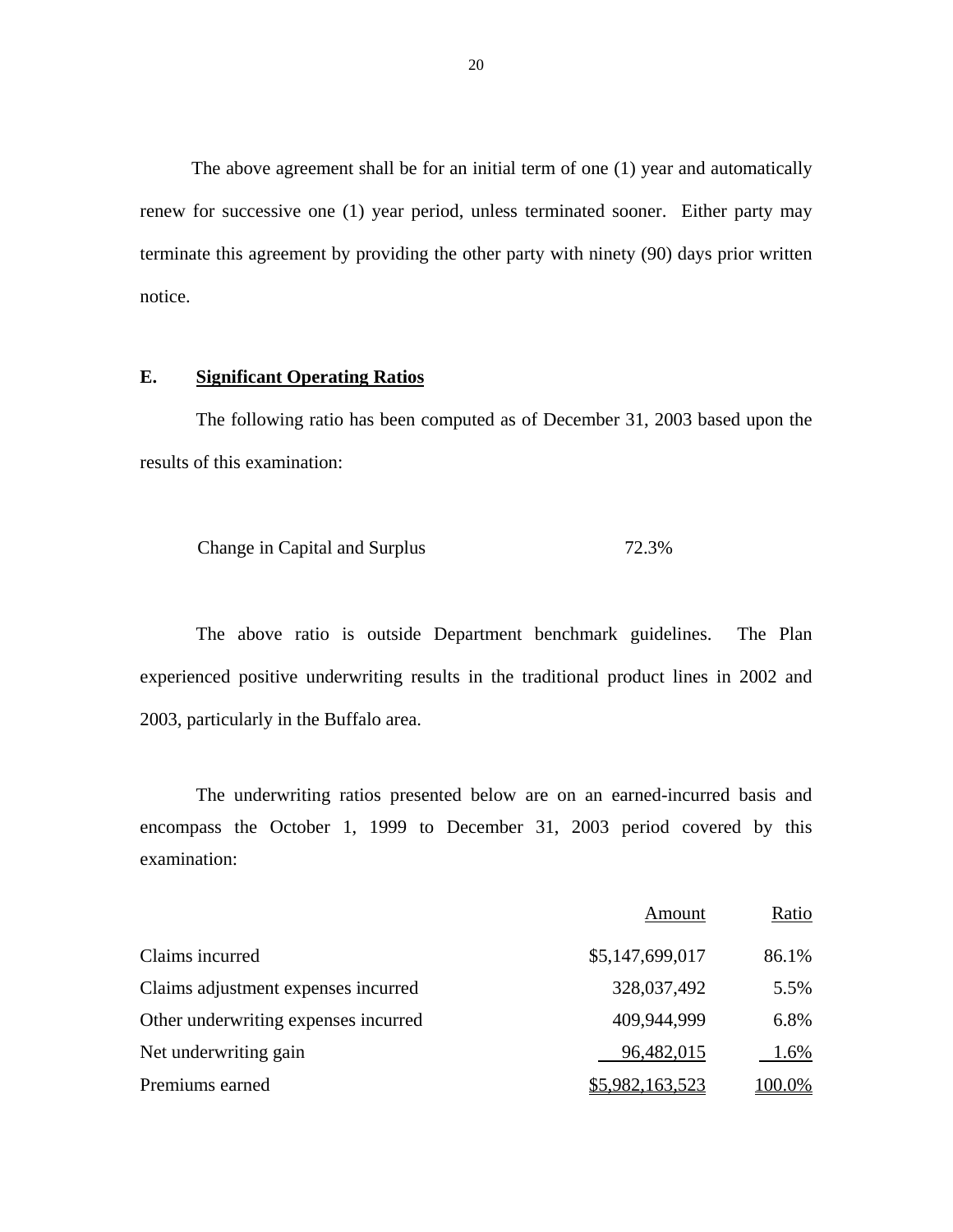| Year | Premiums Written | Administrative<br><b>Expenses Paid</b> | Administative<br><b>Expense Ratio</b> | Maximum<br>Allowed |
|------|------------------|----------------------------------------|---------------------------------------|--------------------|
| 1999 | \$1,068,593,345  | \$159,001,043                          | 14.9%                                 | 12.5%              |
| 2000 | \$1,127,167,694  | \$153,407,503                          | 13.6%                                 | 12.5%              |
| 2001 | \$1,286,022,790  | \$162,363,105                          | 12.6%                                 | 12.5%              |
| 2002 | \$1,521,154,315  | \$186,950,625                          | 12.3%                                 | 12.5%              |
| 2003 | \$1,777,075,489  | \$199,129,723                          | 11.2%                                 | 12.5%              |

Following are the administrative expense ratios of the Plan:

As noted in the above schedule, the Plan exceeded the 12.5% administrative expense limitation prescribed by Section 4309(b) of the New York Insurance Law for the years 1999, 2000 and 2001.

It is thus recommended that the Plan comply with the 12.5% administrative expense ratio limitation prescribed by Section 4309(b) of the New York Insurance Law.

## **F. Section 1307 loans**

In December of 1992, in conjunction with its merger with WholeHealth Insurance Network, Inc., the Plan obtained approval from the New York Insurance Department to enter into Section 1307 loan agreements with the following entities: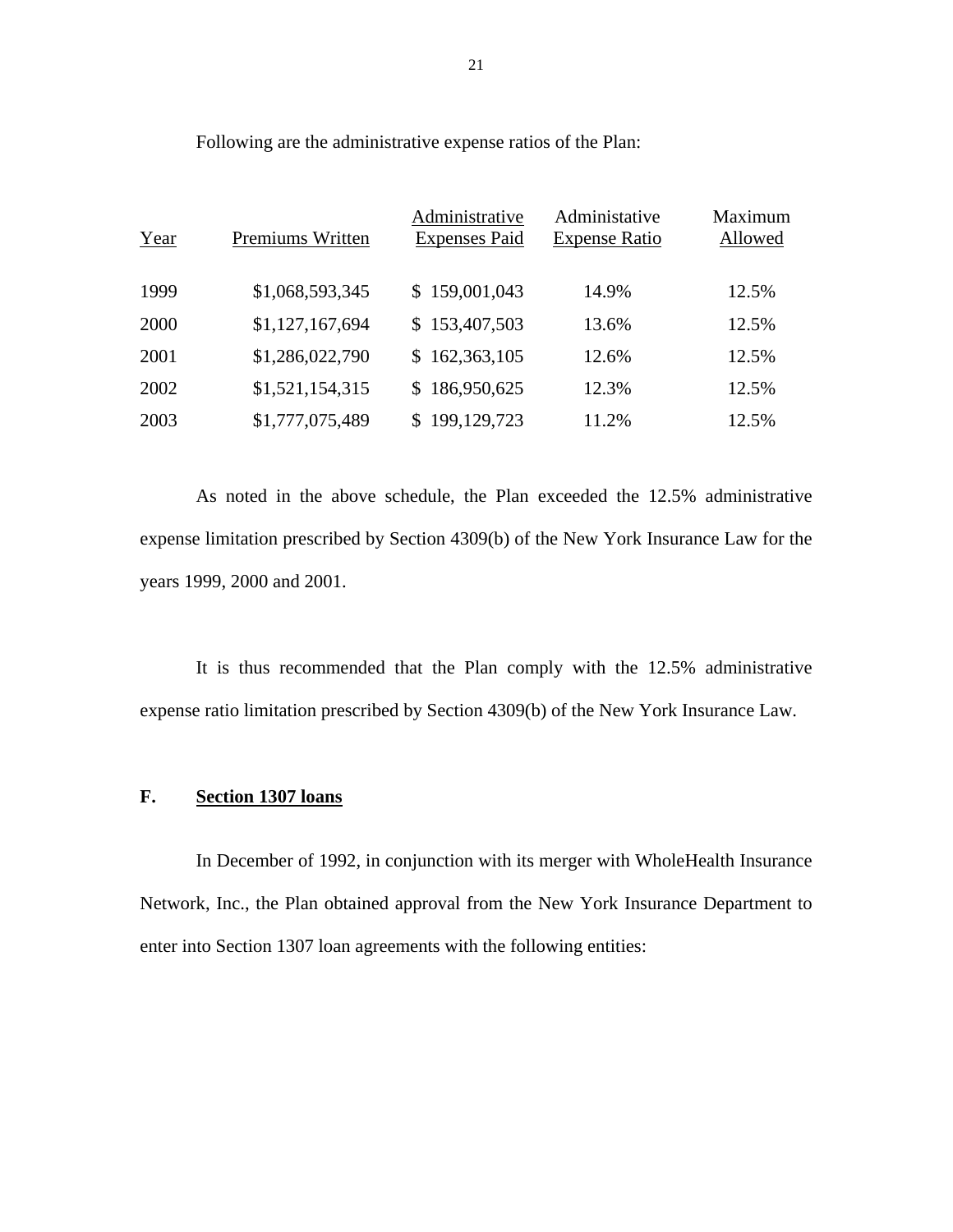| Name                                                         | Amounts      |
|--------------------------------------------------------------|--------------|
| <b>Blue Cross and Blue Shield Association</b>                | \$10,000,000 |
| Blue Cross and Blue Shield of Central New York, Inc.         | 5,000,000    |
| Blue Cross and Blue Shield of Michigan, Inc.                 | 3,000,000    |
| Blue Cross of the Rochester Area Inc. and Blue Shield of the |              |
| Rochester Area, Inc.                                         | 2,000,000    |
| Blue Cross and Blue Shield of Utica-Watertown, Inc.          | 1,000,000    |
|                                                              |              |

Total Section 1307 loans  $$21,000,000$ 

In 1995, the Plan received the permission of the Superintendent of Insurance to repay \$15,300,446 of these loans plus accrued interest thereon of \$2,082,059. The balance of Section 1307 loans outstanding at December 31, 2003 was \$5,699,554. In 2004, the Plan, after receiving appropriate permission from the Superintendent of Insurance, repaid all of such outstanding Section 1307 loans.

## **G. Statutory Reserve**

Section 4310(e) of the New York State Insurance Law requires Article 43 corporations to maintain a statutory reserve fund. The Plan reported reserves and unassigned funds of \$221,993,959 as of December 31, 2003. As of December 31, 2003, the Plan's required to be maintained statutory reserve of \$222,134,436 was impaired in the amount of \$140,477.

It should be noted that as of December 31, 2004, the Plan reported reserves and unassigned funds of \$275,291,491. As of that date, the Plan's required to be maintained statutory reserve of \$257,655,936 indicated a surplus of \$17,635,555.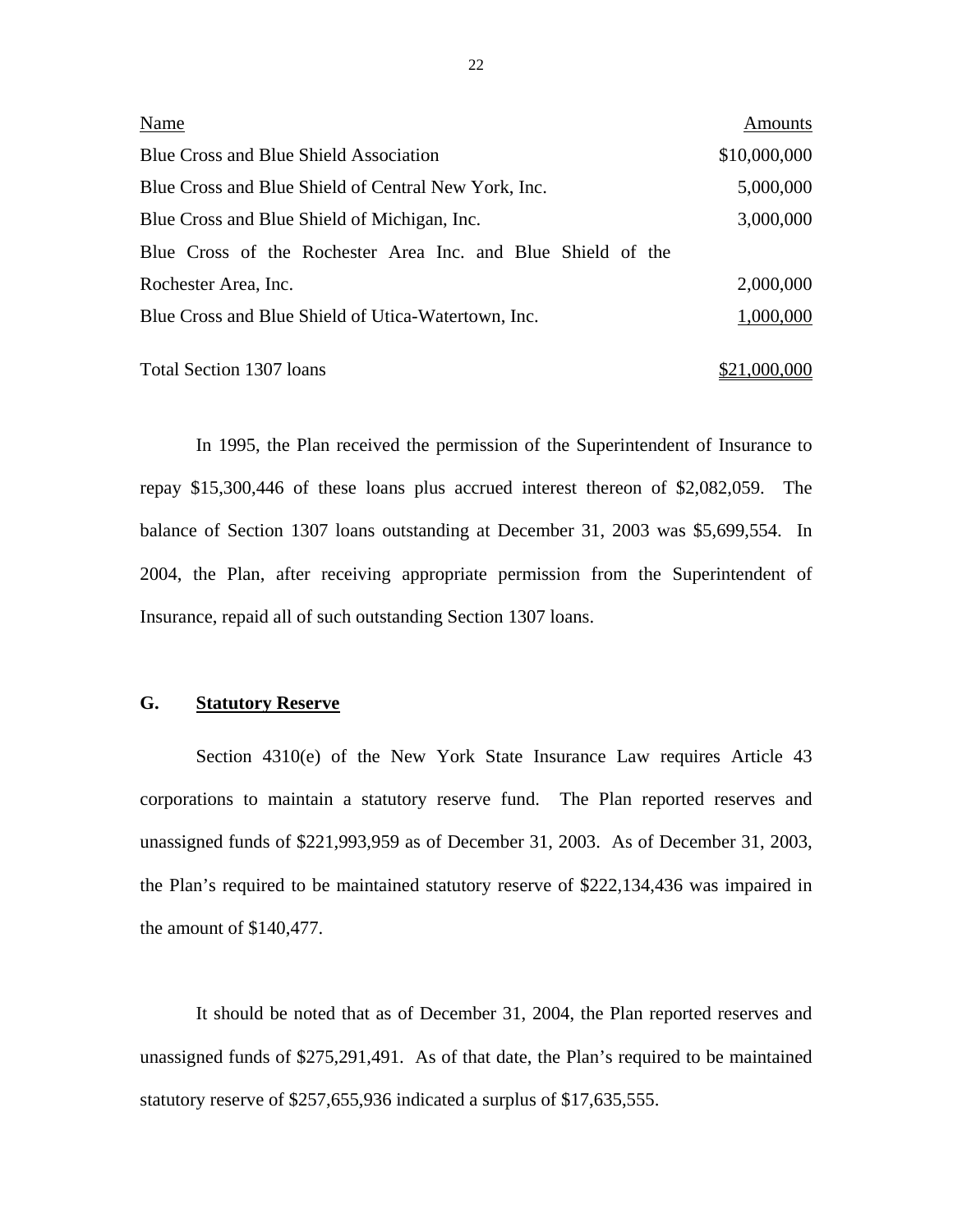#### <span id="page-26-0"></span>**H. Accounts and Records**

expense items as outlined in the previous report on examination had decreased. The examination review of the Plan's 2003 filed annual statement indicated that, the Plan's numerous reporting errors, misclassifications of asset, liability, income and However, some annual statement filing errors were noted during the examination period. that caused the Plan to file revisions to previously filed schedules and exhibits relative to its 2003 annual statements.

In light of the above, it is again recommended that the Plan comply with the annual statement instructions and exercise greater care in the preparation of its filed financial statements to this Department.

### **I. Healthy NY Reporting**

HealthNow New York Inc. acknowledged, during the review, that its Healthy New York filings contained information based on different incurred dates, including a significant inconsistency involving the stop loss receivable booked - reported at \$1,600,000 on the Plan's Healthy New York  $4<sup>th</sup>$  Quarter 2003 report and approximately \$534,000 on its Report No. 4 of the filed Data Requirements statement as of December 31, 2003.

It was determined during the review process that the Company had booked, on its financial records, the \$534,000 receivable only - reflecting stop loss dollars recovered in 2003 (an apparent accounting error). The Plan's representatives acknowledged that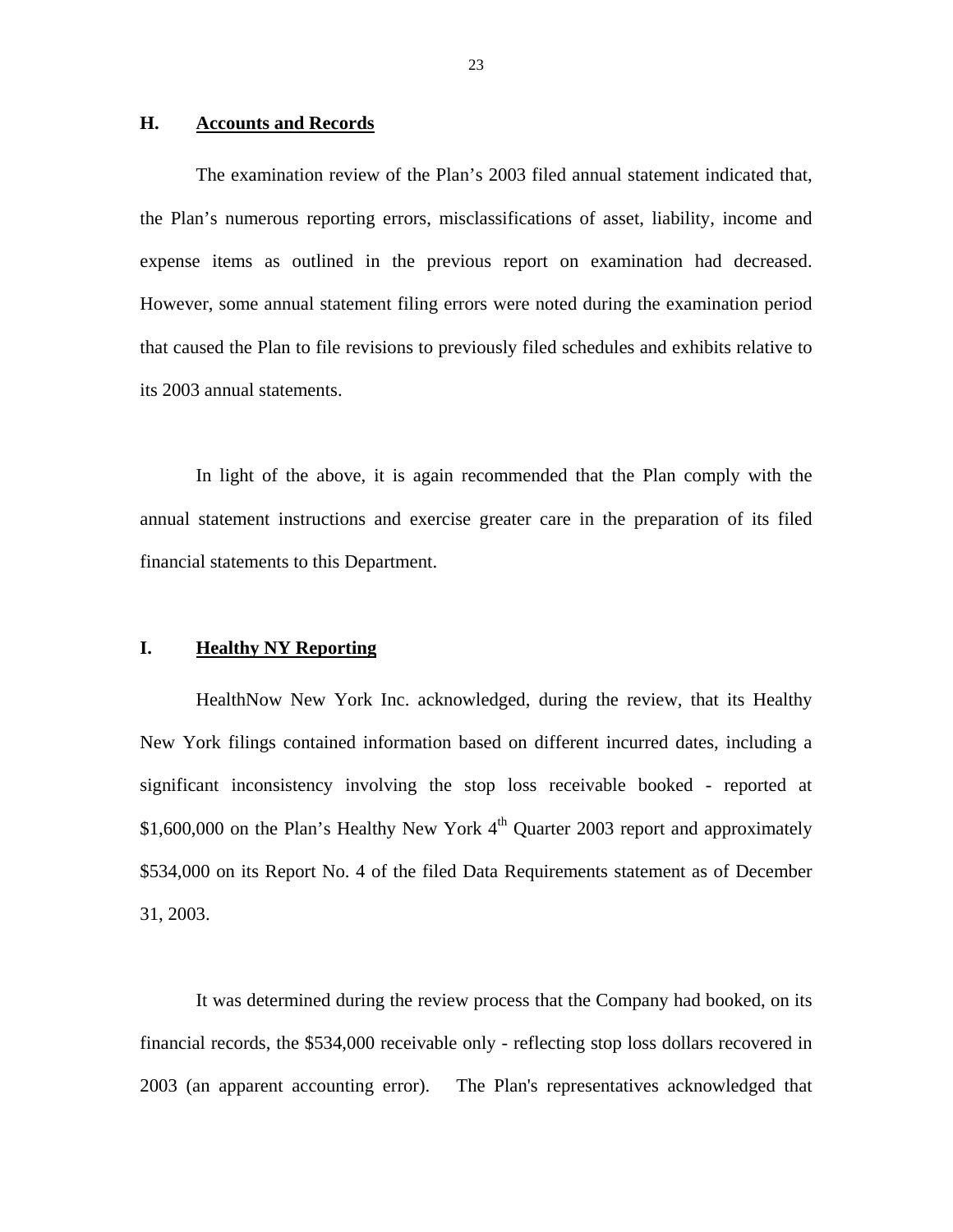<span id="page-27-0"></span>HealthNow New York Inc. never booked, on its financial books, the \$1,600,000 stop-loss recovery reflected in its Healthy New York 4<sup>th</sup> quarter report.

It is recommended that, in the future, the Plan appropriately reconcile its financial records, annual and quarterly statement filings including its Healthy New York Report No. 4 filings, its Section 4308(h) of the New York Insurance Law reports and its Healthy New York Loss ratio reports. In those instances where such financial filings differ, it is recommended that the Plan submit a detailed reconciliation of the differences as an attachment to such reports.

It is further recommended that the Plan book all appropriate receivables and accruals on its books and report such receivables and accruals in all related filings and reports according to instructions.

#### **J.. EDP TESTING**

The previous report on examination contained a comment that all critical business functions be tested at the recovery site in order to provide assurance of continuity of business in a recovery situation. A further comment also appeared in the previous report on examination indicating that the Plan should schedule a test for full data recovery. Although some tests were conducted, time restraints of the Plan's present two 24 hour recovery exercise time slots for one year prevented full testing of all critical business functions as well as full data recovery. It should be noted that the Plan indicated that the new Disaster Recovery contract with IBM provides two 48 hour recovery exercises which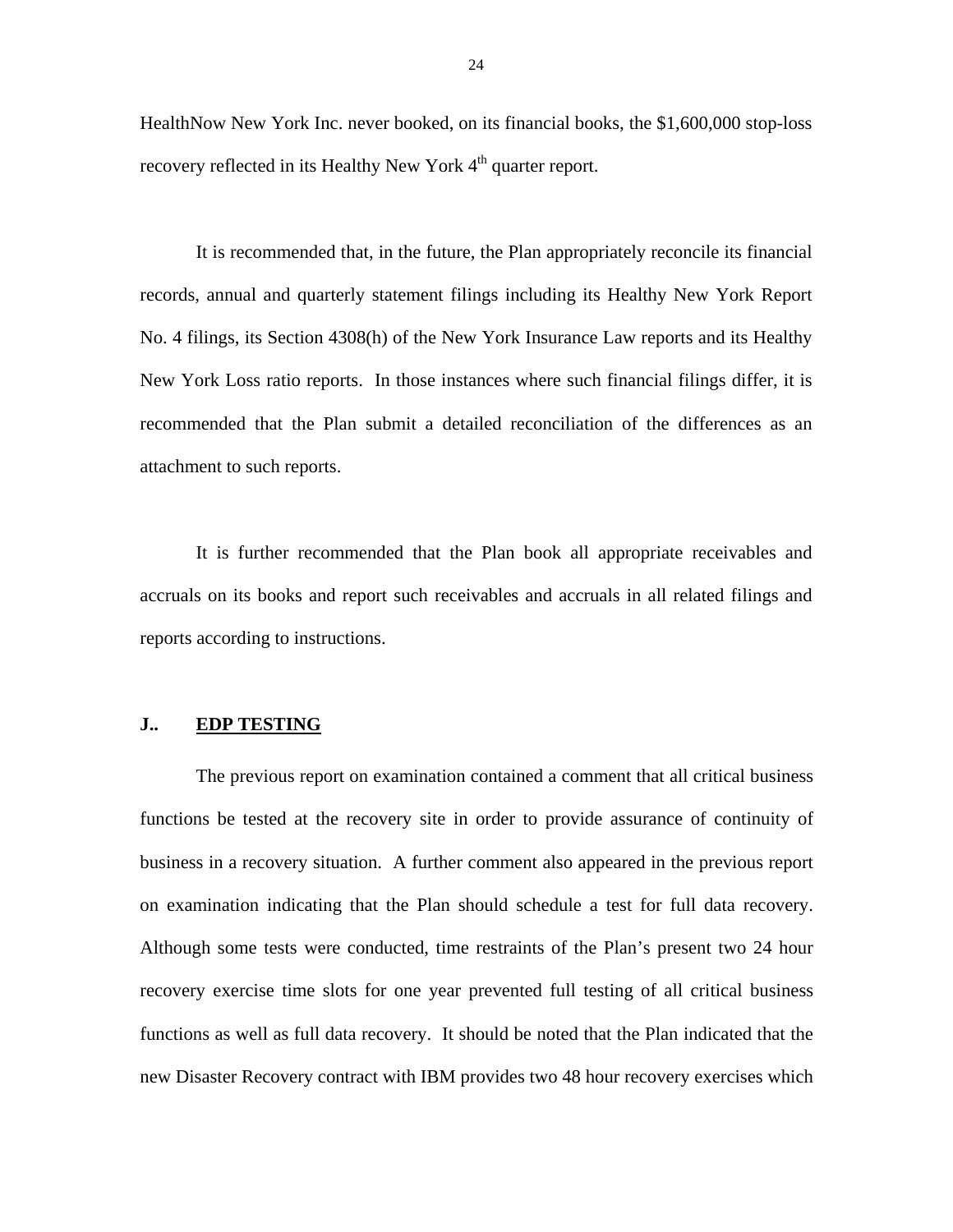<span id="page-28-0"></span>should allow sufficient time to perform a total exercise of all the Plan's mission critical systems.

In light of the above, it is once again recommended that all critical business functions be tested at the recovery site in order to provide assurance of continuity of business in a recovery situation.

Furthermore, it is once again recommended that the Plan schedule a test for full data recovery.

#### **K. BUSINESS CONTINUITY PLANNING (BCP) – BINGHAMTON DIVISION**

The previous report on examination contained a comment that the Binghamton division's Business Continuity Plan (BCP) should contain similar wording and terms as its third party claims administrator's BCP. As of December 31, 2003, it was noted that the Binghamton division's Business Continuity Plans had not been amended to contain similar wording and terms as its third party claim administrator's BCP. The Plan has advised that such wording and terms changes are not expected be incorporated into the Plan's Business Continuity Plan until 2006.

Therefore, it is once again recommended that the Binghamton division's Business Continuity Plan contain similar wording and terms as its third party claims administrator's Business Continuity Plan.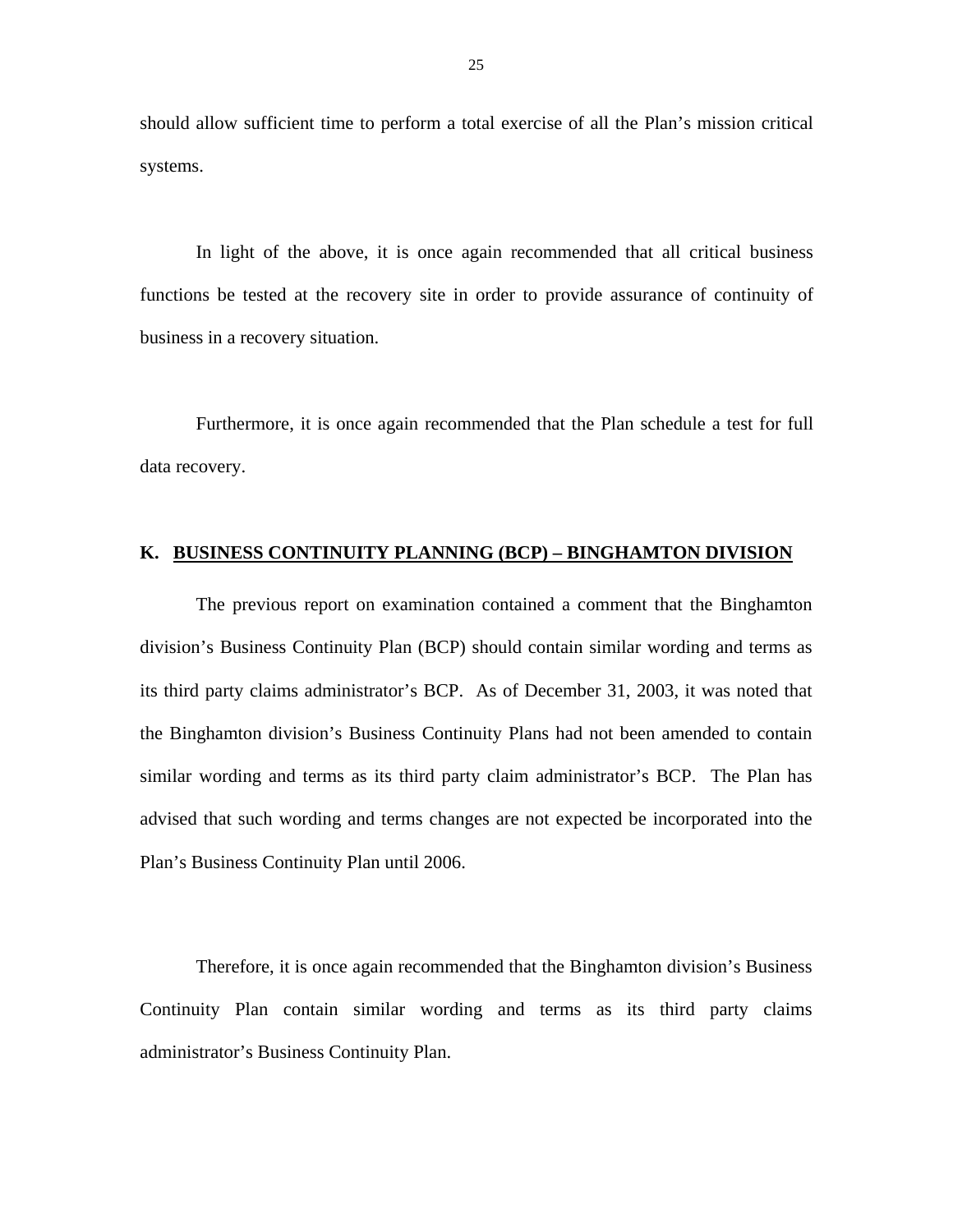# **4. FINANCIAL STATEMENTS**

## **A. Balance Sheet**

The following shows the assets, liabilities, reserves and unassigned funds as determined by this examination as of December 31, 2003. This statement is the same as the balance sheet filed by the Plan.

|                                          |               | Non-admitted  | Net-admitted  |
|------------------------------------------|---------------|---------------|---------------|
| Assets                                   | Assets        | <b>Assets</b> | Assets        |
| <b>B</b> onds                            | 131,548,779   |               | 131,548,779   |
| Preferred stocks                         | 5,749,420     |               | 5,749,420     |
| Common stocks                            | 77, 177, 127  |               | 77, 177, 127  |
| Cash and short-term investments          | 178,744,073   |               | 178,744,073   |
| Deferred compensation                    | 5,096,686     |               | 5,096,686     |
| Funds deposited in Trust -               |               |               |               |
| Non participating providers              | 535,389       |               | 535,389       |
| Interest due and accrued                 | 2,336,105     |               | 2,336,105     |
| Uncollected premiums                     | 65,491,153    | 4,302,673     | 61,188,480    |
| Net deferred tax asset                   | 9,854,581     |               | 9,854,581     |
| Electronic data processing equipment     | 2,598,419     |               | 2,598,419     |
| Equipment, furniture and supplies        | 1,438,069     | 1,438,069     | $\theta$      |
| Health care and other amounts receivable | 23,993,073    |               | 23,993,073    |
| Other assets nonadmitted                 | 445,395       | 445,395       | $\Omega$      |
| <b>ITS</b> accounts                      | 1,566,545     |               | 1,566,545     |
| Amounts due from Demographic Pools       | 8,883,194     |               | 8,883,194     |
| ASO accounts                             | 6,170,027     |               | 6,170,027     |
| Aggregate write-ins for all other assets | 37,338,825    | 18,144,539    | 19,194,286    |
| Total assets                             | \$558,966,860 | \$24,330,676  | \$534,636,184 |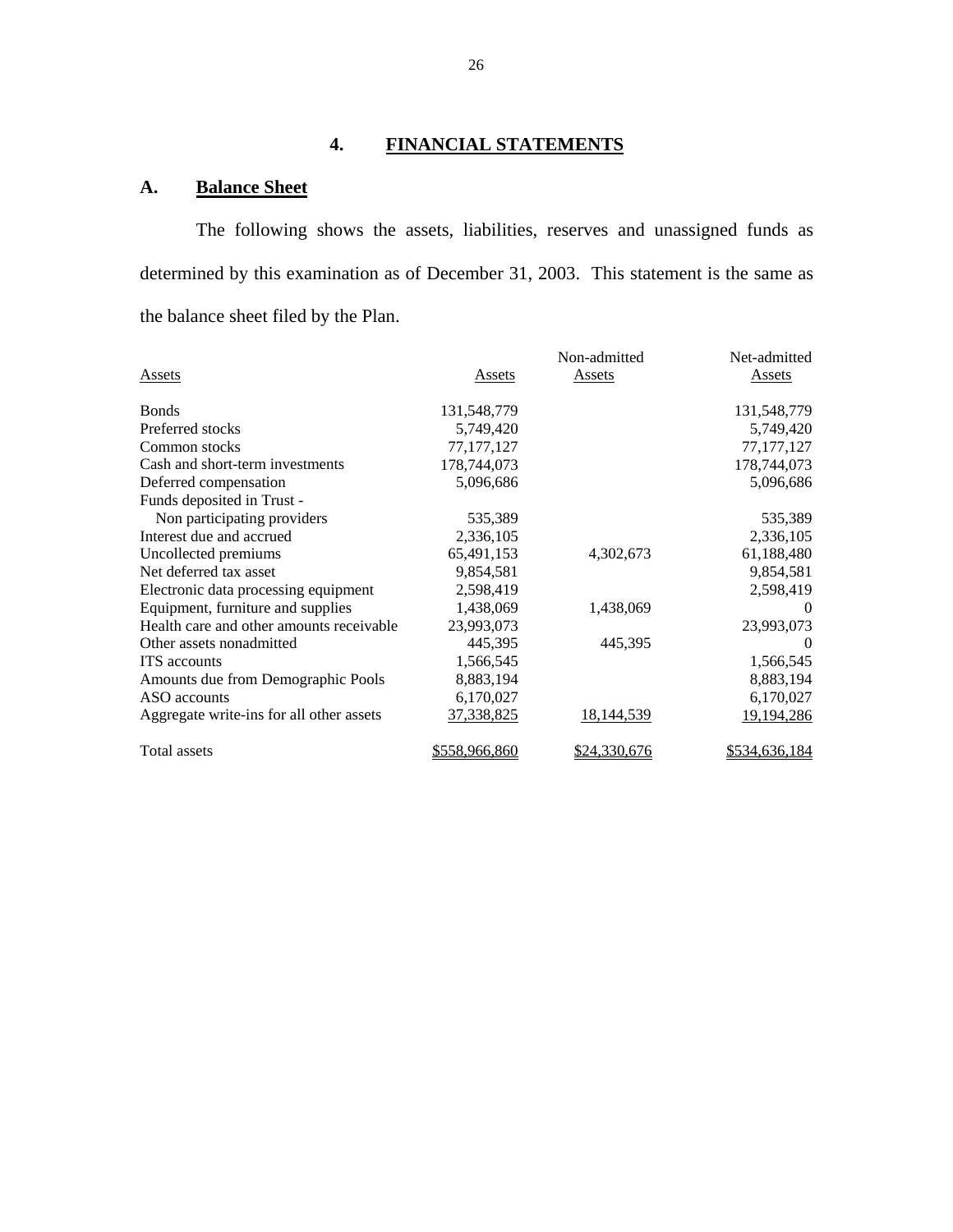#### Liabilities

| Liabilities                                                         |               |
|---------------------------------------------------------------------|---------------|
| Claims unpaid                                                       | \$180,040,000 |
| Accrued medical incentive pool and bonus amounts                    | 34,516,752    |
| Unpaid claims adjustment expenses                                   | 12,959,920    |
| Aggregate health policy reserves                                    | 3,862,648     |
| Premium received in advance                                         | 17,578,362    |
| General expenses due or accrued                                     | 18,573,826    |
| Current Federal and foreign income tax payable and interest thereon | 2,985,300     |
| Amounts withheld or retained for the account of others              | 1,117,888     |
| Public goods pool                                                   | 3,172,146     |
| Other accrued expenses                                              | 6,546,946     |
| Post retirement hospital medical coverage                           | 11,275,812    |
| Reserve for unclaimed checks                                        | 1,740,221     |
| <b>ITS</b> Program                                                  | 5,092,307     |
| Other payables                                                      | 3,702,783     |
| Additional minimum pension liability                                | 7,833,849     |
| Aggregate write-ins for all other liabilities                       | 1,643,465     |
| <b>Total liabilities</b>                                            | \$312,642,225 |
| <b>Reserves and Special Funds</b>                                   |               |
| Statutory reserve                                                   | \$222,134,436 |
| Section 1307 loans                                                  | 5,699,554     |
| Unassigned funds                                                    | (5,840,031)   |
| Total reserves and unassigned funds                                 | 221,993,959   |
| Total liabilities, reserves and unassigned funds                    | \$534,636,184 |

NOTE 1: As of December 31, 2003, the date of this examination, the Plan maintained total reserves and unassigned funds of \$221,993,959. The Plan's statutory reserves were impaired in the amount of \$140,477 as of December 31, 2003. Subsequent to this report date, the Plan has filed quarterly and annual statements which indicate a removal of the impairment.

 NOTE 2: The Internal Revenue Service has not audited the Plan. The examiner is unaware of any potential exposure of the Plan to any tax assessment and no liability has been established herein relative to any contingency.

NOTE 3: No liability appears on the above statement for loans in the amount of \$5,699,554 and accrued interest thereon in the amount of \$3,779. The loans were granted pursuant to the provisions of Section 1307 of the New York Insurance Law. As provided in Section 1307, repayment of principal and interest shall only be made out of free and divisible surplus subject to the prior approval of the Superintendent of Insurance of the State of New York.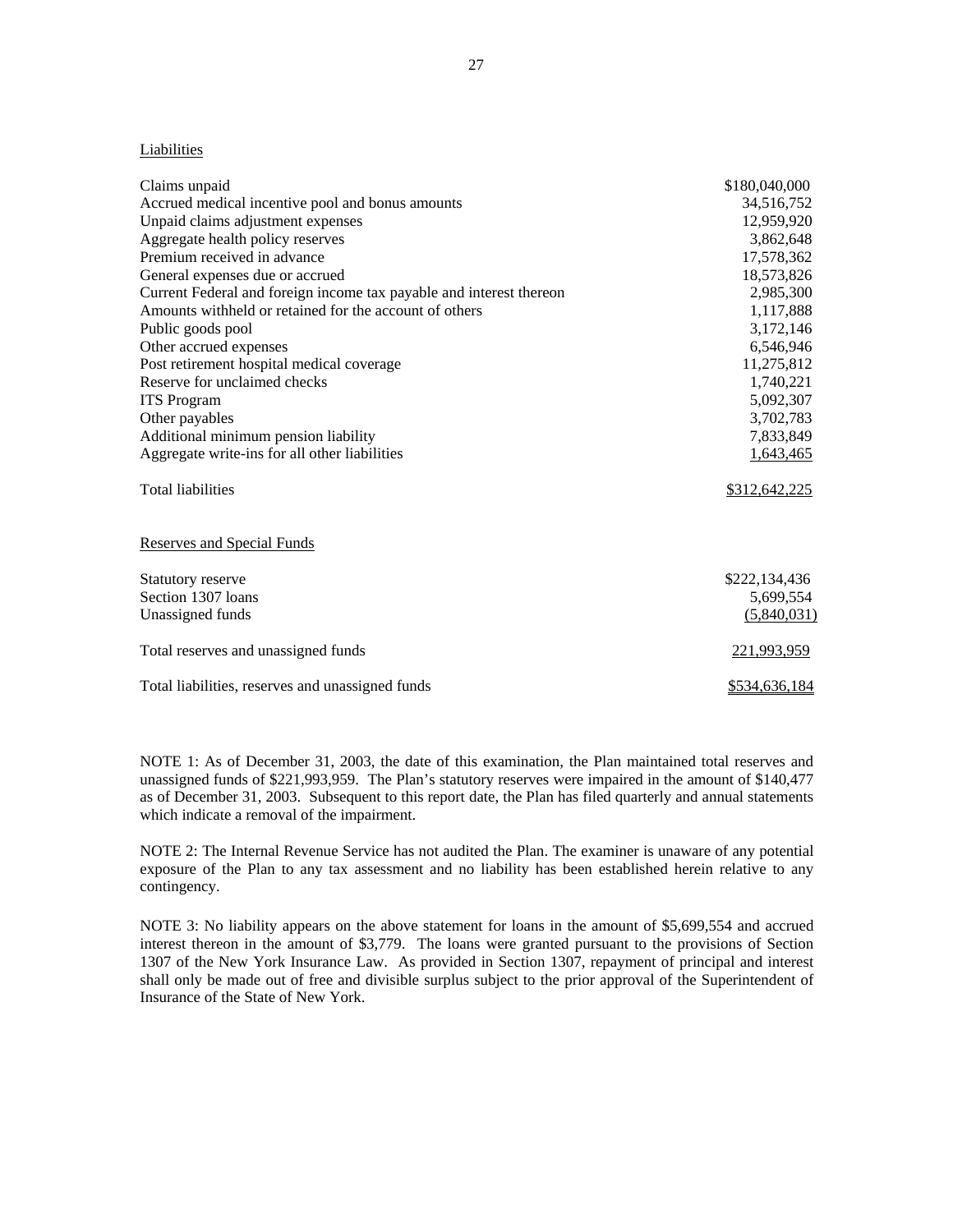# **B. Statement of Revenue and Expenses**

Underwriting Income

For the period, October 1, 1999, through December 31, 2003, reserves and unassigned funds increased \$133,189,853 detailed as follows:

# Statement of Income

| Premiums earned                                                                                               |                                               | \$5,982,163,523             |
|---------------------------------------------------------------------------------------------------------------|-----------------------------------------------|-----------------------------|
| Deductions:<br>Claims incurred<br>Claims adjustment expenses incurred<br>Other underwriting expenses incurred | \$5,147,699,017<br>328,037,492<br>409,944,999 |                             |
| Total underwriting deductions                                                                                 |                                               | 5,885,681,508               |
| Net underwriting gain                                                                                         |                                               | \$<br>96,482,015            |
| <b>Investment Income</b>                                                                                      |                                               |                             |
| Net investment income earned<br>Realized capital losses                                                       | \$35,092,187<br>(1,934,250)                   |                             |
| Net investment gain                                                                                           |                                               | 33,157,937                  |
| Other Income                                                                                                  |                                               |                             |
| Miscellaneous income                                                                                          | \$18,783,418                                  |                             |
| Net other income                                                                                              |                                               | 18,783,418                  |
| Net income before federal income taxes<br>Federal income taxes                                                |                                               | \$148,423,370<br>26,673,671 |
| Net Income                                                                                                    |                                               | \$121,749,699               |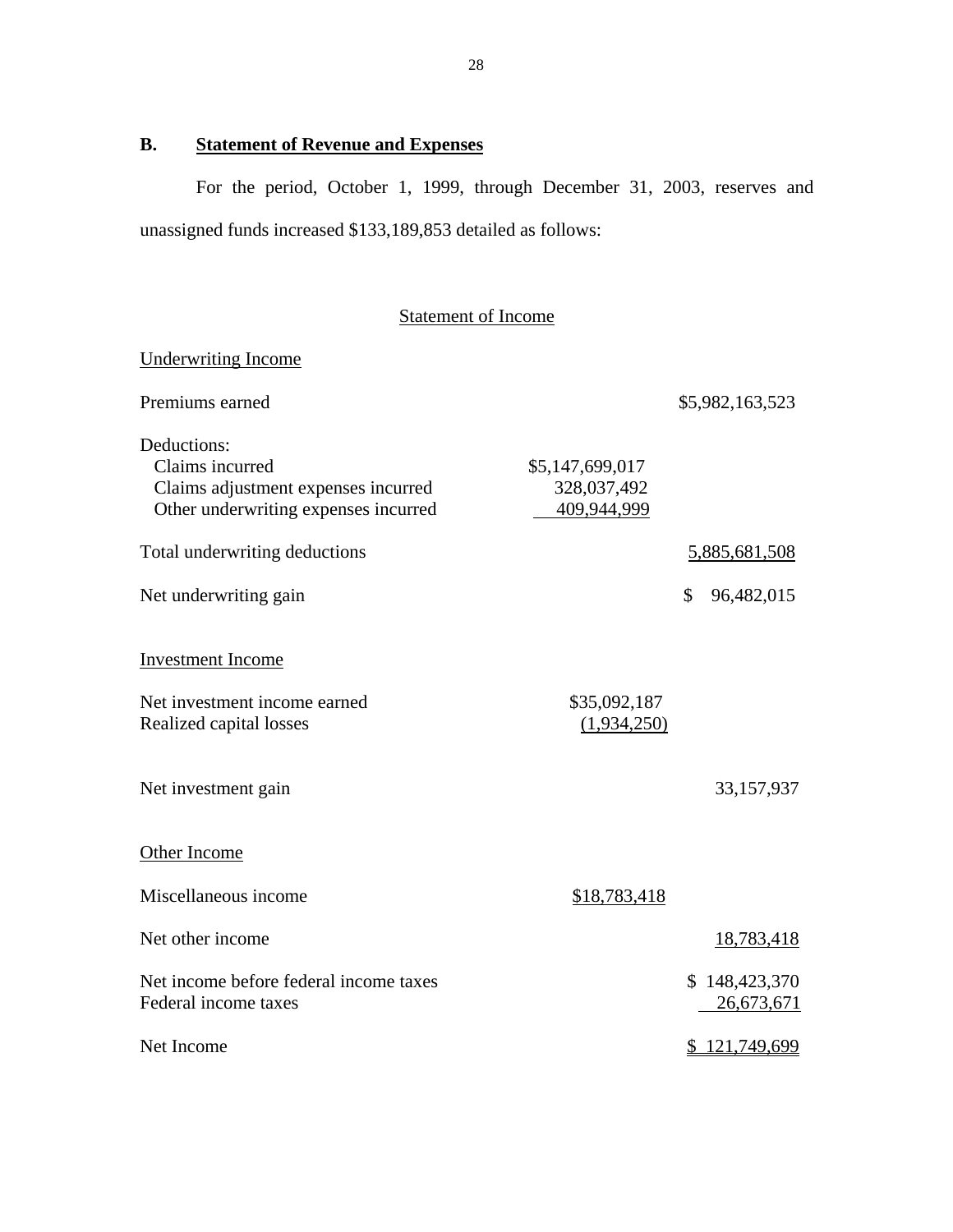Reserves and unassigned funds per report on examination as of September 30, 1999 \$88,804,107

|                                                                                    | Gains in<br><b>Surplus</b> | Losses in<br><b>Surplus</b> |               |
|------------------------------------------------------------------------------------|----------------------------|-----------------------------|---------------|
| Net income                                                                         | \$121,749,699              | \$                          |               |
| Unrealized capital gains                                                           | 10,720,780                 |                             |               |
| Change in not-admitted assets                                                      | 6,108,994                  |                             |               |
| Additional minimum pension liability                                               | 8,403,947                  |                             |               |
| Cumulative effect of changes in                                                    |                            |                             |               |
| accounting principals                                                              |                            | (11, 384, 165)              |               |
| Aggregate write-ins for losses in<br>surplus                                       |                            | (2,409,403)                 |               |
| Total gains and losses                                                             | \$146,983,420              | \$(13,793,568)              |               |
| Net increase in reserves and unassigned funds                                      |                            |                             | \$133,189,852 |
| Reserves and unassigned funds per report on examination<br>as of December 31, 2003 | \$221.993.959              |                             |               |
|                                                                                    |                            |                             |               |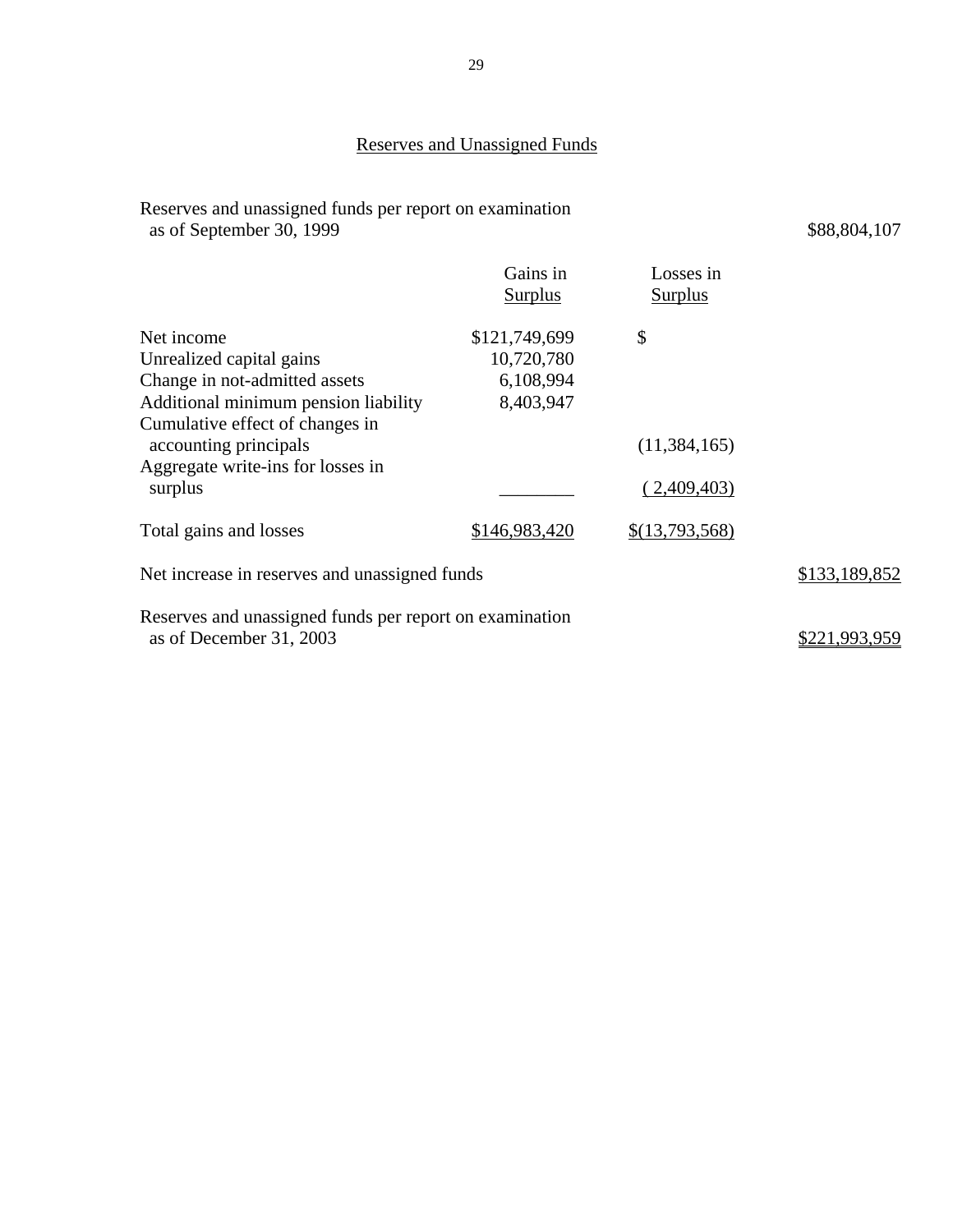#### **5. UNCOLLECTED PREMIUMS**

<span id="page-33-0"></span>The examination asset of \$61,188,480 is the same as the amount reported by the Plan as December, 31, 2003. However, the following was noted:

#### **Unreconciled difference**

A review of this item revealed a difference, as of December 31, 2003, between the uncollected premium amounts reported in the general ledger and the aged accounts receivable report in the amount of \$1,298,040. For year 2003, this difference varied between 1.1 million and 1.3 million.

It is recommended that the Plan reconcile the uncollected premium amount reported in its general ledger and the amount reported in its aged accounts receivable report.

## **6. ELECTRONIC DATA PROCESSING EQUIPMENT**

The examination asset of \$2,598,419 is the same as the amount reported by the Plan as of December 31, 2003.

The Plan, as of December 31, 2003, continued to report its telephone system within the captioned item. Although the depreciated cost of said telephone system had reached a de minimus amount as of December 31, 2003, it is noted that the Plan continued to report said telephone system under the above caption despite the fact that the previous three (3) Reports on Examination have recommended that it be reported as a not-admitted asset.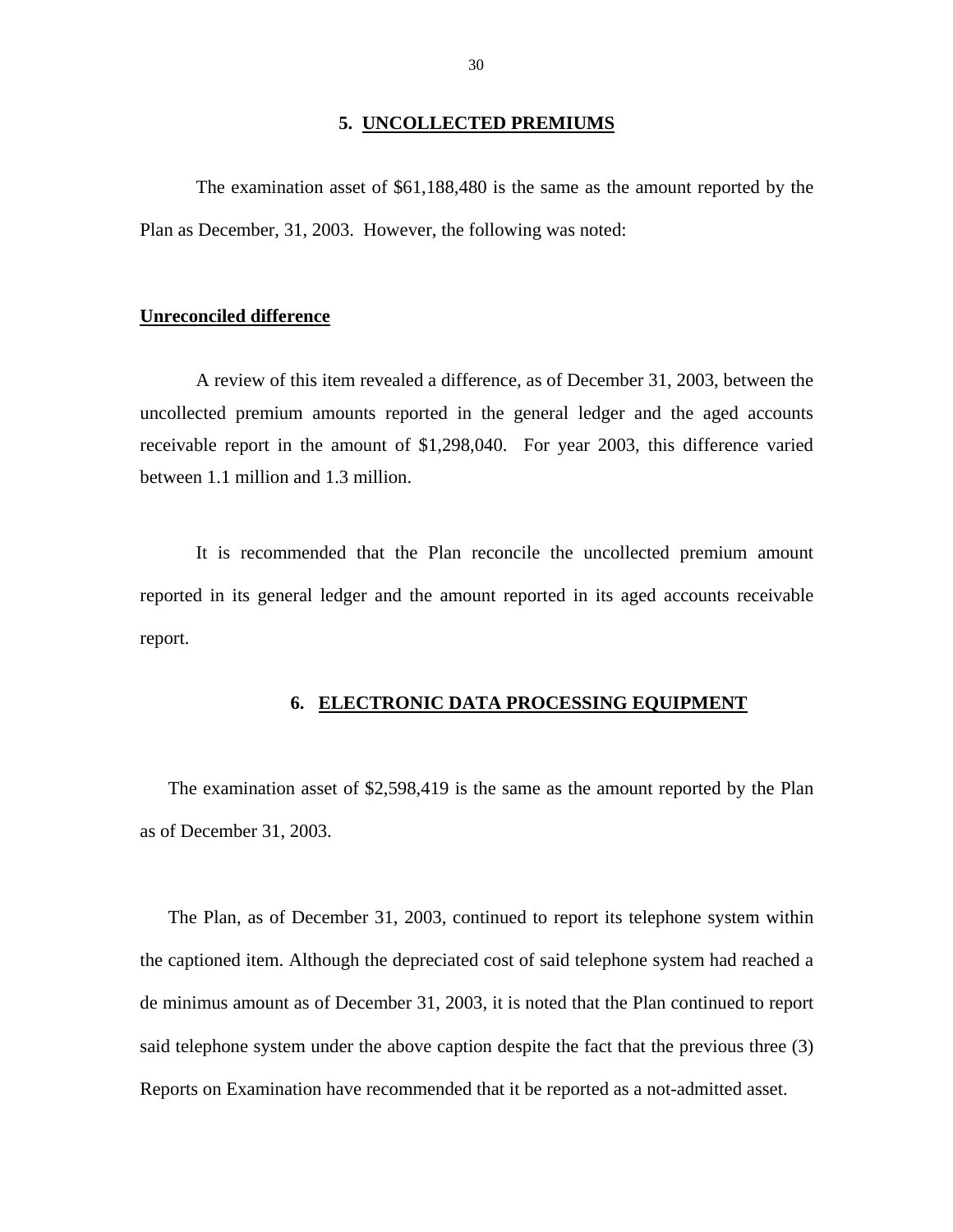Section 1301(a)(18) of the New York Insurance Law allows electronic data processing equipment to be reported as an admitted asset if such system constitutes, "a data processing, record keeping, or accounting system…"

It is recommended that the Plan comply with the provisions of Section 1301(a)(18) of the New York Insurance Law and report its current and future telephone system under the non-admitted asset caption, "Equipment, furniture and supplies".

It should be noted that the Plan indicated through correspondence with the examiners that it would "transfer the un-depreciated balance of the computerized telephone system to a non-admitted asset for the May, 2005 reporting period."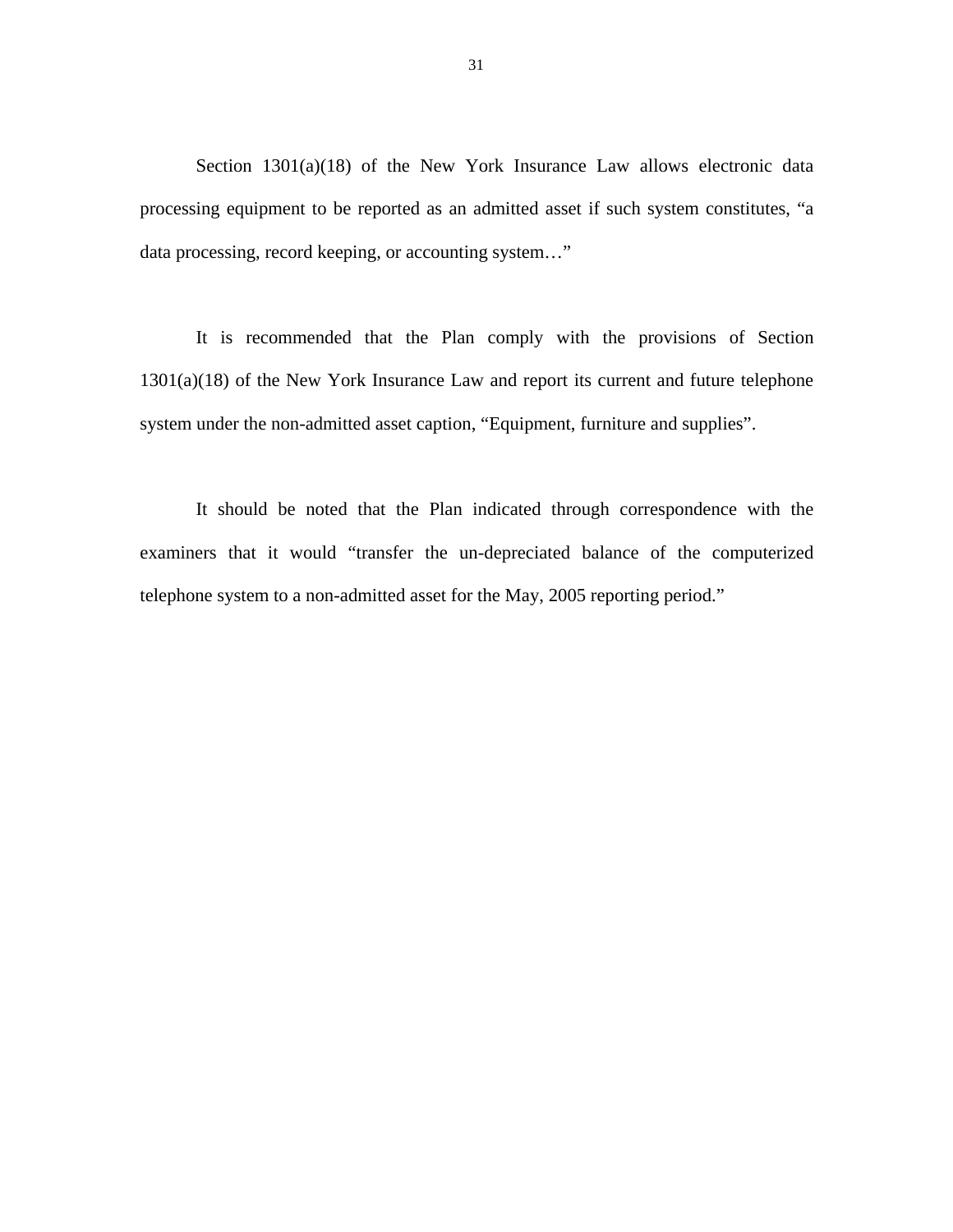### **7. CLAIMS UNPAID**

<span id="page-35-0"></span>The examination liability of \$180,040,000 is the same as the amount reported by the Plan as December 31, 2003.

The examination analysis was conducted in accordance with generally accepted actuarial principles and practices and was based on statistical information contained in the Plan's internal records and filed annual statements.

## **8. MARKET CONDUCT ACTIVITIES**

In the course of this examination, a review was made of the manner in which the Plan conducts its business practices and fulfills its contractual obligations to policyholders and claimants. The review was general in nature and is not to be construed to encompass the more precise scope of a market conduct examination. The general review was directed at practices of the Plan in the following major areas:

- a.) Claims processing
- b.) Prompt pay
- c.) Schedule H preparation
- d.) Schedule M preparation
- e.) Policy forms and rating
- f.) Agents and brokers
- g.) Disclosure (direct pay, small group and Healthy NY access)
- h.) Frauds prevention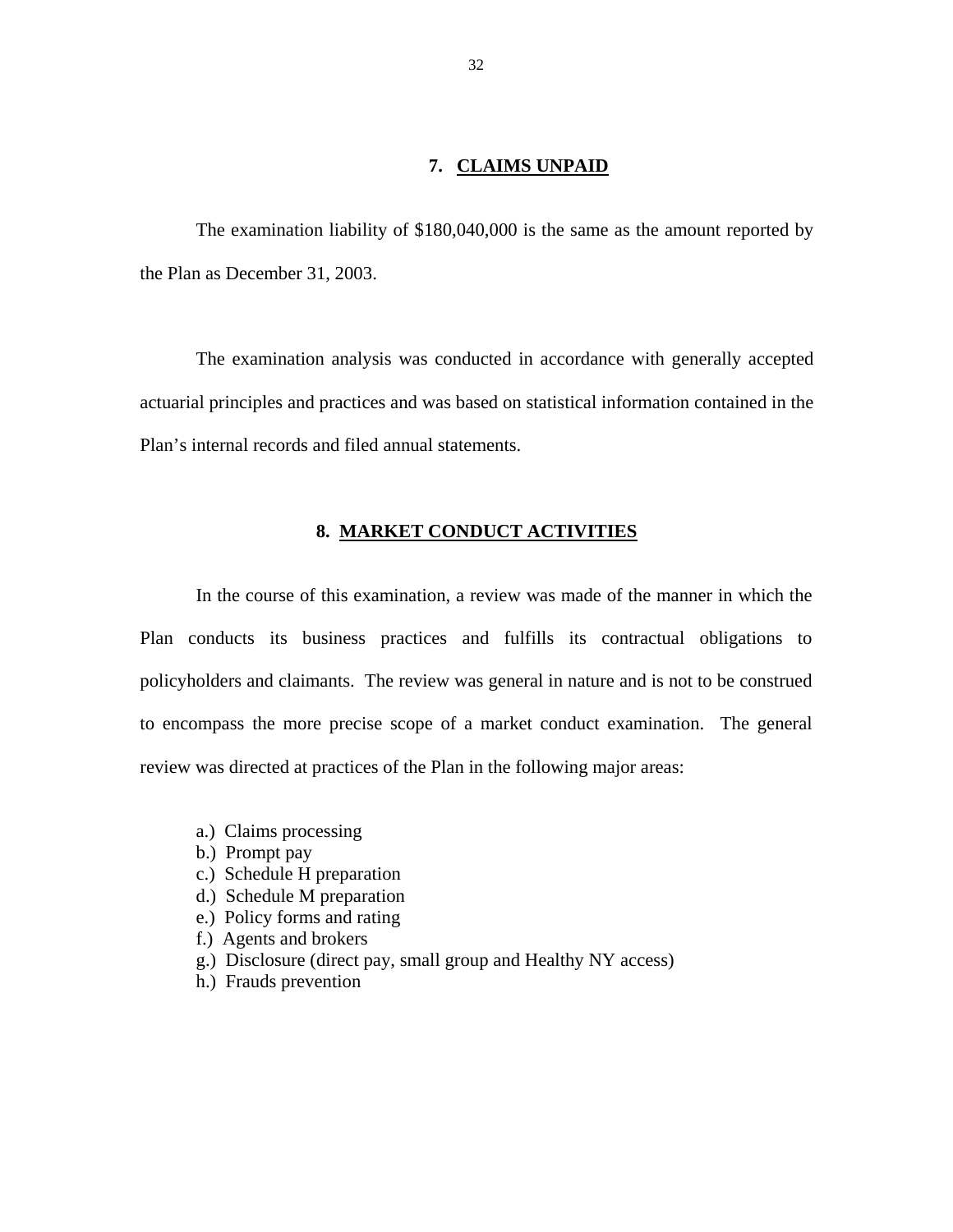#### **A. Claims Processing**

A review of HealthNow New York Inc.'s claims practices and procedures was performed. This review was performed by using a statistical sampling methodology covering the scope period in order to evaluate the overall accuracy and compliance environment of the Plan's claims processing. The review encompassed the period from January 1, 2003 through December 31, 2003. The claims tested were selected from the population of claims adjudicated during the review period. In order to achieve the goals of this review, claim populations were segregated by Managed Care and Indemnity.

claims segments. Random samples were drawn from each of the segment groups. For These primary populations were then further divided into hospital and medical purposes of this project, those medical costs characterized as Medicare, capitated, and SMC payments were excluded.

To ensure the completeness of the claims population, the total dollars paid were accumulated and reconciled to the financial data reported by the Plan. To verify each service (item) that resulted in no payment, a reconciliation of transaction counts was performed.

The Plan's internal performance measurement for claims accuracy is 97%.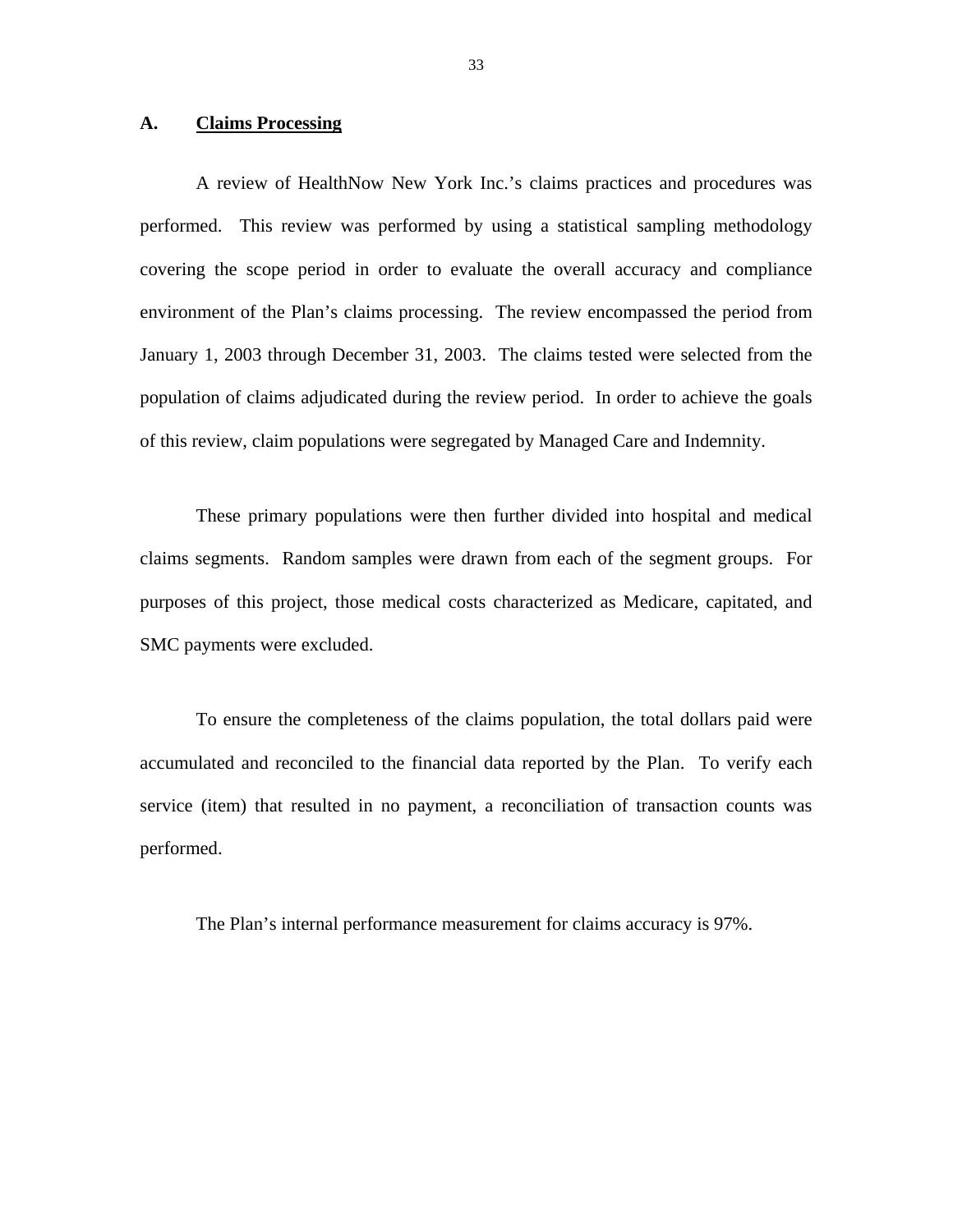#### **B. Prompt Payment of Claims**

Section 3224-a of the New York Insurance Law, "Standards for prompt, fair and equitable settlement of claims for health care and payments for health care services," states:

"(a) Except in a case where the obligation of an insurer … to pay a claim submitted by a policyholder or person covered under such policy or make a payment to a health care provider is not reasonably clear, or when there is a reasonable basis supported by specific information available for review by the superintendent that such claim or bill for health care services rendered was submitted fraudulently, such insurer or organization or corporation shall pay the claim to a policyholder or covered person or make a payment to a health care provider within forty-five days of receipt of a claim or bill for services rendered."

"(c) … any insurer or organization or corporation that fails to adhere to the standards contained in this section shall be obligated to pay to the health care provider or person submitting the claim, in full settlement of the claim or bill for health care services, the amount of the claim or health care payment plus interest on the amount of such claim or health care payment of the greater of the rate equal to the rate set by the commissioner of taxation and finance for corporate taxes pursuant to paragraph one of subsection (e) of section one thousand ninety-six of the tax law or twelve percent per annum, to be computed from the date the claim or health care payment was required to be made. When the amount of interest due on such claim is less than two dollars, an insurer or organization or corporation shall not be required to pay interest on such claim."

In this regard, a statistical sample of claims paid during calendar year 2003 was selected for each system from a population of claims that were paid more than forty-five (45) days from receipt. The claims were reviewed for compliance with Section 3224-a of the New York Insurance Law. The results of the review were then projected for the total population of claim payments made during the period.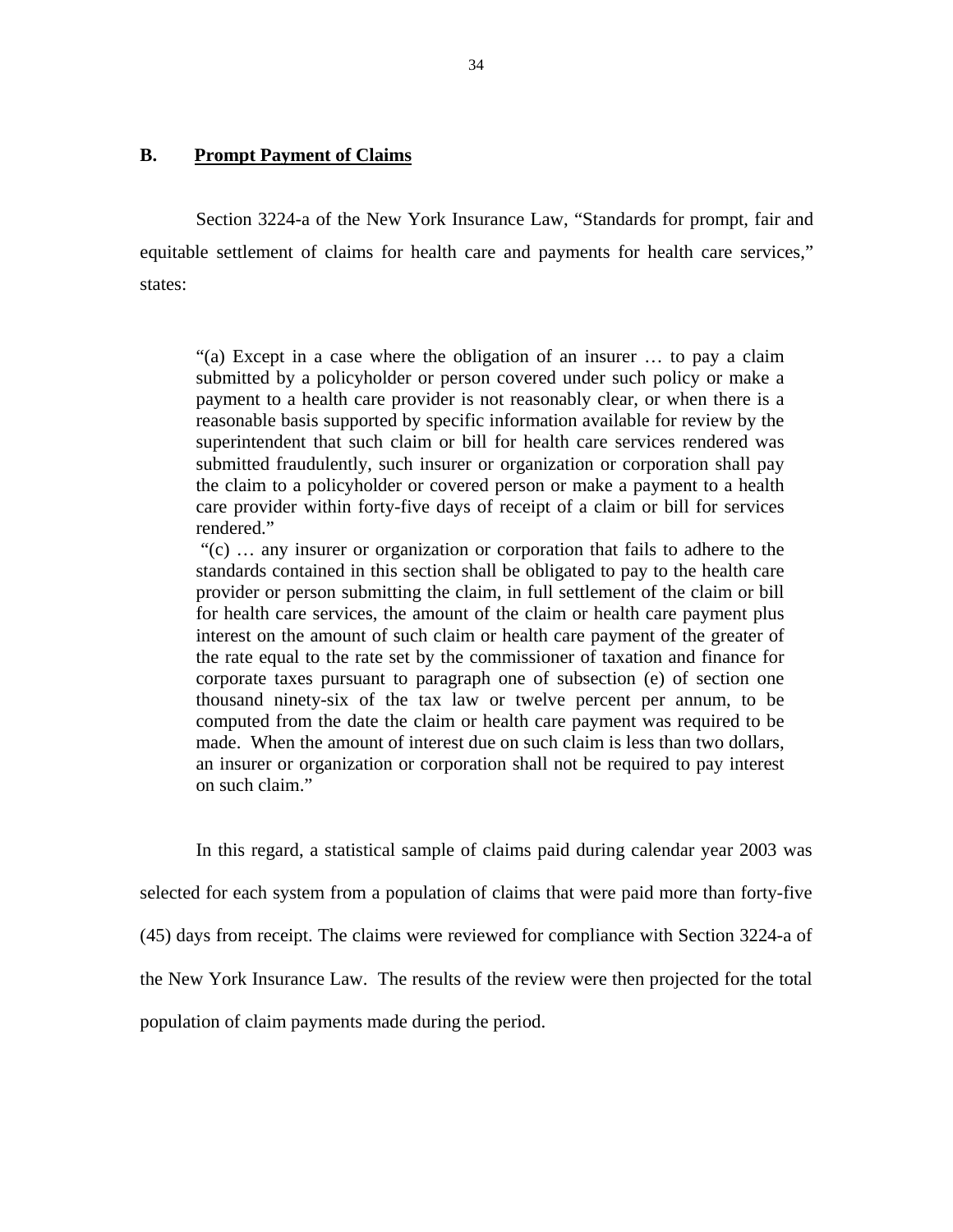#### **Managed Care**

The following is a summary of the prompt pay review findings for the Managed Care lines of business for Hospital and Medical claims:

| Description                  | <b>Hospital</b> Paid claims over 45<br>days Section $3224-a(a)$ | <b>Medical</b> – Paid claims over<br>Section $3224-a(a)$<br>45 days |
|------------------------------|-----------------------------------------------------------------|---------------------------------------------------------------------|
| Claim population             | 13,438                                                          | 43,271                                                              |
| Sample size                  | 167                                                             | 167                                                                 |
| Number of claims with errors | 20                                                              | 28                                                                  |
| <b>Calculated Error Rate</b> | 11.98%                                                          |                                                                     |
| <b>Upper Error limit</b>     | 16.90%                                                          | 22.43%                                                              |
| Lower Error limit            | 7.05%                                                           | 11.10%                                                              |
| Upper limit Claims in error  | 2,271                                                           | 9,707                                                               |
| Lower limit Claims in error  | 948                                                             | 4,803                                                               |

Note 1: The upper and lower error limits represent the range of potential error (e.g., if 100 samples were selected the rate of error would fall between these limits 95 times.)

 Section 3224-a(c) because interest due of \$2 or more was not paid. Note 2: Of the 28 Medical claims found to be in violation of Section 3224-a(a), 1 claim also violated

### **Indemnity**

The following is a summary of the prompt pay review findings for the Indemnity lines of business for combined Hospital and Medical claims paid over 45 days:

| Description                  | Paid claims over 45 days<br>Section $3224-a(a)$ |
|------------------------------|-------------------------------------------------|
| Claim population             | 25,389                                          |
| Sample size                  | 167                                             |
| Number of claims with errors | 22                                              |
| <b>Calculated Error Rate</b> |                                                 |
| Upper Error limit            | 18.30%                                          |
| Lower Error limit            | 8.04%                                           |
| Upper limit Claims in error  | 4.647                                           |
| Lower limit Claims in error  |                                                 |

Note 1: The upper and lower error limits represent the range of potential error (e.g., if 100 samples were selected the rate of error would fall between these limits 95 times.)

Note 2: Of the 22 claims found to be in violation of Section 3224-a(a), 3 claims also violated Section 3224-a(c) because interest due of \$2 or more was not paid.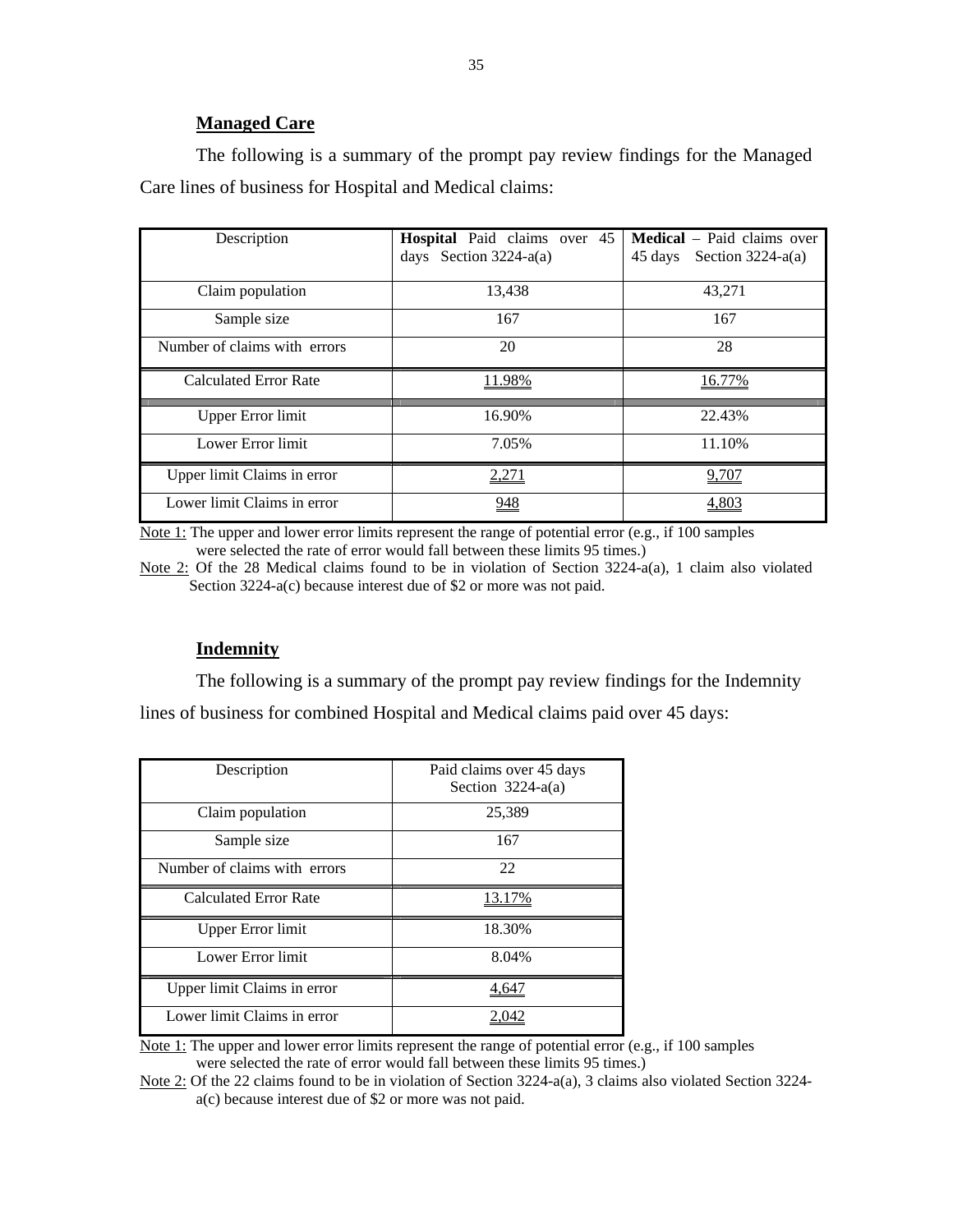It is recommended that the Plan comply with the requirements of Section 3224-a of the New York Insurance Law and make appropriate payment of all claims within the forty-five day period provided by the aforementioned section of the Insurance Law where there is not an appropriate reason for delay in payment as specified in Section 3224-a(a) and (b) of the New York Insurance Law.

It is further recommended that the Plan pay appropriate interest in those instances where the interest calculated pursuant to Section 3224-a(c) of the New York Insurance Law is \$2.00 or more and where there is not an appropriate reason for delay in payment as specified in Sections 3224-a(a) and (b) of the New York Insurance Law.

#### **C. Commissions to Brokers**

The Plan paid commissions to certain brokers relative to HMO business during the period, January 1, 2003 – December 31, 2003 in excess of the rates which the Plan had filed with this Department. Section 4312(a) of the New York Insurance Law states in part,

> "…Commissions shall be included in the corporation's rate manual and rate filings…"

Part 52.42(e) of Department Regulation 62 (11NYCRR 52.42(e)) states in part,

"…No licensed insurance broker shall receive such commissions or fees from an HMO, unless the HMO has filed the actual rate to be paid and included the anticipated expenses for such payments to insurance brokers in its application to amend its community premiums rates pursuant to the provisions of Section 4308 of the New York Insurance Law. Such rate shall be incorporated into the HMO's premium rate manual…"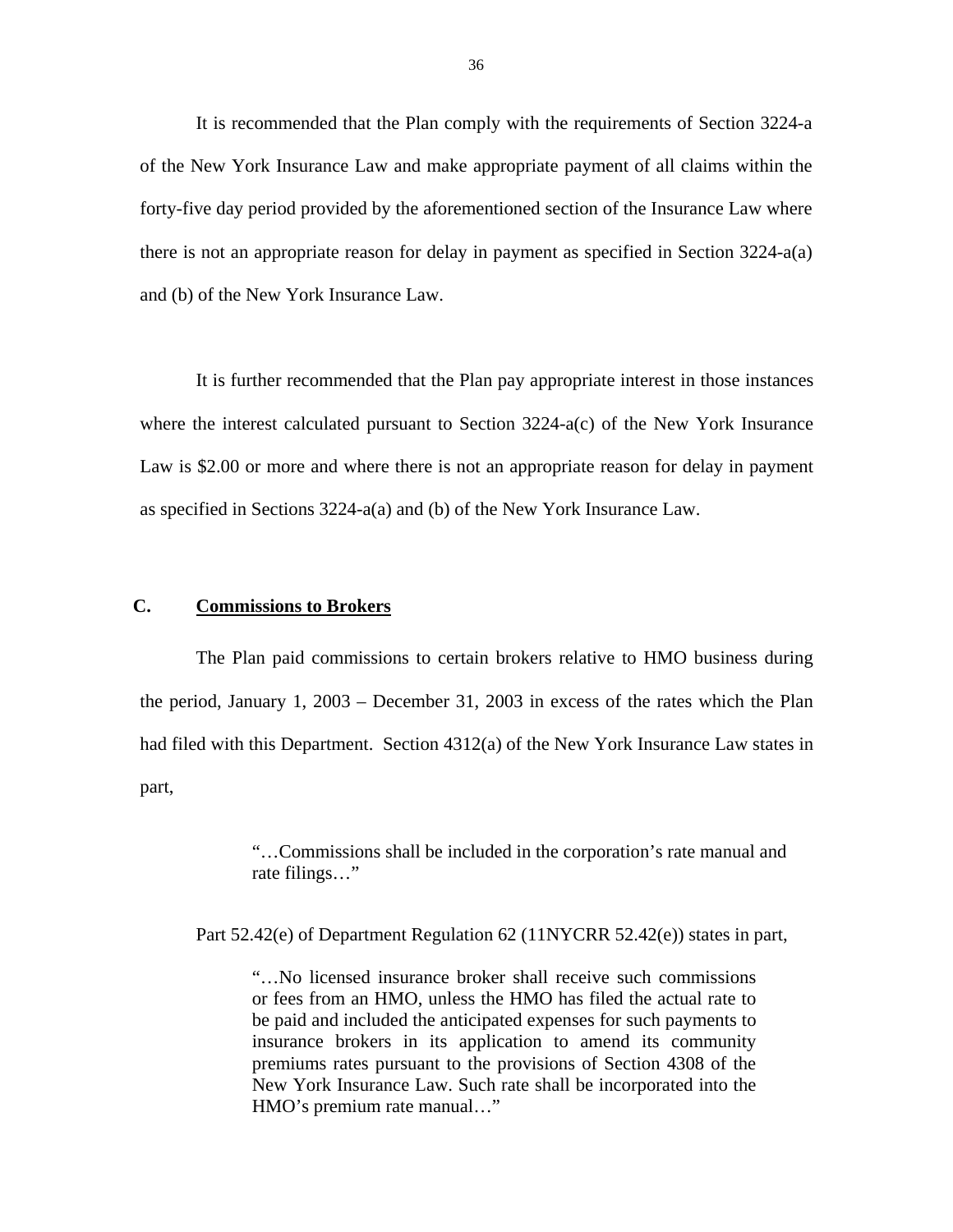In light of the above, it is recommended that the Plan, pursuant to Section  $4312(a)$ of the New York Insurance Law and Part 52.42(e) of New York Insurance Department Regulation 62 (11 NYCRR 52.42(e)), refrain from paying commissions to its brokers in excess of its commission rates filed with this Department.

#### **D. Notification of Rate Increase**

Subsequent to the examination date, it was noted that one thousand one hundred eleven (1,111) direct pay subscribers were billed for rates effective on the  $15<sup>th</sup>$  of the month without being sent a thirty (30) day notice of a rate increase. Section  $4308(g)(2)$ of the New York Insurance Law states:

> "No rate increase may be imposed unless at least thirty days advance written notice of such increase has been provided to each contract holder and subscriber."

It is recommended that the Plan abide by the provisions of Section  $4308(g)(2)$  of the New York Insurance Law and provide at least thirty (30) days advance written notice of a rate increase to each contract holder and subscriber.

#### **E. Response to New York Insurance Department Inquiries**

During the review of complaints made to the New York Insurance Department, it was determined that Plan does not always respond to Department complaints in a timely manner. The review revealed four (4) instances in which the Plan's response to Department complaint inquiries ranged from 18 to 54 calendar days. New York Insurance Department Regulation 64, Part 216.4(d) (11 NYCRR 216.4(d)) states: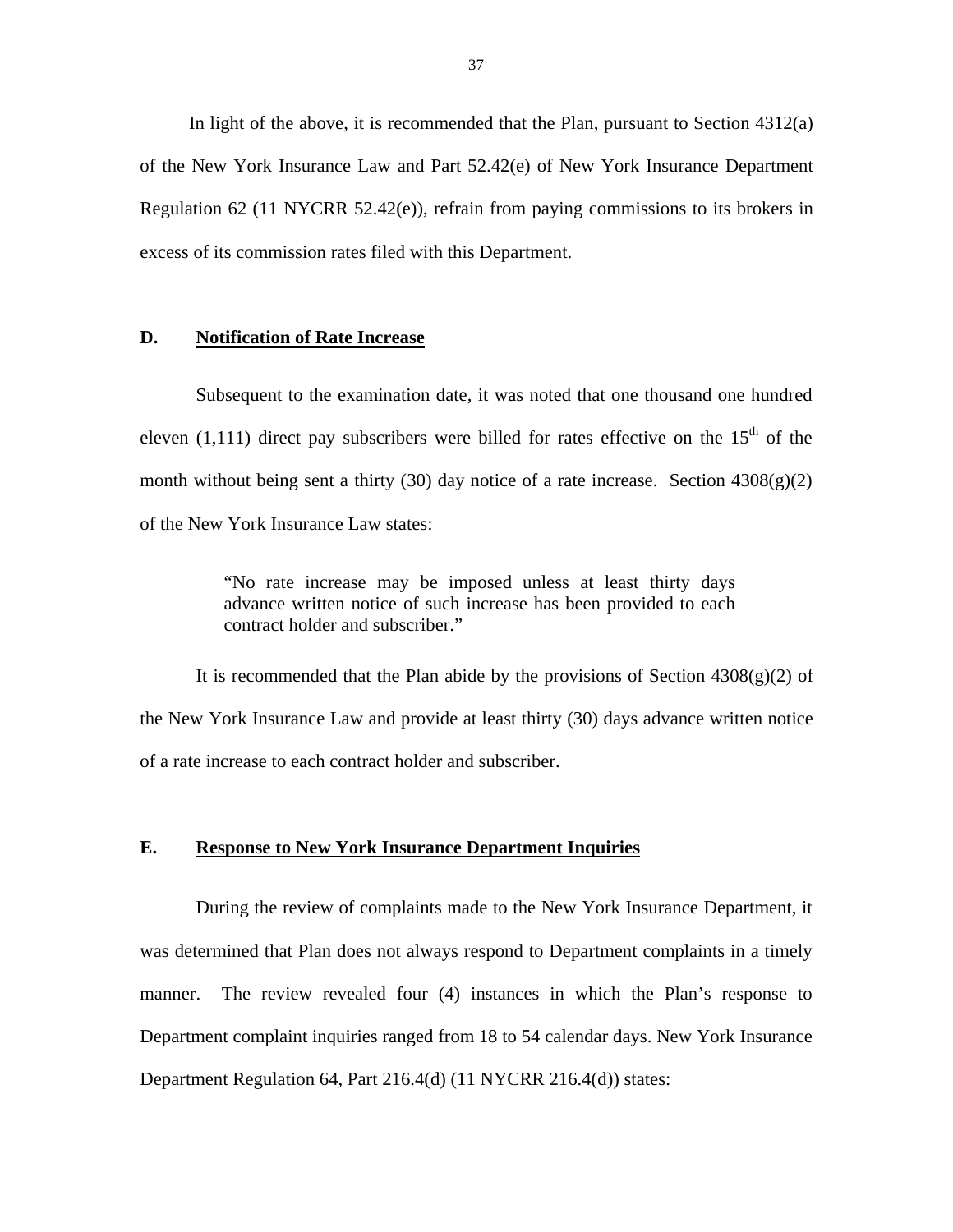"Every insurer, upon receipt of any inquiry from the Insurance Department respecting a claim, shall, within 10 business days, furnish the department with the available information requested respecting the claim."

It is recommended that the Plan comply with the provisions of New York Insurance Department Regulation 64, Part 216.4(d) (11 NYCRR 216.4(d)) and respond within 10 business days from date of receipt of an inquiry from the New York Insurance Department.

#### **F.) Experience Rating**

During the review of experience rated groups it was noted that the Plan included certain surcharges to groups that were not part of the approved formula. For example, the Plan included a surcharge for "capitated administration" of .5%. According to the Plan, this represents the administrative cost for those groups who have requested specific benefits added to their contract, such as, chiropractic care, radiologist, or mental health services. However, this .5% was not part of the approved formula. In another instance, it was noted that the annual trend factor used by the Plan to calculate the annual trend was not the approved factor. The factor used was 8% instead of the 7% that was approved. Furthermore, a formula error was noted, the Plan submitted for approval to this Department, a 1.5% increase to the risk retention percentage rather than an intended 3.0% increase. This resulted in certain groups being charged the 3% intended increase rather than the approved 1.5% increase. In all of the previously mentioned instances, the Plan's use of unapproved rating methodologies resulted in the groups being charged a higher premium than was permitted.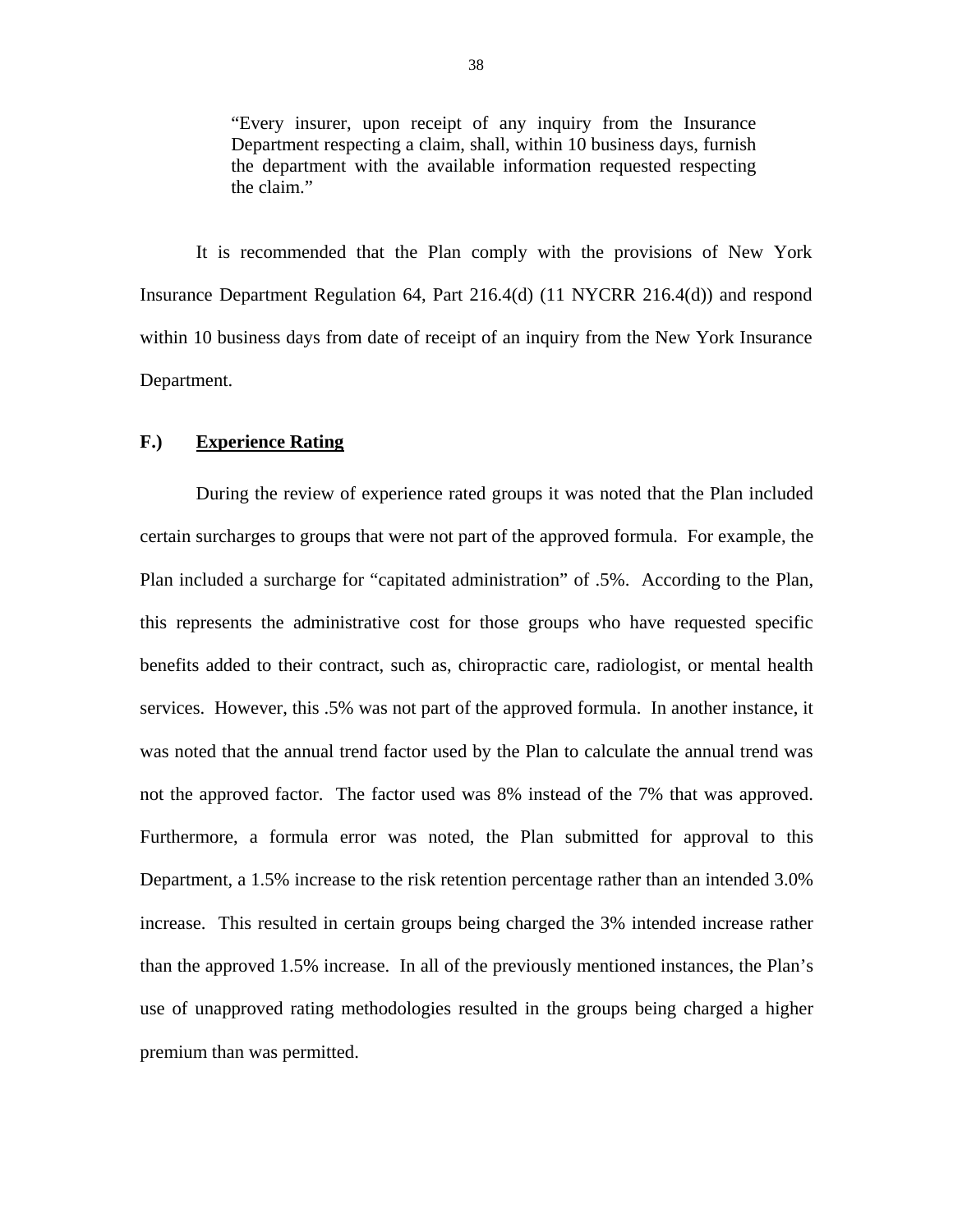Part 52.40 of Department Regulation 62 (11 NYCRR 52.40) states the following:

"Contracts of master group insurance may be experience-rated only in accordance with a formula or plan previously furnished to the department."

It is recommended that Plan calculate experience rated group premiums using only approved formulas in compliance with the requirements of Part 52.40 of Department Regulation 62 (11 NYCRR 52.40).

#### **G. Sales and Advertising**

The Plan disseminated comparison benefit summary charts in 2004 which contained instances of misleading and/or incomplete comparisons of other Plans' benefits. A total of eight (8) such comparison benefit summary charts were found to have been presented to employer groups and/or brokers. This is a violation of New York Insurance Department Regulation 34 (11 NYCRR 215.11) which states:

> "An advertisement shall not directly or indirectly make unfair or incomplete comparisons of policies or benefits or comparisons of noncomparable policies of other insurers, and shall not disparage competitors, their policies, services or business methods, and shall not disparage or unfairly minimize competing methods of marketing insurance."

It is recommended that the Plan comply with the requirements of Department Regulation 34 (11 NYCRR 215.11) relative to its sales and marketing advertising.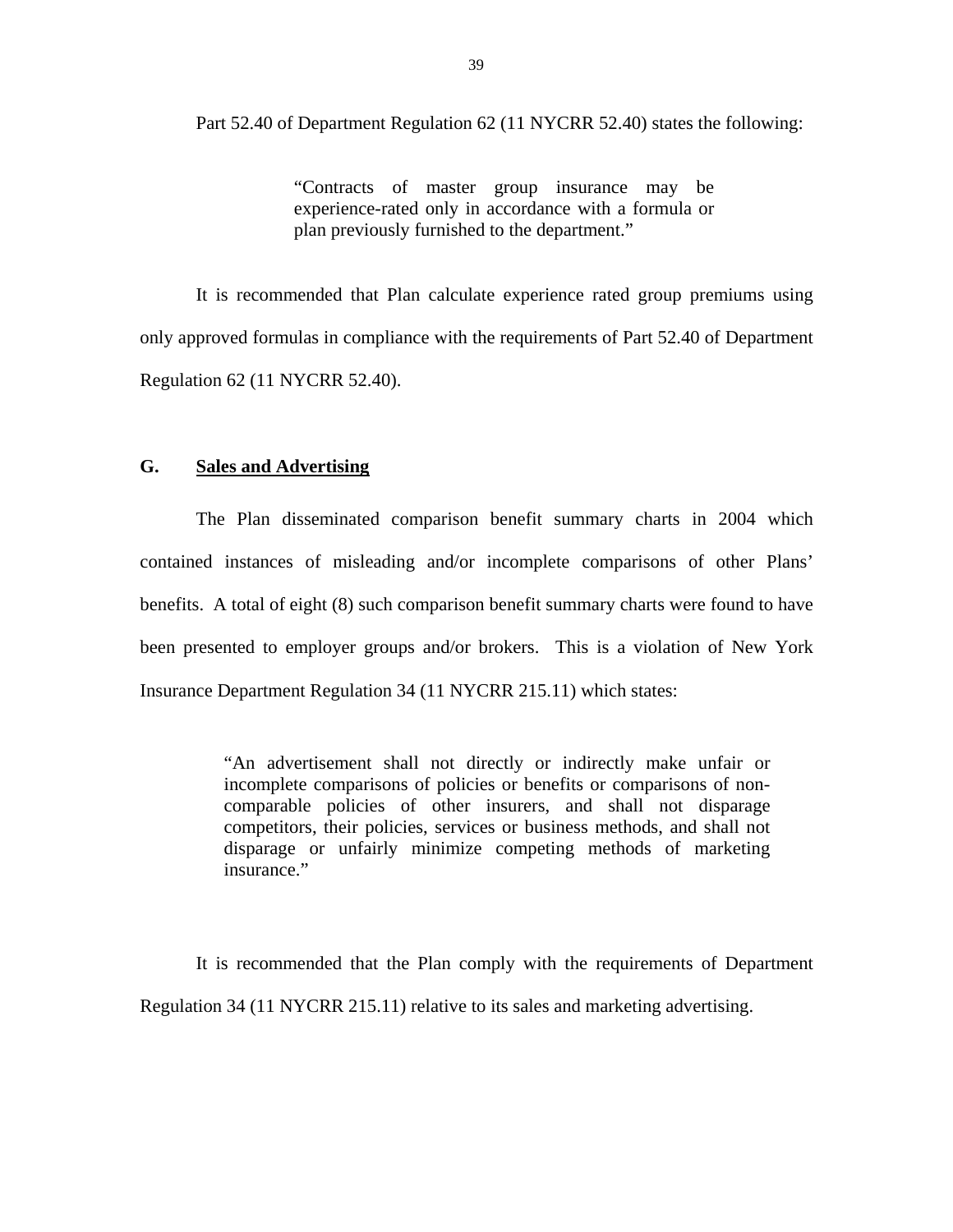#### **H.** N.Y. Schedule M Reporting

A review of N.Y. Schedule M indicated that the Plan was not able to reconcile the information that it reported in the 2003 Annual Statement Data Requirements for Health Maintenance Organizations Table 2 – Utilization Review Appeals to the underlying supporting documentation. The amount of utilization review appeals reported in Table 2 of the Data Requirements was substantially more than the amount reported in the Plan's utilization review appeals logs.

It is recommended that the Plan reconcile the amounts reported in Schedule M of its Annual Statement Data Requirements for Health Maintenance Organizations to the underlying utilization review appeals logs.

#### **I. Retroactively Terminated Groups**

During the examination period, the Plan failed to terminate for non-payment certain groups during the thirty (30) day grace period included in the Plan's contracts. The Plan, in certain instances terminated such groups for non-payment several months in excess of the contract grace period – retroactive to the date of the last month payment was made.

It is recommended that the Plan revise its procedures regarding retroactive terminations for non-payment so as to provide for all terminations for non-payment to take place within the thirty (30) day grace period included within its contracts or amend such contracts to provide for a time period commensurate with the present practice.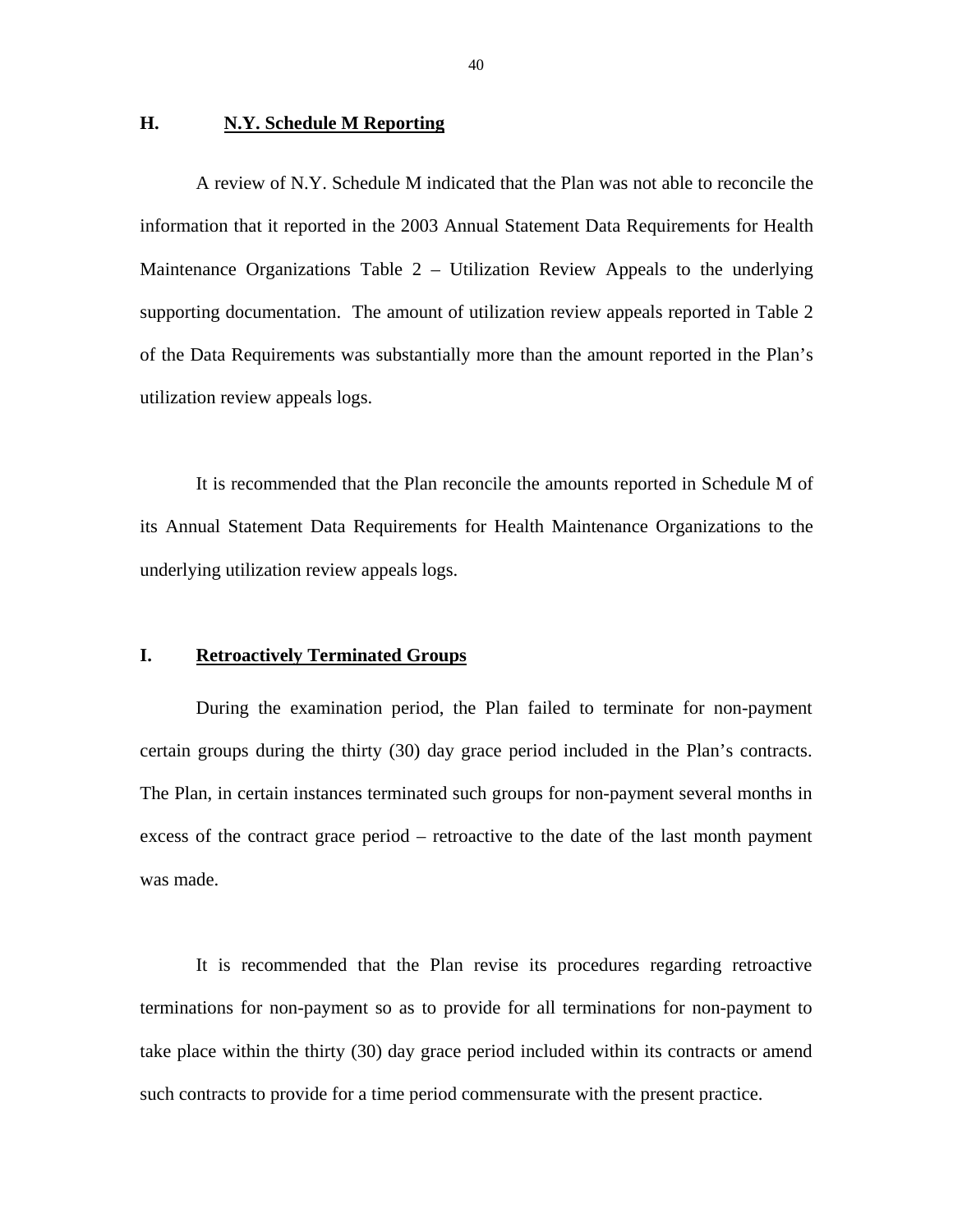#### **J. Third Party Claims**

#### i) Claims processed by CMG and Davis Vision Corporation

The Market Conduct Report on Examination as of March 15, 1999 contained a recommendation that the Plan perform periodic audits of claims processed by CMG and Davis Vision Corporation. Although an audit was performed in 2000, no further audits have been done.

Therefore, it is once again recommended that the Plan perform periodic audits of claims processed by CMG and Davis Vision Corporation.

#### ii.) Electronic interface claims submissions

The Market Conduct Report on Examination as of March 15, 1999 also contained a recommendation that the Plan's internal auditors conduct periodic audits of the reconciliations of EDI and internal claims submissions in order to determine that said submissions are accurately routed to the appropriate claims system. It was noted that there have been no periodic audits since July 26, 1999.

Therefore, it is once again recommended that Plan's internal auditors conduct periodic audits of the reconciliations of EDI and internal claims submissions in order to determine that said submissions are accurately routed to the appropriate claims system.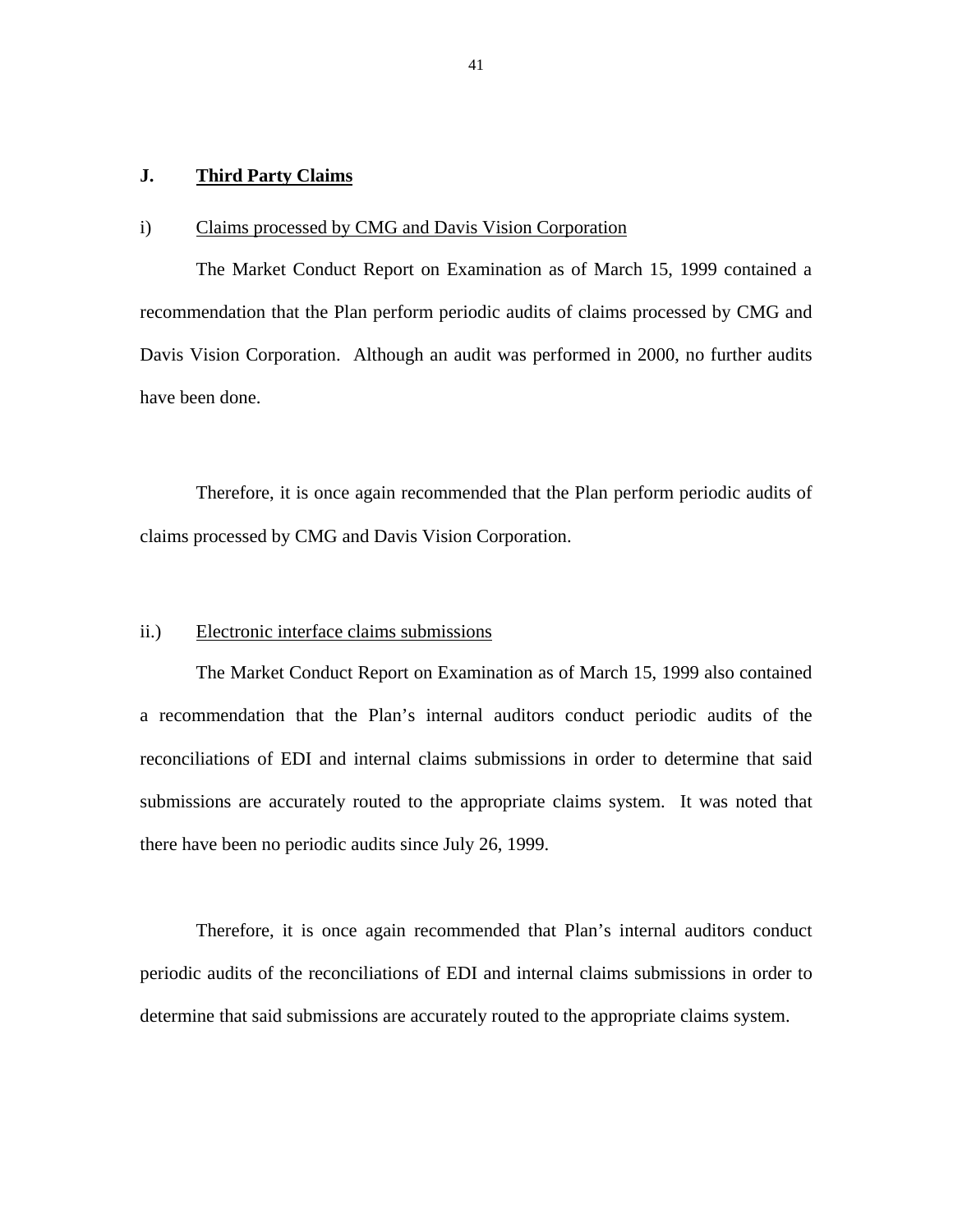#### **K. Frauds Review**

As part of the examination, an on-site Frauds Review was conducted. This review indicated the following violations:

i.) Section 405(a) of the New York Insurance Law states:

"Any person licensed pursuant to the provisions of this chapter, and any person engaged in the business of insurance in this state who is exempted from compliance with the licensing requirements of this chapter, including the state insurance fund of this state, who has reason to believe that an insurance transaction may be fraudulent, or has knowledge that a fraudulent transaction is about to take place, or has taken place shall, within thirty days after determination by such person that the transaction appears to be fraudulent, send to the insurance frauds bureau on a form prescribed by the superintendent, the information requested by the form and such additional information relative to the factual circumstances of the transaction and the parties involved as the superintendent may require."

It was noted that the Plan only filed four (4) IFB's with the Fraud Bureau during 2002 and 2003. Based upon the above review, it appears that the Plan does not always report fraudulent claim activity within the 30 day limitation prescribed by Section 405(a) of the New York Insurance Law.

It is recommended that the Plan report all transactions which are suspected to be fraudulent to the Department's Frauds Bureau within the 30 day limitation as prescribed by Section 405(a) of the New York Insurance Law.

ii.) Section 409 of the New York Insurance Law mandates the filing of fraud prevention plans and details the requirements of such plans. Specifically, Section  $409(c)(5)$  states: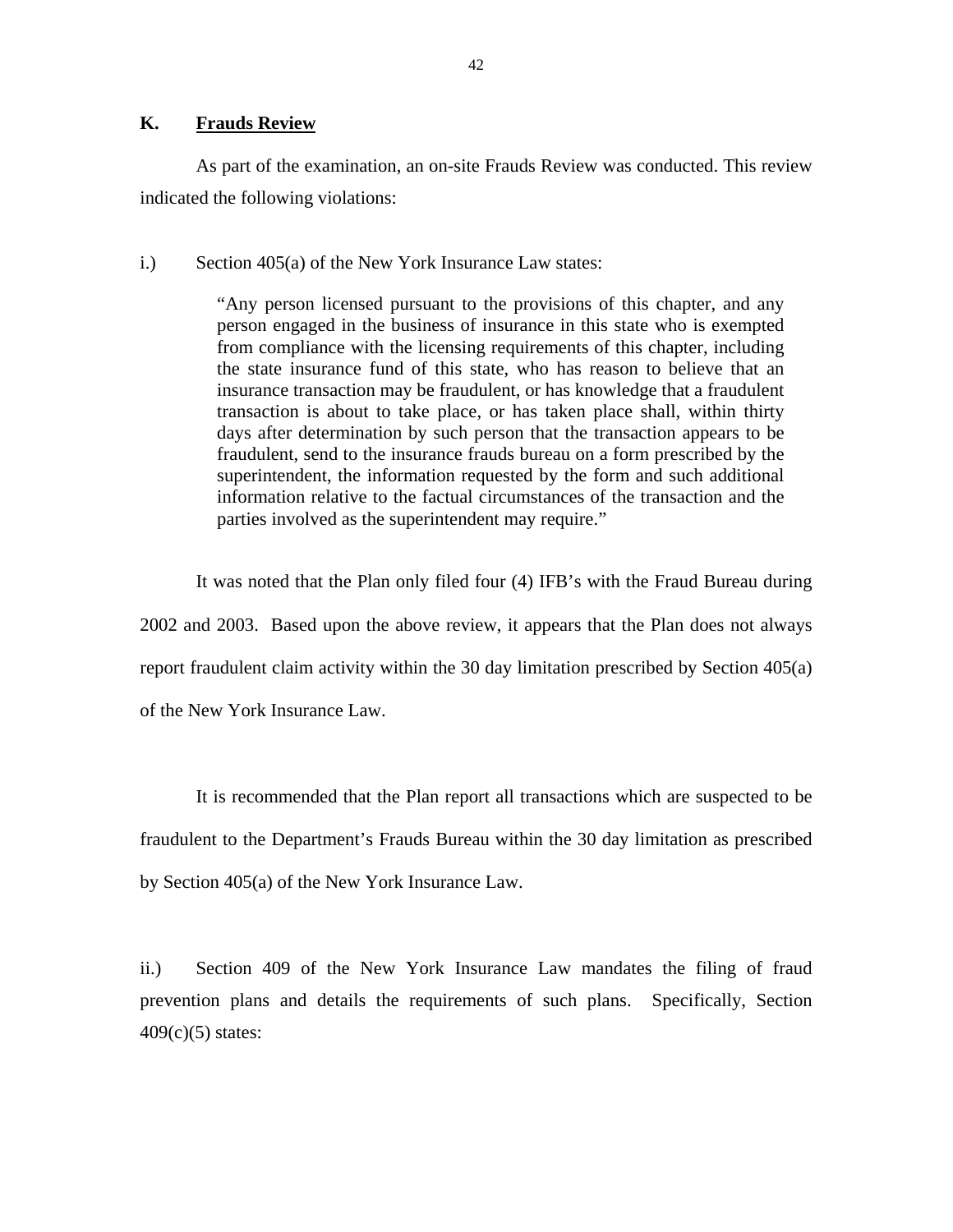"(c)The plan shall provide for the following:...(5)public awareness of the cost and frequency of fraudulent activities, and the methods of preventing fraud;"

In 2003, the Plan had premium writings of almost \$1.8 billion. For that same year, it was also noted that the Plan only spent approximately \$3,300 on advertising for public awareness of fraud.

It is recommended that the Plan comply with the requirements of Section  $409(c)(5)$  of the New York Insurance Law and substantially increase the amount spent on advertising for public awareness of fraud.

#### **L. Premium Refunds**

A review of claims data for the years 2000 through 2004 determined that the Plan must refund premiums totaling \$14,926,228 to some of it's subscribers as required by Section 4308(h) of the New York Insurance Law which states:

> "(1) Each calendar year, a corporation subject to the provisions of this article shall return, in the form of aggregate benefits incurred for each contract form filed pursuant to the alternate procedure set forth in subsection (g) of this section, at least eighty-five percent for individual direct payment contracts or seventy-five percent for small group and small group remittance contracts, but, except in the case of individual direct payment contracts with a loss ratio of greater than one hundred five percent in nineteen hundred ninety-four, for any direct payment, group or group remittance contract, not in excess of one hundred five percent of the aggregate premiums earned for the contract form during that calendar year. Corporations subject to the provisions of this article shall annually report, no later than May first of each year, the loss ratio calculated pursuant to this subsection for each such contract form for the previous calendar year.

> (2) In each case where the loss ratio for a contract form fails to comply with the eighty-five percent minimum loss ratio requirement for individual direct payment contracts, or the seventy-five percent minimum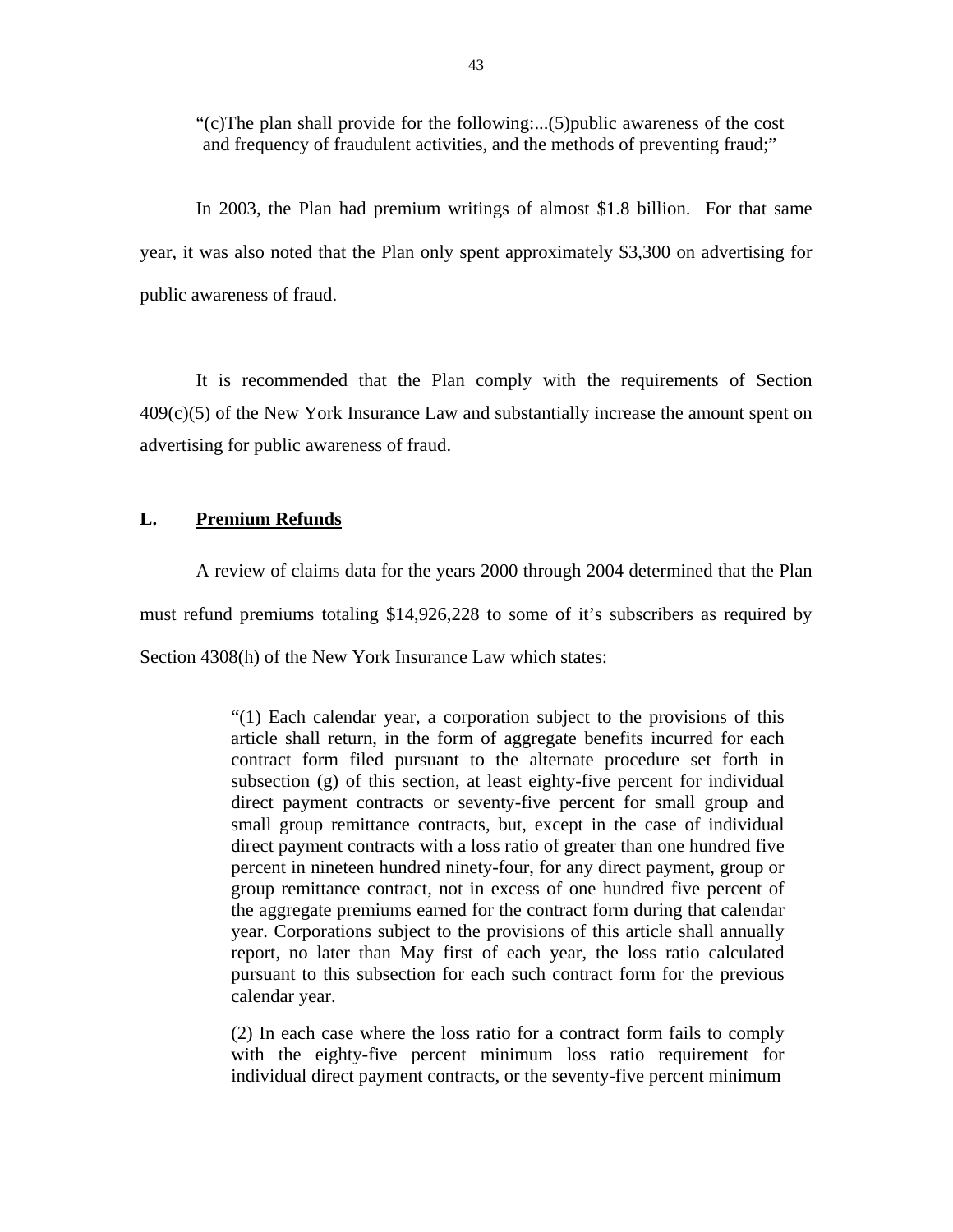loss ratio requirement for small group and small group remittance contracts, as set forth in paragraph one of this subsection, the corporation shall issue a dividend or credit against future premiums for all contract holders with that contract form in an amount sufficient to assure that the aggregate benefits incurred in the previous calendar year plus the amount of the dividends and credits shall equal no less than eighty-five percent for individual direct payment contracts, or seventy-five percent for small group and small group remittance contracts, of the aggregate premiums earned for the contract form in the previous calendar year. The dividend or credit shall be issued to each contract that was in effect as of December thirty-first of the applicable year and remains in effect as of the date the dividend or credit is issued. All dividends and credits must be distributed by September thirtieth of the year following the calendar year in which the loss ratio requirements were not satisfied. The annual report required by paragraph one of this subsection shall include a corporation's calculation of the dividends and credits, as well as an explanation of the corporation's plan to issue dividends or credits. The instructions and format for calculating and reporting loss ratios and issuing dividends or credits shall be specified by the superintendent by regulation. Such regulations shall include provisions for the distribution of a dividend or credit in the event of cancellation or termination by a contract holder or subscriber."

 The following schedule summarizes the amounts to be refunded broken down by region and year:

| Year | <b>Region</b>   | <b>Earned</b><br><b>Premiums</b> | Incurred<br><b>Claims</b> | Loss<br><b>Ratios</b> | Premium<br><b>Refunds</b> |
|------|-----------------|----------------------------------|---------------------------|-----------------------|---------------------------|
| 2000 | Albany          | 10,433,562                       | 9,483,686                 | 90.90%                |                           |
| 2000 | <b>Buffalo</b>  | 13,637,539                       | 7,423,003                 | 54.43%                |                           |
| 2000 | <b>Combined</b> | 24,071,101                       | 16,906,689                | 70.24%                | 2,350,192                 |
| 2001 | Albany 1        | 10,302,109                       | 7,486,499                 | 72.67%                | 755,188                   |
| 2001 | Albany 2        | 705,304                          | 540,209                   | 76.59%                | 24,034                    |
| 2001 | <b>Buffalo</b>  | 14,925,801                       | 12,217,128                | 81.85%                |                           |
| 2000 | <b>Combined</b> | 25,933,214                       | 20,243,836                | 78.06%                | 779,222                   |

### **i.) Direct Pay Medicare Supplement/Complement Plans:**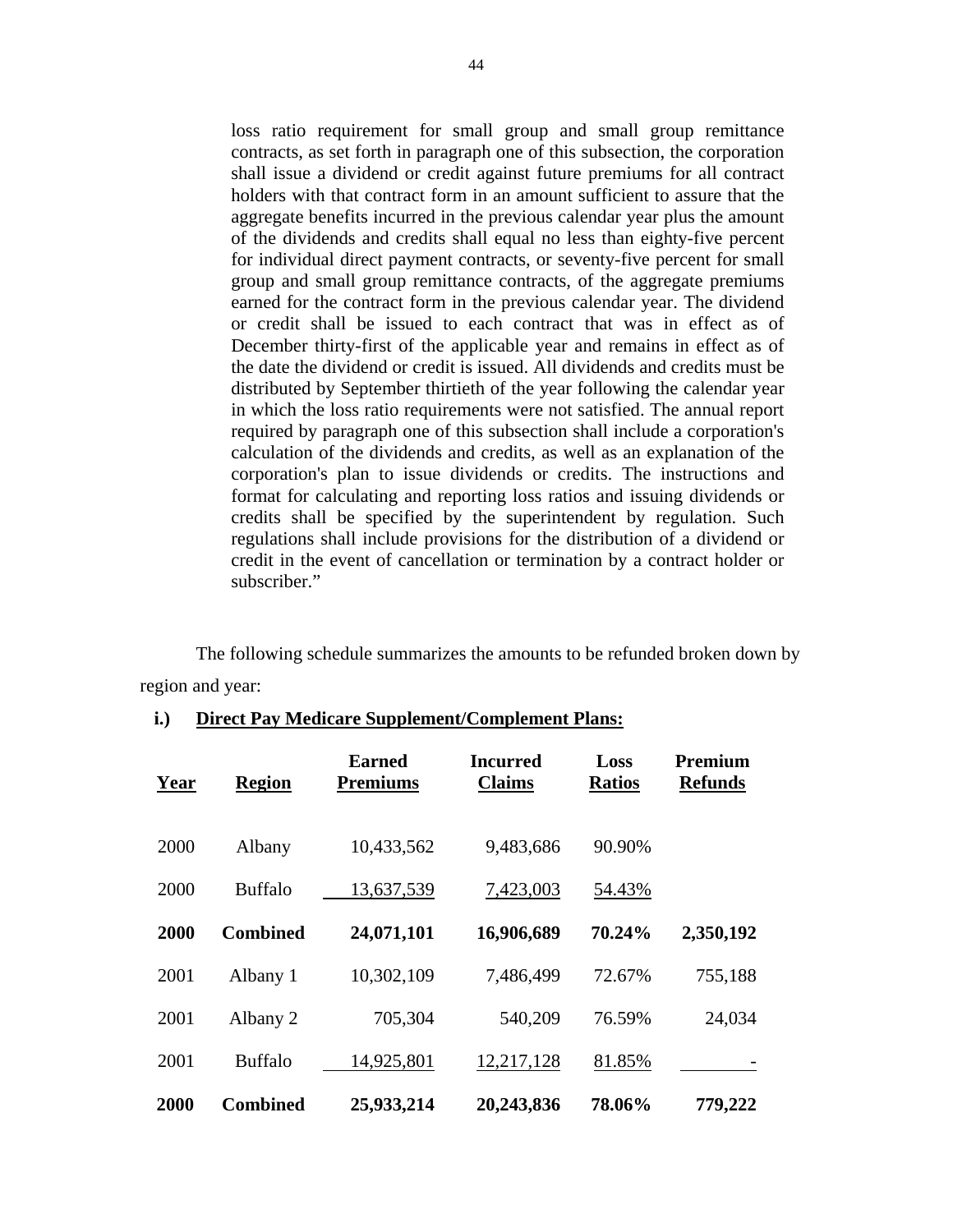| Year         | <b>Region</b>        | <b>Earned</b><br><b>Premiums</b> | <b>Incurred</b><br><b>Claims</b> | Loss<br><b>Ratios</b> | Premium<br><b>Refunds</b> |
|--------------|----------------------|----------------------------------|----------------------------------|-----------------------|---------------------------|
| 2002<br>2002 | Albany 1<br>Albany 2 | 9,359,439<br>616,693             | 6,792,591<br>582,905             | 72.57%<br>94.52%      | 694,960                   |
| 2002         | <b>Buffalo</b>       | 16,057,358                       | 12,055,749                       | 75.08%                | 790,137                   |
| 2002         | <b>Combined</b>      | 26,033,490                       | 19,431,245                       | 74.64%                | 1,485,098                 |
| 2003         | Albany 1             | 7,978,951                        | 5,983,660                        | 74.99%                | 399,501                   |
| 2003         | Albany 2             | 556,901                          | 417,475                          | 74.96%                | 28,046                    |
| 2003         | <b>Buffalo</b>       | 15,821,425                       | 11,896,598                       | 75.19%                | 760,542                   |
| 2003         | <b>Combined</b>      | 24, 357, 277                     | 18,297,733                       | 75.12%                | 1,188,089                 |
| 2004         | Albany 1             | 6,409,790                        | 5,996,298                        | 93.55%                |                           |
| 2004         | Albany 2             | 554,691                          | 485,885                          | 87.60%                |                           |
| 2004         | <b>Buffalo</b>       | 15,199,011                       | 12,273,569                       | 80.75%                |                           |
| 2004         | <b>Combined</b>      | 22,163,492                       | 18,755,752                       | 84.62%                |                           |
| 2000-04      | <b>Combined</b>      | 122,558,574                      | 93,635,255                       | 76.40%                | 5,802,600                 |

#### **B. Direct Pay Medicare Plans in Buffalo Region:**

| <b>Total</b> |                 |            |            |        | <u>14,926,228</u> |
|--------------|-----------------|------------|------------|--------|-------------------|
| 2000-03      | <b>Combined</b> | 39,148,452 | 22,195,134 | 56.69% | 9,123,628         |
| 2003         | <b>Buffalo</b>  | 9,404,369  | 4,561,042  | 48.50% | 2,962,453         |
| 2002         | <b>Buffalo</b>  | 11,626,399 | 5,674,787  | 48.81% | 3,626,332         |
| 2001         | <b>Buffalo</b>  | 10,409,043 | 6,781,390  | 65.15% | 1,545,844         |
| 2000         | <b>Buffalo</b>  | 7,708,641  | 5,177,915  | 67.17% | 988,998           |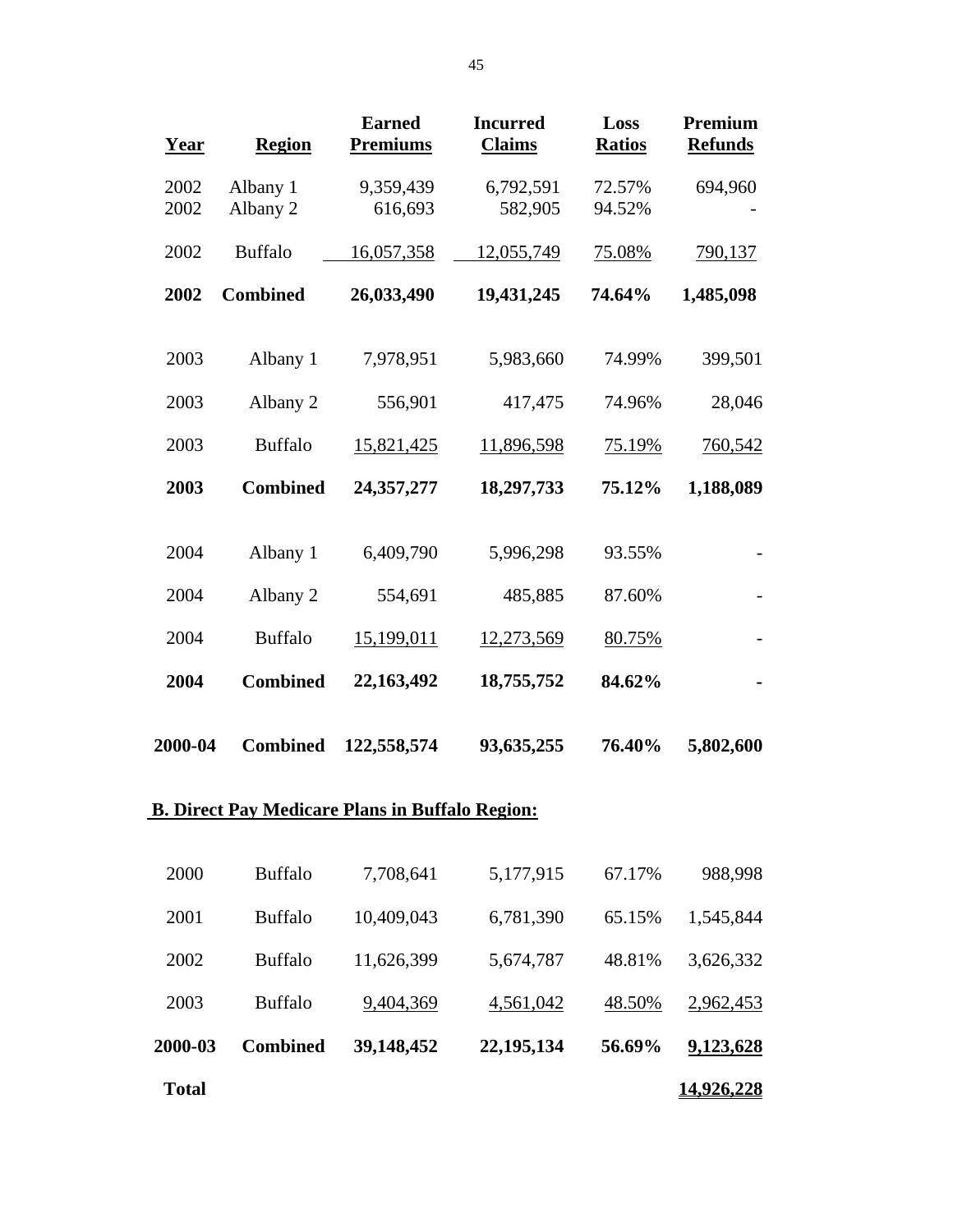It is recommended that the Plan refund premiums to its subscribers as required by Section 4308(h) of the New York Insurance Law.

#### **M. Infertility Mandated Claims**

The Plan provides coverage for artificial insemination on most of its Community Blue and Traditional Blue health plans offered by employer groups. On September 1, 2002, Section 4303(s)(1) of the New York Insurance Law (Infertility Mandate) was enacted. The Infertility Mandate, required that certain infertility related benefits be provided in policies that provide hospital, medical/surgical, and/or prescription drugs benefits.

*Section 4303(s)(1) of the New York Insurance Law states in part,* 

*"A hospital service corporation or health service corporation which provides coverage for hospital care shall not exclude coverage for hospital care for diagnosis and treatment of correctable medical conditions otherwise covered by the policy solely because the medical condition results in infertility; provided, however that:* 

*…(B) …in no case shall such coverage exclude diagnostic tests and procedures provide as part of such hospital care that are necessary to determine infertility or that are necessary in connection with any surgical or medical treatments or prescription drug coverage provided pursuant to this subsection."* 

It was determined that the Plan had processed certain artificial insemination claims incorrectly for members between the ages of 21 through 44 during the examination and subsequent period. The Plan subsequently received a directive from the Department to adjust claims related to the Infertility Mandate that were denied or not adjusted properly from September 1, 2002 to the present. Furthermore, the Plan was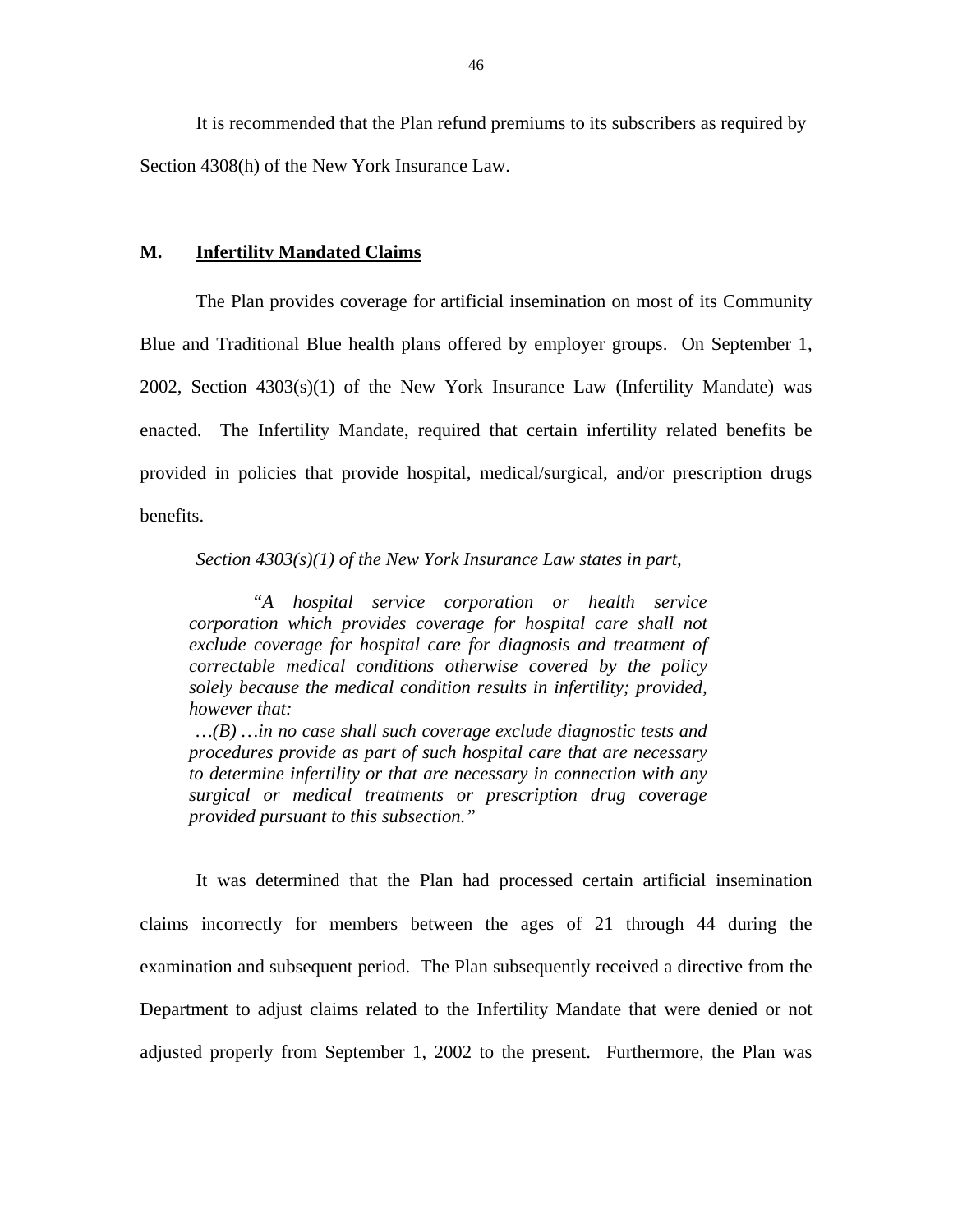directed to send letters to providers requesting such providers to refund all overpayments collected from their patients.

The Plan provided this Department with a listing of claims received during the period from November 22, 2002 through June 30, 2005 which the Plan had identified as in need of adjustment in order to comply with the provisions of Sections 3221(k) and Sections 4303(s) of the New York Insurance Law. Such listing was subsequently updated by the Plan for those claims which had not been initially identified as needing adjustment under the infertility claim mandate. Such updated listing identified approximately 2,000 claims as having been subsequently identified, adjusted and paid with prompt payment interest applied.

This Department subsequently initiated an on-site review of the Plan's infertility mandated claims, as a part of this examination, in order to determine whether the Plan had appropriately identified all relevant infertility mandated claims and had made appropriate adjustments to such claims. Utilizing ACL software, a review was made of the Plan's 2003 annual claims date base. The on-site review revealed the following:

The Plan failed to identify and adjust all infertility mandated procedural coded claims relative to calendar year 2003 medical and hospital claim payments. Based on a sample of identified infertility procedural coded claims which were found to be improperly paid, a projection of infertility mandated procedural claims in need of further adjustment in order to comply with Sections  $3221(k)(6)$  and  $4303(s)$  of the New York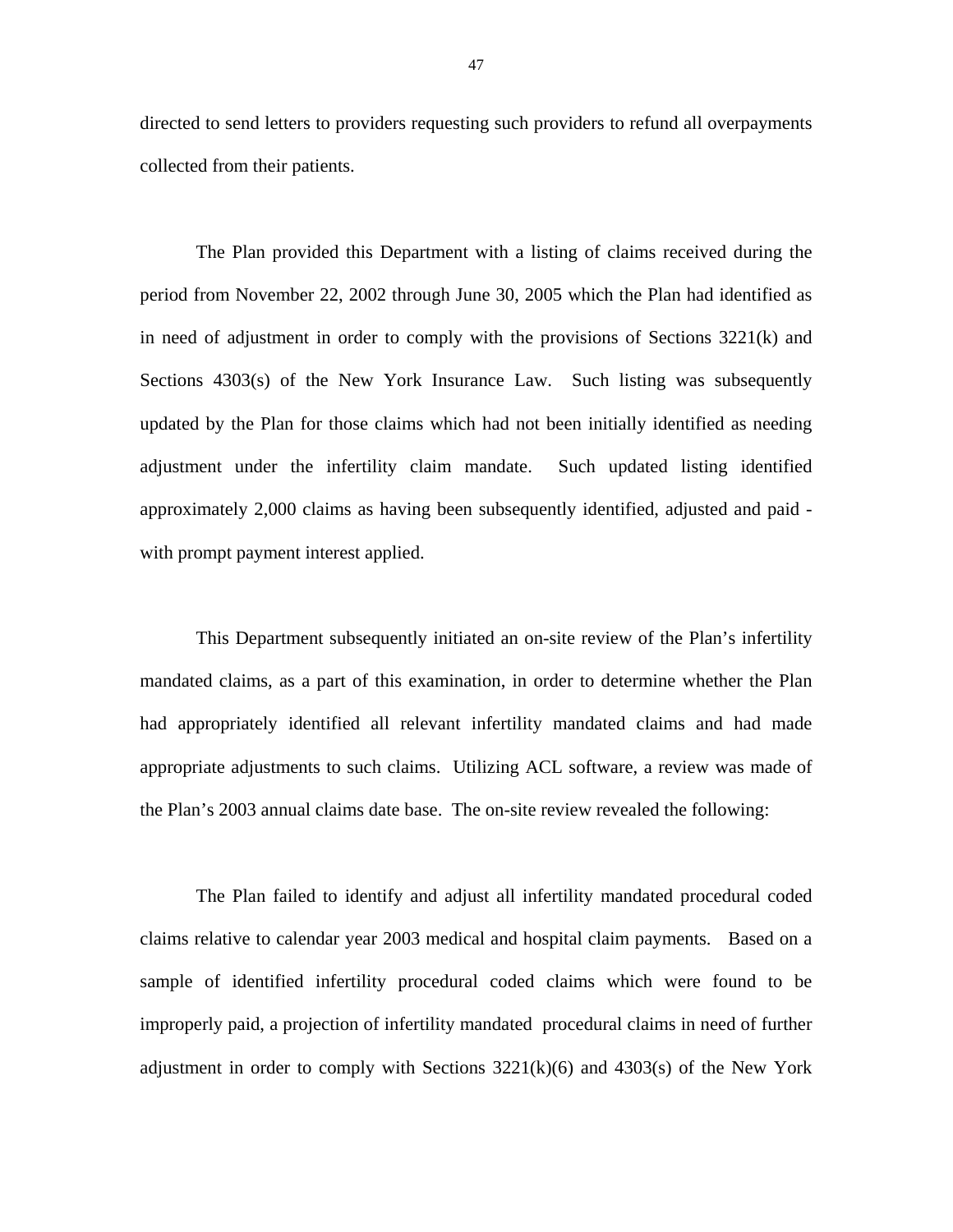Insurance Law was compiled.. Such projection resulted in an upper limit of five hundred eighty-three (583) and a lower limit of three hundred forty-four (344) infertility mandated procedural claims for calendar year 2003 which had not been properly adjudicated for compliance with the infertility mandate.

It was further noted that the Plan had not included non-injectible infertility drug claims within its review of applicable infertility mandated drug claims.

It is recommended that the Plan re-review its claims data for the period, September 1, 2002 to the present, and identify and appropriately pay all infertility mandated claims, including non-injectible infertility drug claims, that were incorrectly processed. It is also recommended that appropriate payment of prompt payment interest be included with such adjusted claims payments.

#### **N. Health Benefits**

The Plan provides coverage of fitness club membership under which plan enrollees are entitled to discounts for selected memberships at participating fitness facilities. Generally, such services are included and are charged to incurred claims in the Plan's community-rated lines of business. Corresponding rates calculated by the Plan do not take these expenses into account. Theses expenses cannot be construed as health benefits. Instead, such expenses are more properly defined as enrollment inducements. Section 4224(c) of the New York Insurance Law states: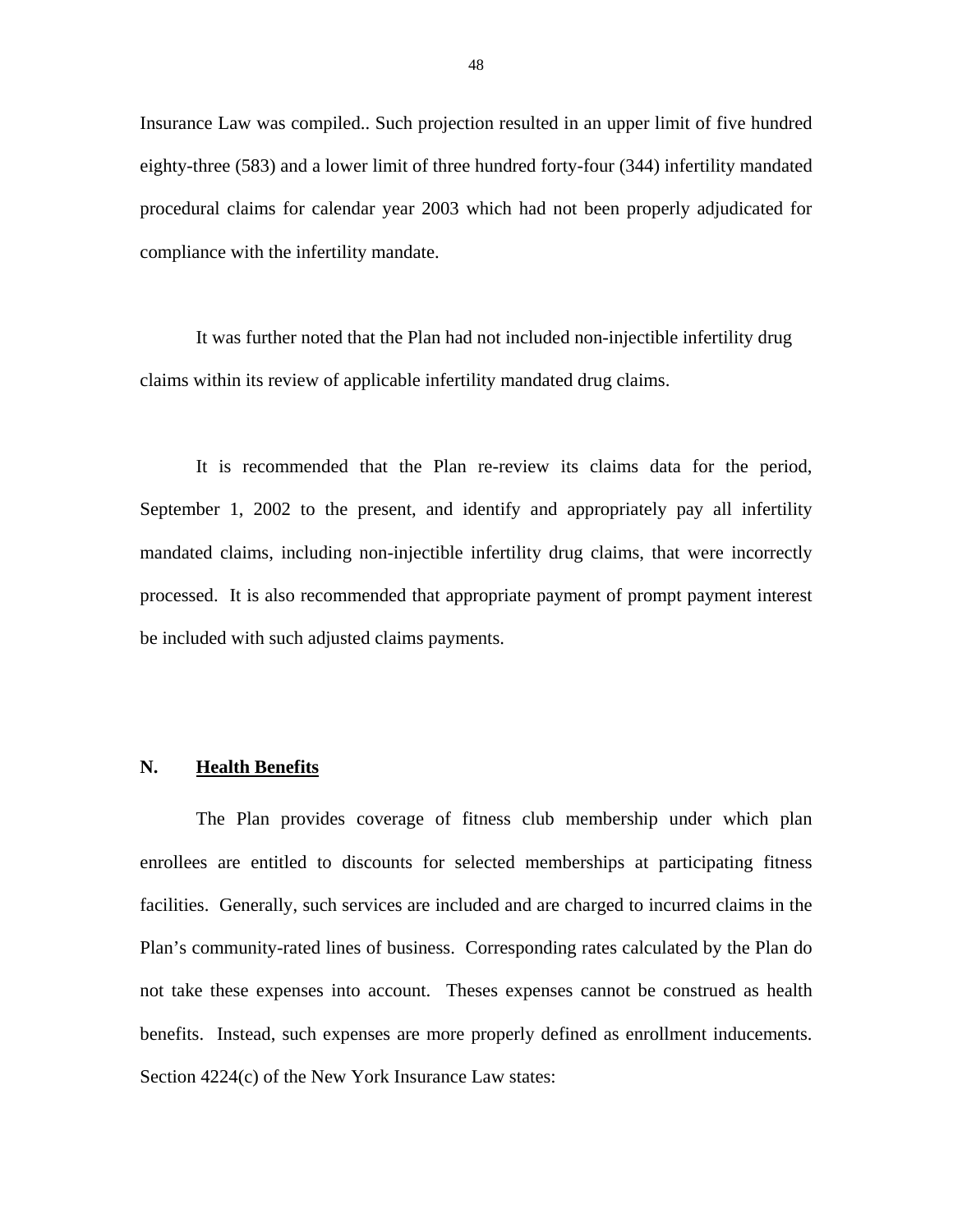"No …insurer doing in this state the business of accident and health insurance … shall pay allow or give, or offer to pay, allow or give, directly or indirectly, as inducement to any person to insure… any valuable consideration or inducement whatever which is not specified in such policy or contract."

It is recommended that the Plan comply with New York Insurance Law Section 4224(c) and discontinue its coverage of fitness club membership until such time as the benefits therein are made part of the member contracts and are appropriately rated.

#### **9. SUBSEQUENT EVENTS**

#### **A. Underwriting – Sole Proprietor**

It was noted that the Plan did not adhere to approved guidelines in the sole proprietor market. In a letter dated May 4, 2005 from the New York Insurance Department, the Plan was directed to revise its guidelines for enrollment of "groups of one" a/k/a sole proprietors and to stop the implementation of the February 21, 2005 underwriting guidelines. Approved guidelines for enrollment of sole proprietors are specified in Section 4317(f)(3) of the New York Insurance Law which state:

> "3) The insurer may require members of the association purchasing health insurance to verify that all employees electing health insurance are legitimate employees of the employers, as documented on New York state tax form NYS-45-ATT-MN or comparable documentation. In order to be eligible to purchase health insurance pursuant to this subsection and obtain the same group insurance products as are offered to groups, a sole employee of a corporation or a sole proprietor of an unincorporated business or entity must (A) work at least twenty hours per week, (B) if purchasing the coverage through an association group, be a member of the association for at least sixty days prior to the effective date of the insurance policy, and (C) present a copy of the following documentation to the insurer or health plan administrator on an annual basis: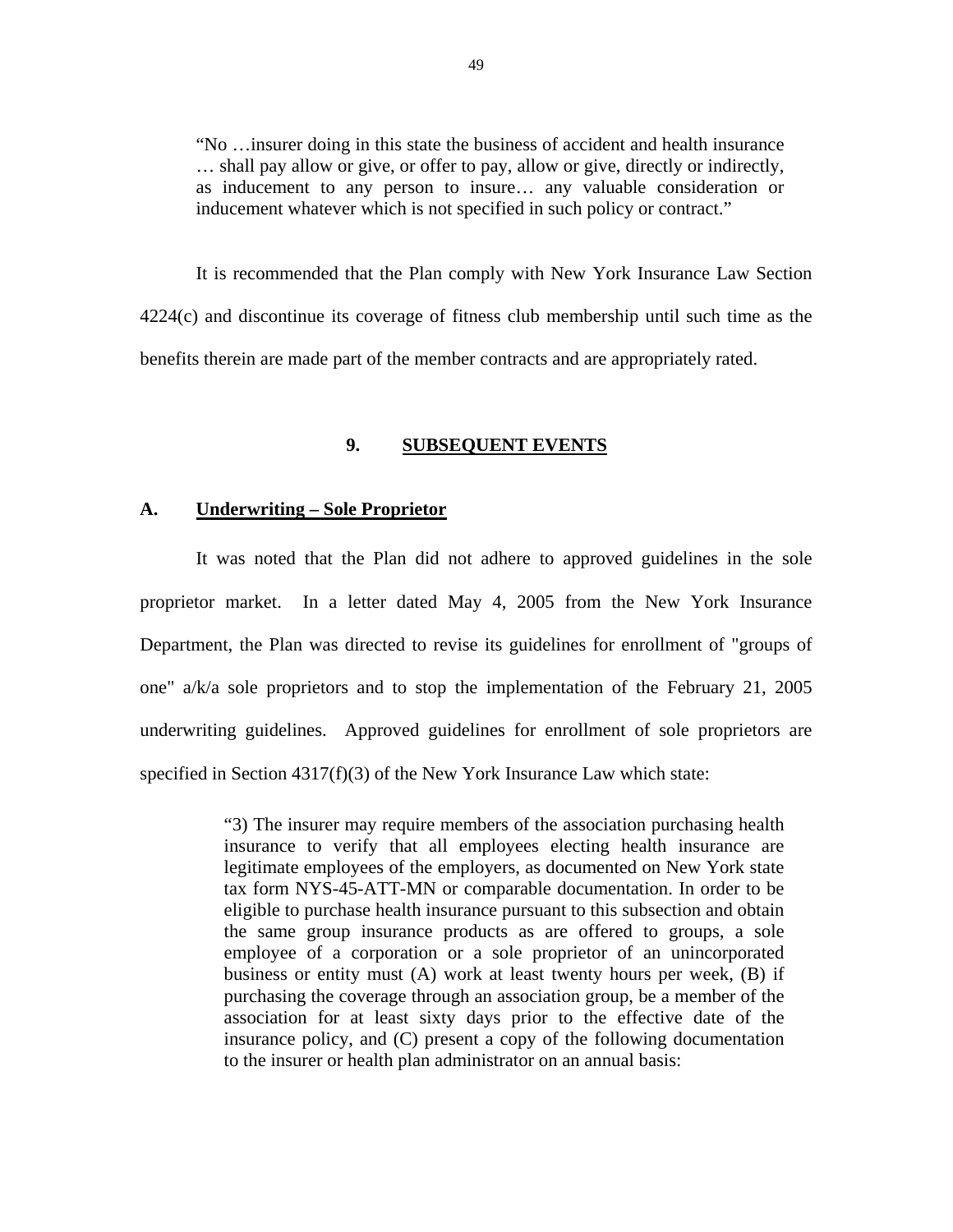(i) NYS tax form 45-ATT, or comparable documentation of active employee status;

(ii) for an unincorporated business, the prior year's federal income tax Schedule C for an incorporated business subject to Subchapter S with a sole employee, federal income tax Schedule E for other incorporated businesses with a sole employee, a W-2 annual wage statement, or federal tax form 1099 with federal income tax Schedule F; or

(iii) for a business in business for less than one year, a cancelled business check, a certificate of doing business, or appropriate tax documentation; and

(iv) such other documentation as may be reasonably required by the insurer as approved by the superintendent to verify eligibility of an individual to purchase health insurance pursuant to this subsection.

(4) Notwithstanding the provisions of item (I) of clause (i) of subparagraph (K) of paragraph one of subsection (c) of section four thousand two hundred thirty-five of this chapter, for purposes of this section, an association group shall include chambers of commerce with less than two hundred members and which are 501C3 or 501C6 organizations."

It is recommended that the Plan comply with the underwriting guidelines for enrollment of sole proprietors as set forth in Section 4317(f)(3) of the New York Insurance Law.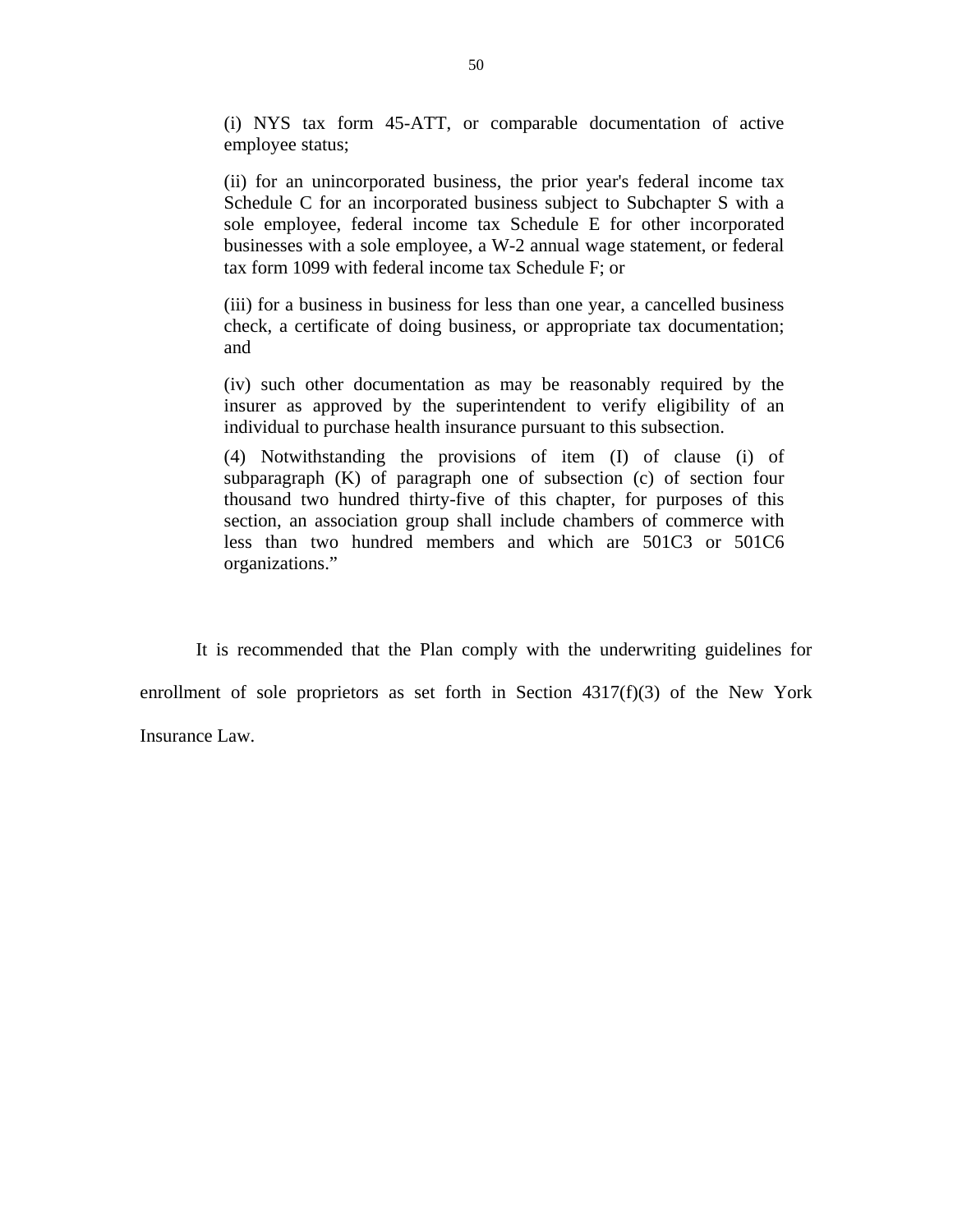The four (4) prior reports on examination contained the following comments and recommendations. The items listed below refer only to those comments and recommendations which the Plan had not fully complied as of the date of this examination. All other prior report on examination comments and recommendations were noted as having been complied. (The page numbers refer to the prior report on examination.)

#### ITEM

### **COMMENTS AND RECOMMENDATIONS FROM MARKET CONDUCT REPORT AS OF MARCH 15, 1999**

#### A. Third party claims processing 18

It is recommended that the Plan perform periodic audits of claims processed by CMG and Davis Vision Corporation.

The Plan has not fully complied with this recommendation. Although an audit was performed in 2000, no further audits have been done. It is again recommended that the Plan perform periodic audits of claims processed by CMG and Davis Vision Corporation.

#### B. Electronic data interface claims submissions 19

It is recommended that the Plan's internal auditors conduct periodic audits of the aforementioned reconciliations of EDI and internal claims submissions in order to determine that said submissions are accurately routed to the appropriate claims system.

The Plan has not complied with this recommendation. There have been no periodic audits since July, 26, 1999.

PAGE NO.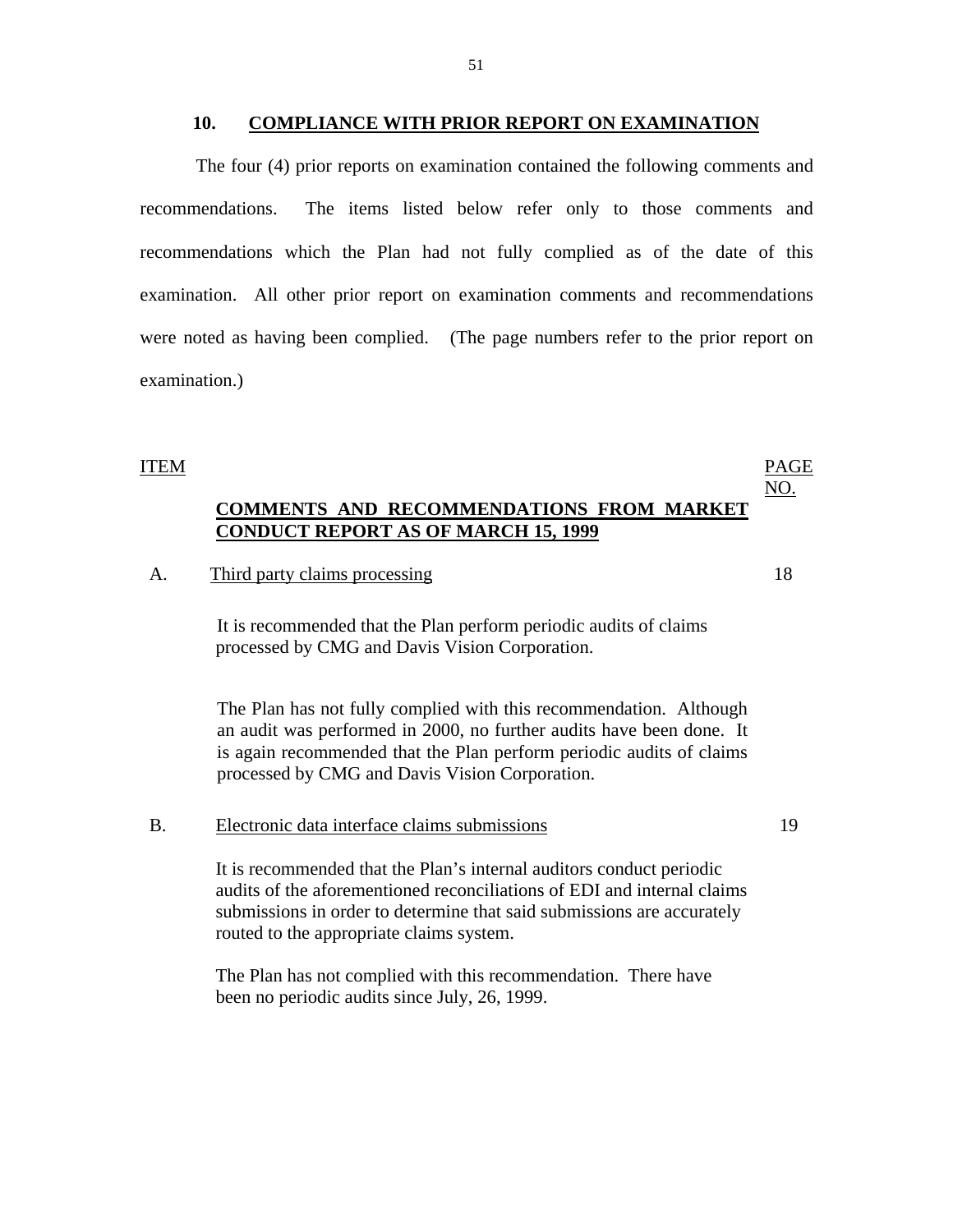| ITEM          |                                                        | PAGE<br>NO. |
|---------------|--------------------------------------------------------|-------------|
| $\mathcal{C}$ | Claims Settlement Practices – Prompt payment of claims |             |

It is recommended that the Plan, in the future, comply with all prompt payment procedures mandated by Section 3224-a(c) of the New York Insurance Law.

The Plan has not complied with this recommendation. A similar comment appears in the current report on examination.

#### D. Schedule M review 31

It is recommended that the Plan maintain adequate detail records to support the amounts reported in its filed Schedule M.

The Plan has not complied with this recommendation. A similar comment appears in the current report on examination.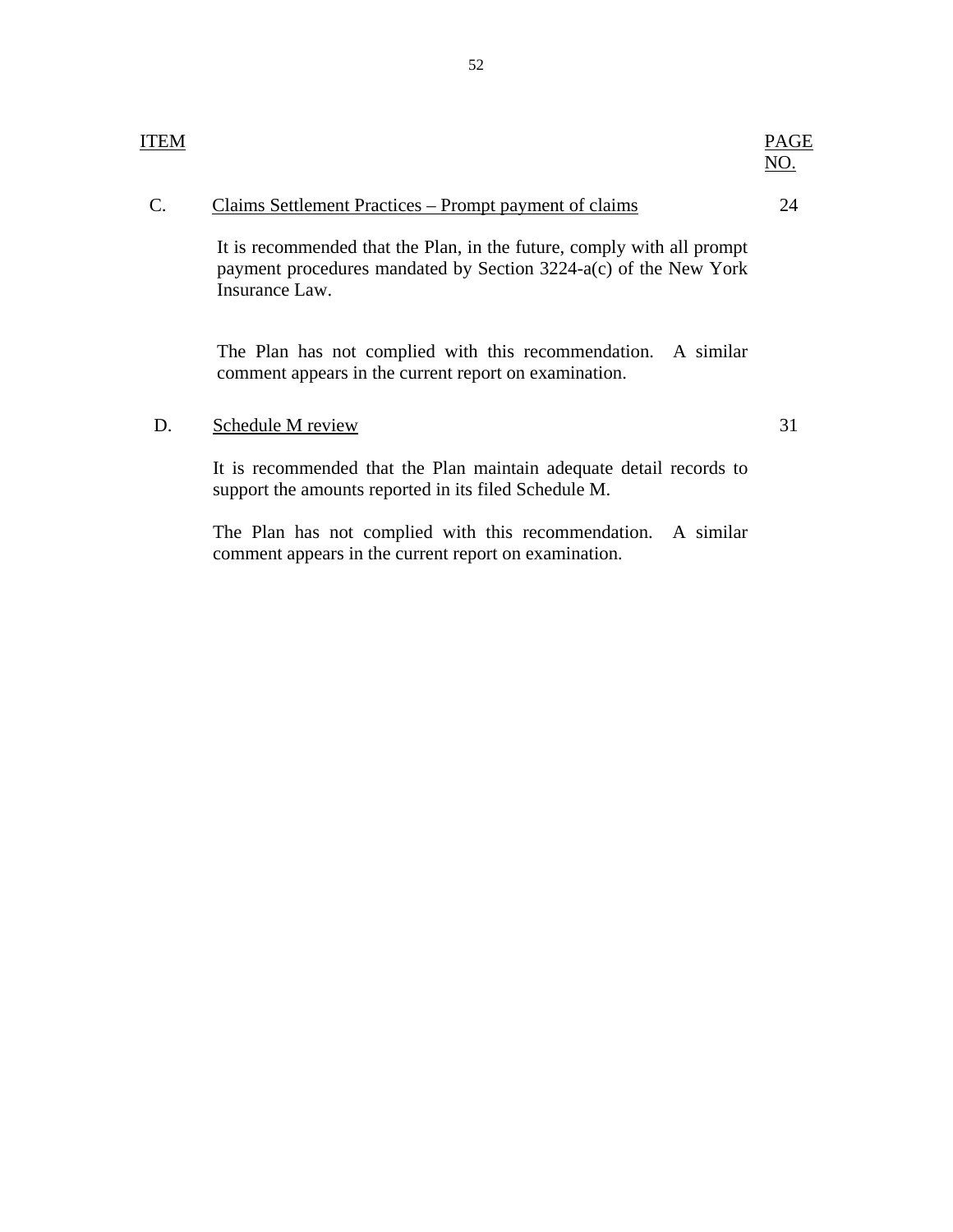# **COMMENTS AND RECOMMENDATIONS FROM REPORT ON EXAMINATION AS OF SEPTEMBER 30, 1999**

#### A. Consolidated Federal Corporate Income Tax Filings 18

It is recommended that the Plan maintain a consolidated tax agreement with New York Care Plus Holding Company, Inc. as required by Section 1505(d) of the New York Insurance Law. It is further recommended that said consolidated tax agreement be constructed in conformity with Circular Letter No. 33 of 1979.

The Plan has not complied with this recommendation. A similar comment appears in the current report on examination.

### B. Statutory Reserve Impairment 23, 24, 46

The Plan reported reserves and unassigned funds of \$96,947,491 as of June 30, 2000. As of June 30, 2000, the Plan's required to be maintained statutory reserve of \$133,886,668 was impaired in the amount of \$36,939,177.

It is recommended that the Plan, pursuant to Section 4310(d) of the New York Insurance Law, take the necessary steps to remove its statutory reserve impairment.

As of December 31, 2003, the Plan had not complied with this recommendation. Subsequent to this report date, the Plan has filed quarterly and annual statements which indicate a removal of the impairment.

### C. Electronic Data Processing Equipment 18

It is again recommended that the Plan properly report its telephone system under the non-admitted asset, "Equipment, furniture and supplies", in accordance with Section 1302 of the New York Insurance Law.

The Plan has not complied with this recommendation. A similar comment appears in the current report on examination.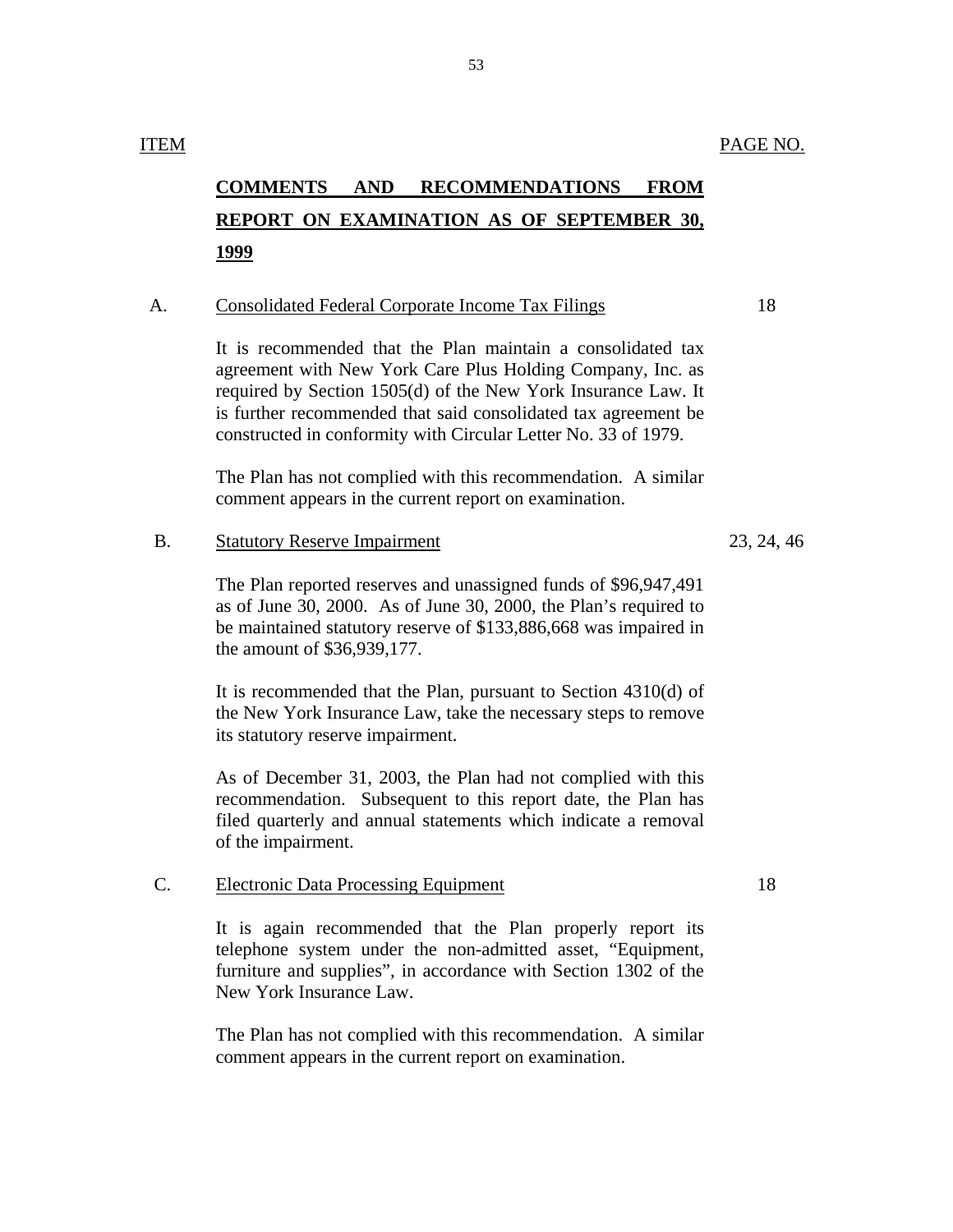### D. Market Conduct Activities

#### a. Commissions to brokers 43

It is recommended that the Plan, pursuant to Section 4312(a) of the New York Insurance Law and Part 52.42(e) of New York Insurance Department Regulation62 (11 NYCRR 52.42(e)), refrain from paying commissions to its brokers in excess of its commission rates filed with this Department.

The Plan has not complied with this recommendation. A similar comment appears in the current report on examination.

#### E. b. Prospective Experience Rating

In light of the above, it is recommended that Plan file for approval with this Department a contract, rider or separate agreement relative to its prospective experience rating methodology which complies with the requirements of Part 52.40(g) of Department Regulation 52 (11 NYCRR 52.40(g)).

The Plan has not complied with this recommendation. A similar comment appears in the current report on examination.

#### 54

**ITEM** 

### 45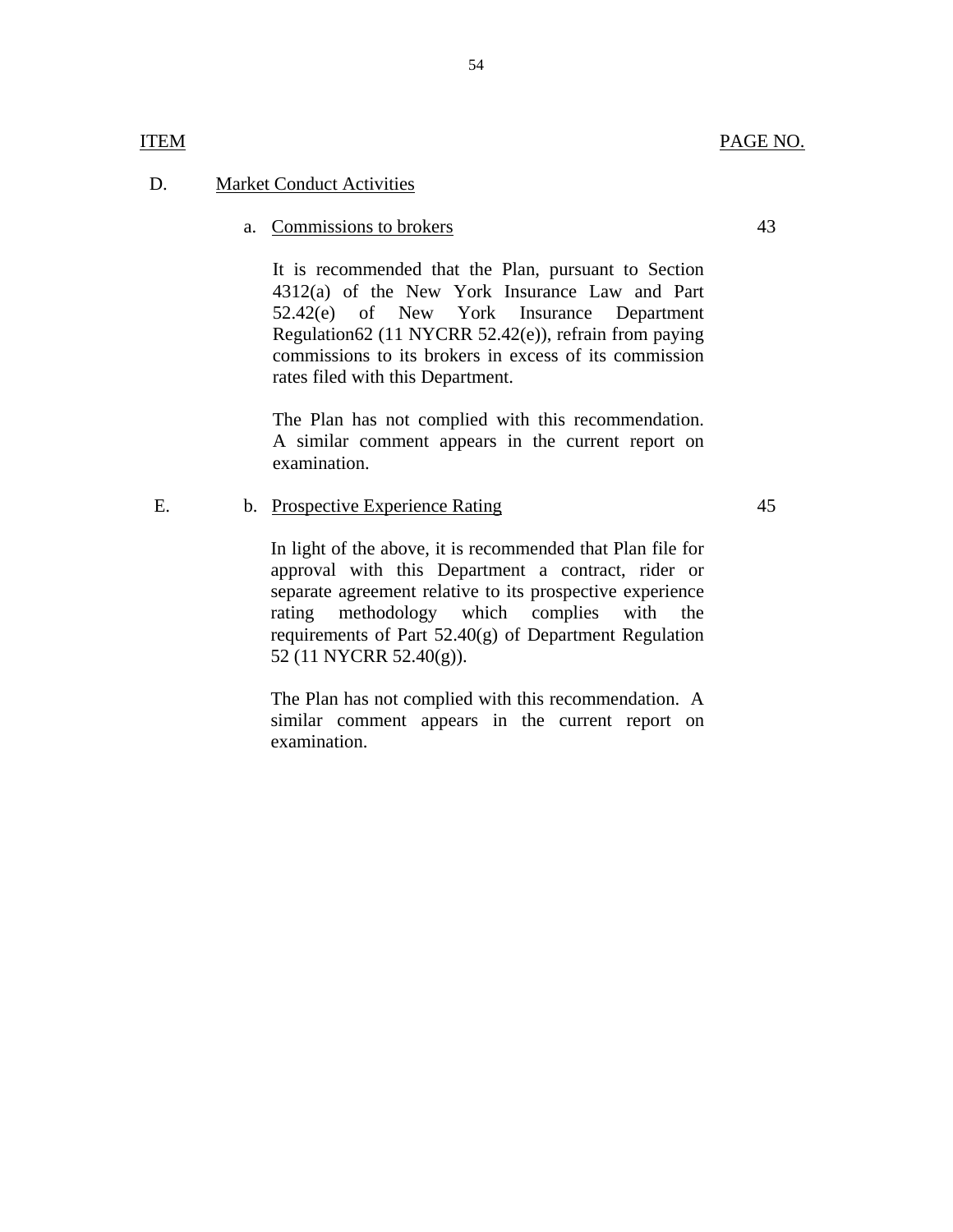#### **ITEM**

## **COMMENTS AND RECOMMENDATIONS FROM APPENDIX B OF THE REPORT ON EXAMINATION AS OF SEPTEMBER 30, 1999**

A. It is recommended that The Plan ensure that all critical business functions are tested in the recovery site in order to provide assurance of continuity of business in a recovery situation. 92

> The Plan has partially complied with this recommendation. Although some tests were conducted, time restraints of the two 24 hour recovery exercise time slots for one year prevented full testing of all critical business functions. A similar comment is contained in this report.

B. It is recommended that the Plan, at some point in the future, schedule a test for full data recovery. 93

> As noted above, the Plan has partially complied with this recommendation. Although some tests were conducted, time restraints of the two 24 hour recovery exercise time slots for one year prevented full testing of all critical business functions. A similar comment is contained in this report.

C. It is recommended that an overall review of the Business Continuity Plans within each Plan division be made. Said division BCPs should be examined for completeness and consistency. In this regard, the Binghamton BCP should contain similar wording and terms as the Plan's third party claims administrator's Business Continuity Plan.

> As the examination date, the Plan has not complied with this recommendation. The Plan indicated that Binghamton's Business Continuity Plans will be incorporated in 2006.

95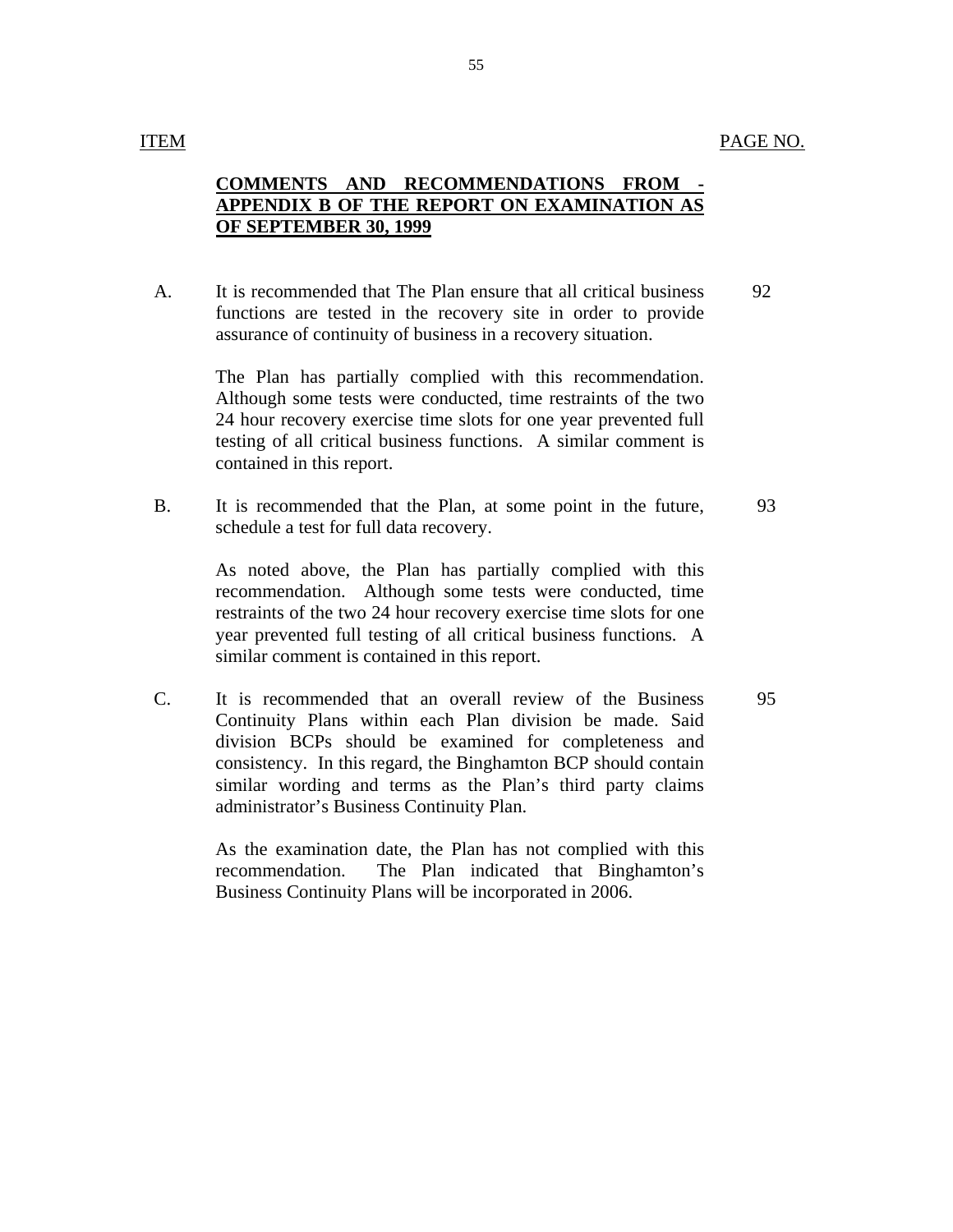.

## **COMMENTS AND RECOMMENDATIONS FROM INTERIM MARKET CONDUCT REPORT AS OF FEBRUARY 1, 2000**

#### A. Section 3224-a of the New York Insurance Law (Prompt Payment Law) 23,24

It is recommended that the Plan comply with the requirements of Section 3224-a of the New York Insurance Law and make appropriate payment of all claims within the forty-five day period provided by the aforementioned section of the Insurance Law where there is not an appropriate reason for delay in payment as specified in Section 3224-a(a) and (b) of the New York Insurance Law.

The Plan has not complied with this recommendation. A similar comment appears in the current report on examination.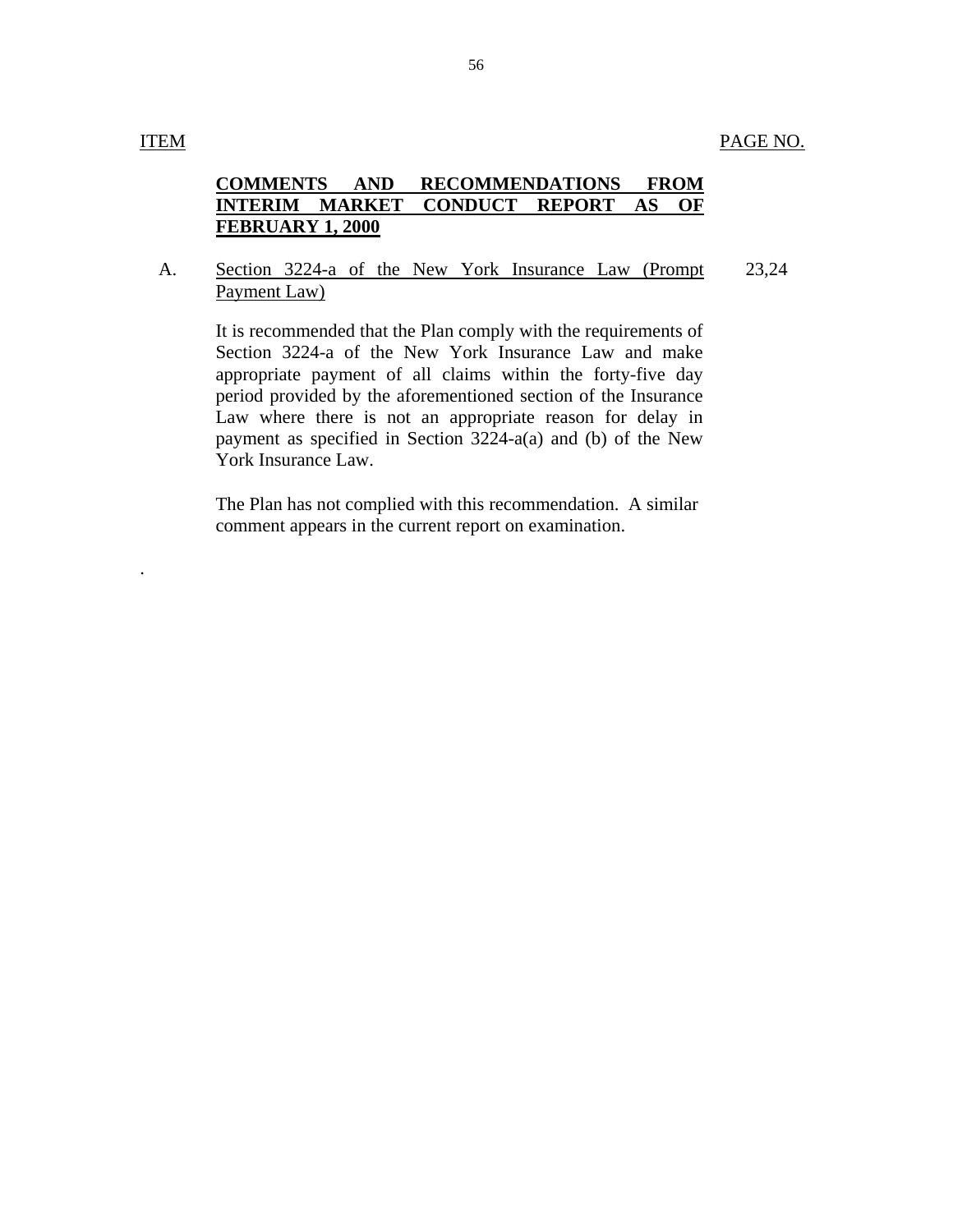# **COMMENTS AND RECOMMENDATIONS FROM THE SPECIAL REPORT ON EXAMINATION AS OF DECEMBER 10, 2003**

#### A. **Prompt Payment Interest**

It is recommended that the Plan continue to review its procedures relative to the payment of claims beyond the fortyfive (45) day limitation and interest thereon as set forth by Section 3224-a of the New York Insurance Law and report the results of such review to this Department.

The Plan has not complied with this recommendation. A similar comment appears in the current report on examination.

15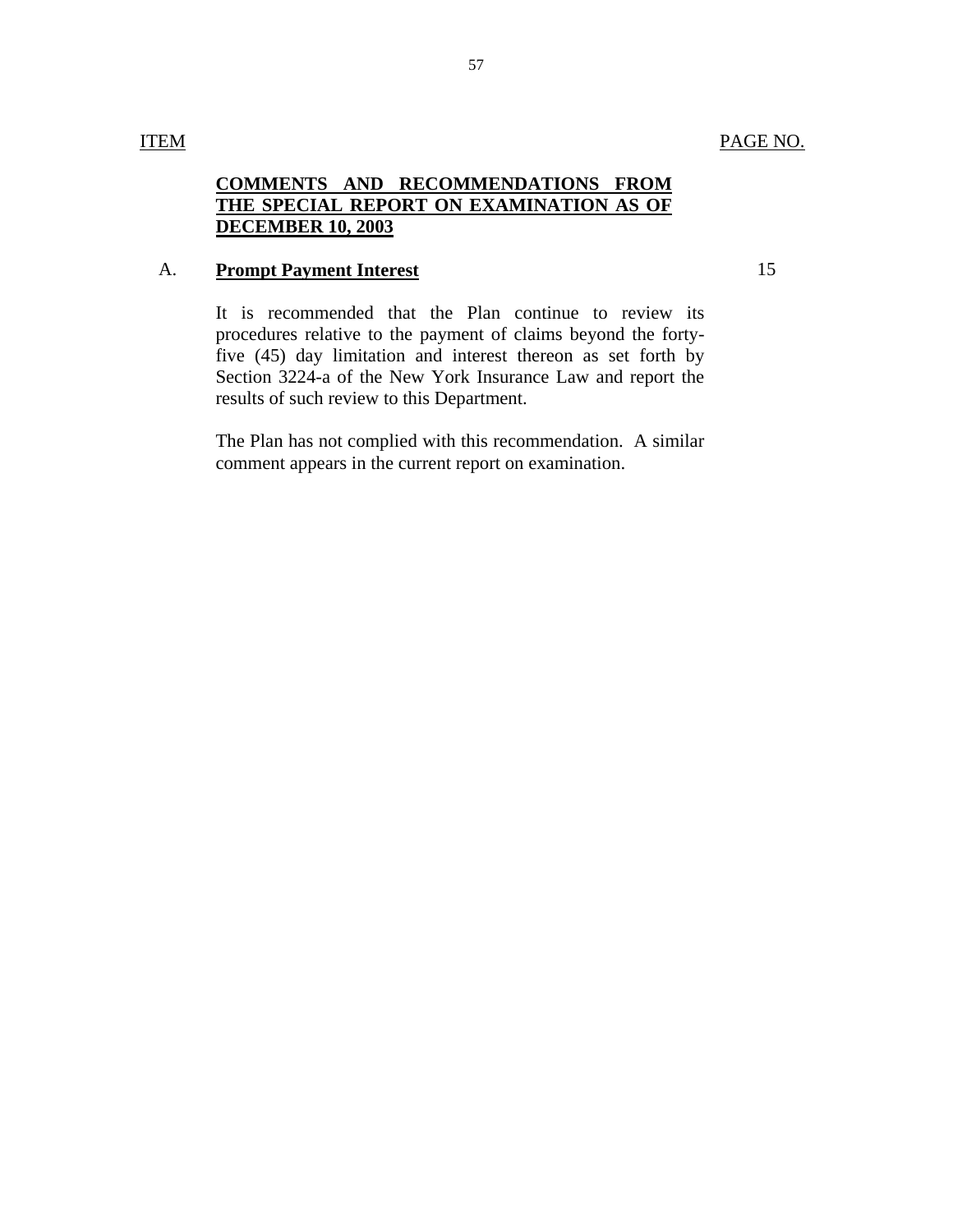# **11. SUMMARY OF COMMENTS AND RECOMMENDATIONS**

The following is a summary of the comments and recommendations made in this report:

| ITEM |                                                                                                                                                                                                                                                                                                                                                                                                                                                                                                            | PAGE NO. |
|------|------------------------------------------------------------------------------------------------------------------------------------------------------------------------------------------------------------------------------------------------------------------------------------------------------------------------------------------------------------------------------------------------------------------------------------------------------------------------------------------------------------|----------|
| A.   | <b>Consolidated Federal Corporate Income Tax Filings</b>                                                                                                                                                                                                                                                                                                                                                                                                                                                   | 16       |
|      | It is recommended that the Plan maintain a consolidated tax<br>agreement with HealthNow Systems, Inc. as required by Section<br>1505(d) of the New York Insurance Law. It is further<br>recommended that said consolidated tax agreement be<br>constructed in conformity with Circular Letter No. 33 of 1979.                                                                                                                                                                                              |          |
| Β.   | <b>Administrative Expenses</b>                                                                                                                                                                                                                                                                                                                                                                                                                                                                             | 21       |
|      | It is thus recommended that the Plan comply with the 12.5%<br>administrative expense ratio limitation prescribed by Section<br>4309(b) of the New York Insurance Law.                                                                                                                                                                                                                                                                                                                                      |          |
| C.   | <b>Accounts and Records</b>                                                                                                                                                                                                                                                                                                                                                                                                                                                                                | 23       |
|      | It is again recommended that the Plan comply with the annual<br>statement instructions and exercise greater care in the<br>preparation of its filed financial statements to this Department.                                                                                                                                                                                                                                                                                                               |          |
| D.   | <b>Healthy New York Reporting</b>                                                                                                                                                                                                                                                                                                                                                                                                                                                                          |          |
|      | 1. It is recommended that, in the future, the Plan<br>appropriately reconcile its financial records, annual and<br>quarterly statement filings including its Healthy New<br>York Report No. 4 filings, its Section 4308(h) of the<br>New York Insurance Law reports and its Healthy New<br>York Loss ratio reports. In those instances where such<br>financial filings differ, it is recommended that the Plan<br>submit a detailed reconciliation of the differences as an<br>attachment to such reports. | 24       |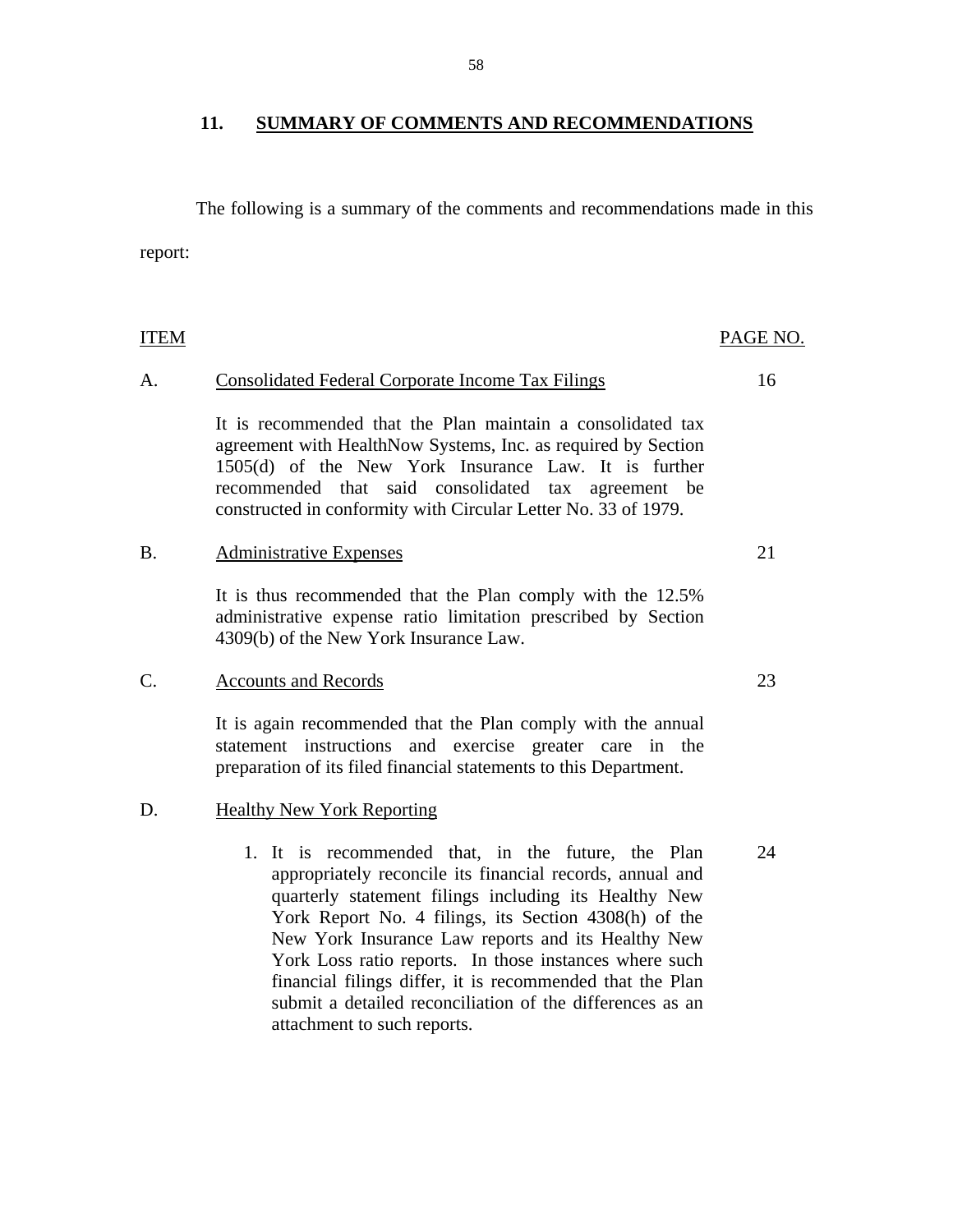| ITEM |                                                                                                                                                                                                                                   | PAGE NO. |
|------|-----------------------------------------------------------------------------------------------------------------------------------------------------------------------------------------------------------------------------------|----------|
|      | It is further recommended that the Plan book all<br>$2_{\cdot}$<br>appropriate receivables and accruals on its books and<br>report such receivables and accruals in all related filings<br>and reports according to instructions. | 24       |
| E.   | <b>EDP</b> Testing                                                                                                                                                                                                                |          |
|      | 1. It is once again recommended that all critical business<br>functions be tested at the recovery site in order to provide<br>assurance of continuity of business in a recovery<br>situation.                                     | 25       |
|      | 2. It is once again recommended that the Plan, at some<br>point in the future, schedule a test for full data recovery.                                                                                                            | 25       |
| F.   | <b>Business Continuity Plan (BCP) – Binghamton</b>                                                                                                                                                                                | 25       |
|      | It is once again recommended that the Binghamton division BCP<br>should contain similar wording and terms as its third party<br>claims administrator's BCP.                                                                       |          |
| G.   | <b>Uncollected Premiums</b>                                                                                                                                                                                                       | 30       |
|      | It is recommended that the Plan reconcile the amount reported in<br>the general ledger and the amount reported in the aged accounts<br>receivable report.                                                                         |          |
| Η.   | <b>Electronic Data Processing Equipment</b>                                                                                                                                                                                       | 31       |
|      | It is recommended that the Plan report its current and any future<br>system under the non-admitted<br>telephone<br>asset caption,                                                                                                 |          |

"Equipment, furniture and supplies" and comply with the provisions of Section 1302 of the New York Insurance Law.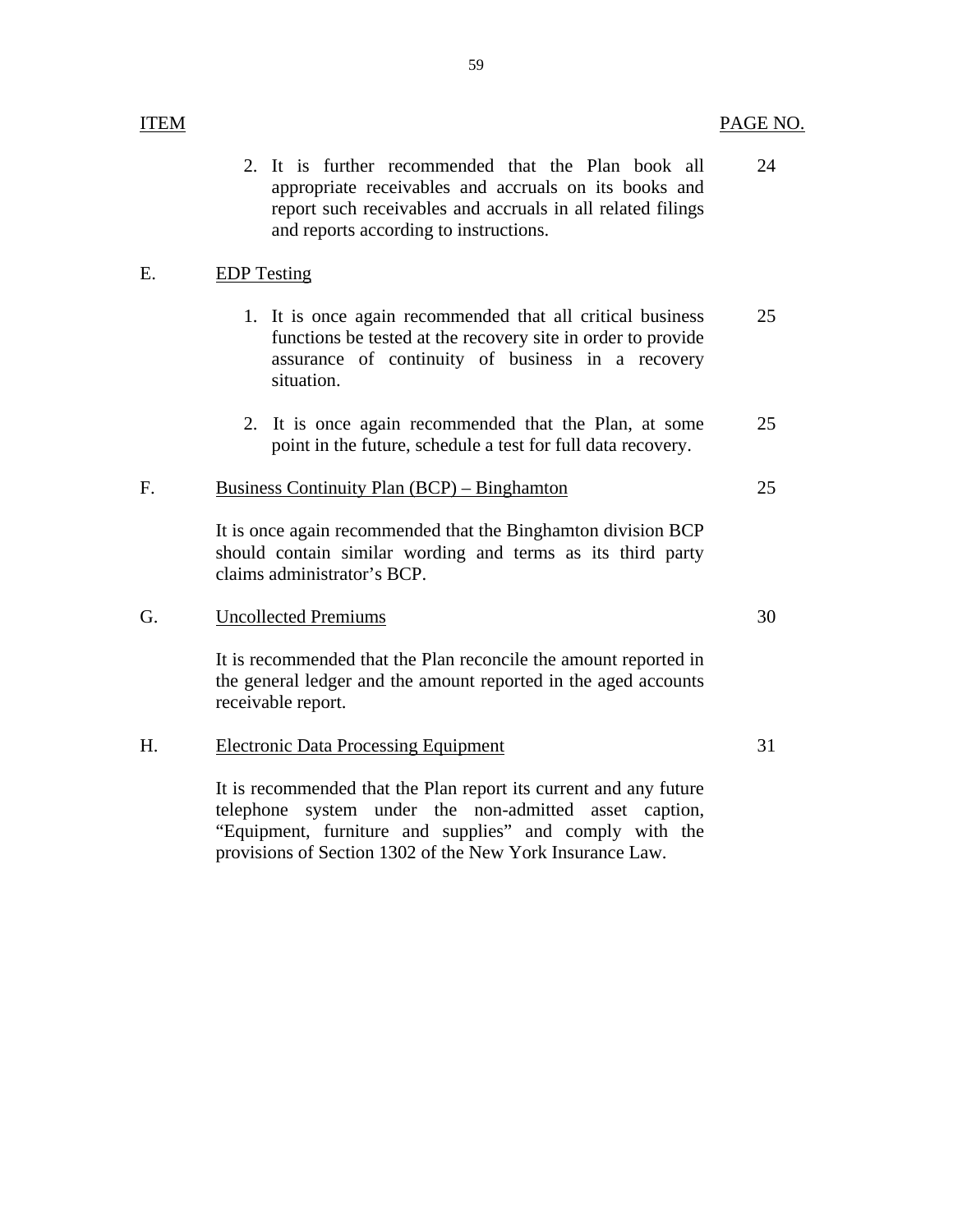36

36

#### I. Section 3224-a of the New York Insurance Law (Prompt Pay Law)

- 1. It is recommended that the Plan comply with the requirements of Section 3224-a of the New York Insurance Law and make appropriate payment of all claims within the forty-five day period provided by the aforementioned section of the Insurance Law where there is not an appropriate reason for delay in payment as specified in Section 3224-a(a) and (b) of the New York Insurance Law.
- 2. It is further recommended that the Plan pay appropriate interest in those instances where the interest calculated pursuant to Section 3224-a(c) of the New York Insurance Law is \$2.00 or more and where there is not an appropriate reason for delay in payment as specified in Sections 3224-a(a) and (b) of the New York Insurance Law.

#### J. Commissions to Brokers 37

It is once again recommended that the Plan, pursuant to Section 4312(a) of the New York Insurance Law and Part 52.42(e) of New York Insurance Department Regulation 62 (11 NYCRR  $52.42(e)$ , refrain from paying commissions to its brokers in excess of its commission rates filed with this Department.

It is recommended that the Plan abide by the provisions of Section  $4308(g)(2)$  of the New York Insurance Law and provide at least thirty (30) days advance written notice of a rate increase to each contract holder and subscriber.

#### L. Response to New York Insurance Department Inquiries 38

It is recommended that the Plan comply with the provisions of New York Insurance Department Regulation 64 Part 216.4(b) and respond within 10 days from date of receipt of an inquiry from the Insurance Department.

**ITEM** 

K. Notification of Rate Increases 37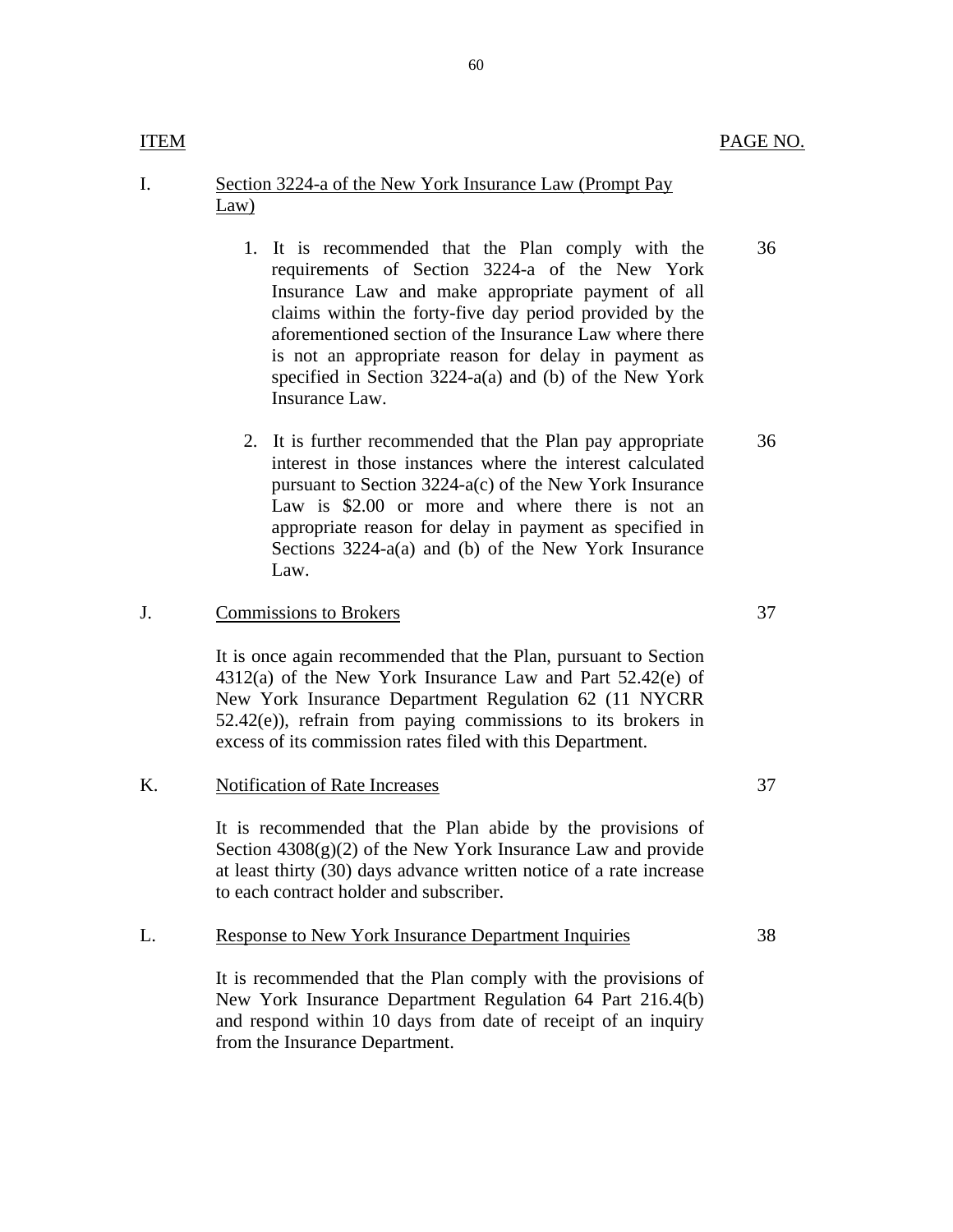## M. Experience Rating 39

**ITEM** 

It is recommended that Plan calculate experience rated group premiums using only approved formulas in compliance with the requirements of Part 52.40 of Department Regulation 52 (11 NYCRR 52.40).

### N. Sales and Advertising 39

It is recommended that the Plan comply with the requirements of Department Regulation 34 (11 NYCRR 215.11) in its advertising.

### O. N.Y. Schedule M Reporting 40

It is recommended that the Plan reconcile the amounts reported in N.Y. Schedule M of its Annual Statement Data Requirements for Health Maintenance Organizations to the underlying utilization review appeals logs.

#### P. Retroactively Terminated Groups 40

It is recommended that the Plan revise its procedures regarding retroactive terminations for non-payment so as to provide for all terminations for non-payment to take place within the thirty (30) day grace period included within its contracts or amend such contracts to provide for a time period commensurate with the present practice.

#### Q. Third Party Claims

- 1. It is once again recommended that the Plan perform 41 periodic audits of claims processed by CMG and Davis Vision Corporation.
- 2. It is once again recommended that Plan's internal 41 auditors conduct periodic audits of the reconciliations of EDI and internal claims submissions in order to determine that said submissions are accurately routed to the appropriate claims system.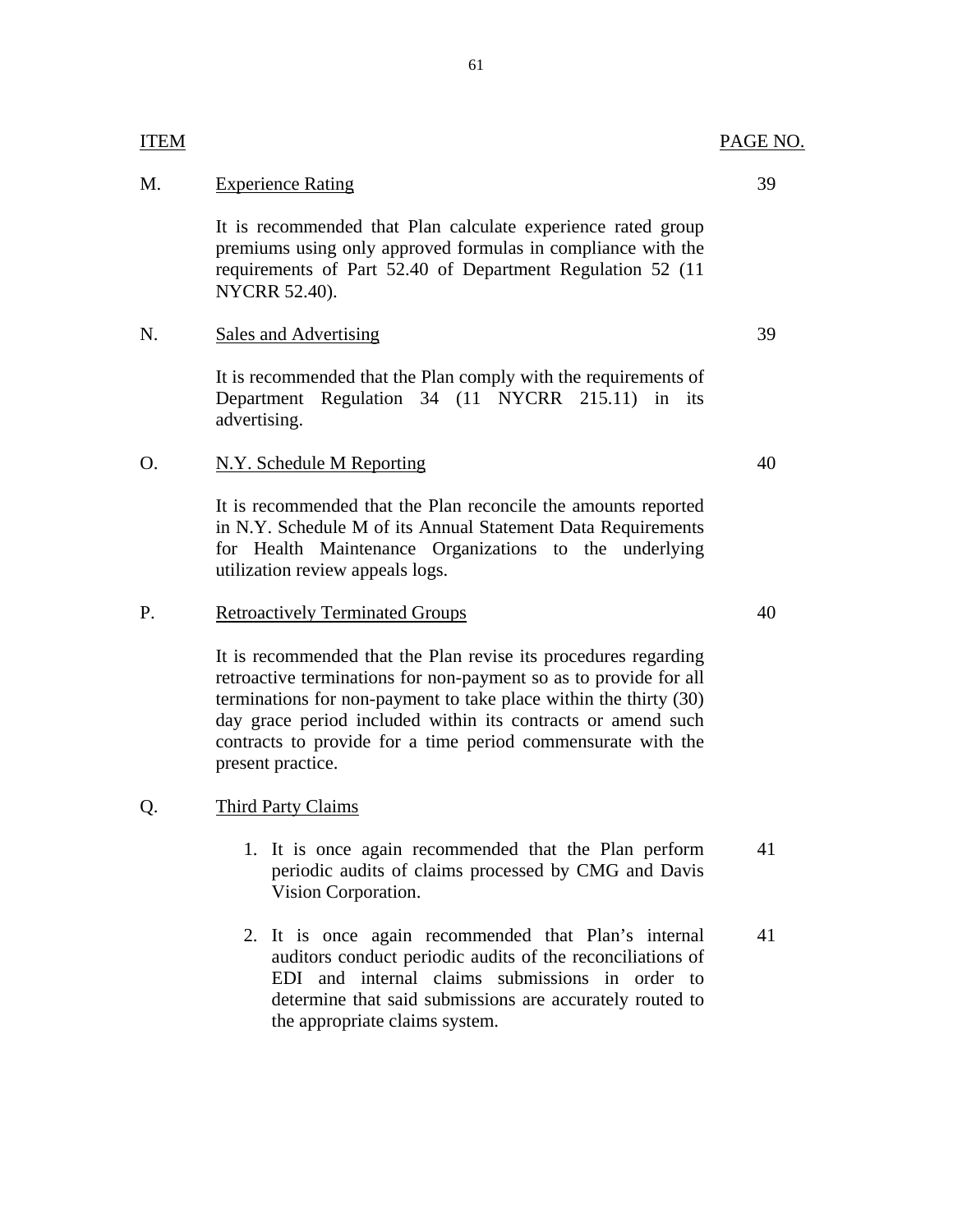# <u>ITEM</u><br>R. Frauds Review

1. It is recommended that the Plan report suspicious activity as stated in Section 405(a) of the New York Insurance Law within 30 days. 42

62

2. It is recommended that the Plan comply with the requirements of Section  $409(c)(5)$  of the New York Insurance Law and substantially increase the amount spent on advertising for public awareness of fraud. 43

#### S. Premium Refunds

It is recommended that the Plan refund premiums to its subscribers as required by Section 4308(h) of the New York Insurance Law.

#### T. Infertility Mandated Claims

 injectible infertility drug claims that were incorrectly processed. It is recommended that the Plan re-review its claims data for the period, from September 1, 2002 to present, and identify and appropriately pay all infertility mandated claims, including non-It is also recommended that appropriate payment of prompt payment interest be included within such adjusted claim payments.

#### $U_{\cdot}$ Health Benefits

It is recommended that the Plan comply with New York Insurance Law Section 4224(c) and discontinue its coverage of fitness club membership until such time as the benefits therein are made part of the member contracts and are appropriately rated.

49

48

46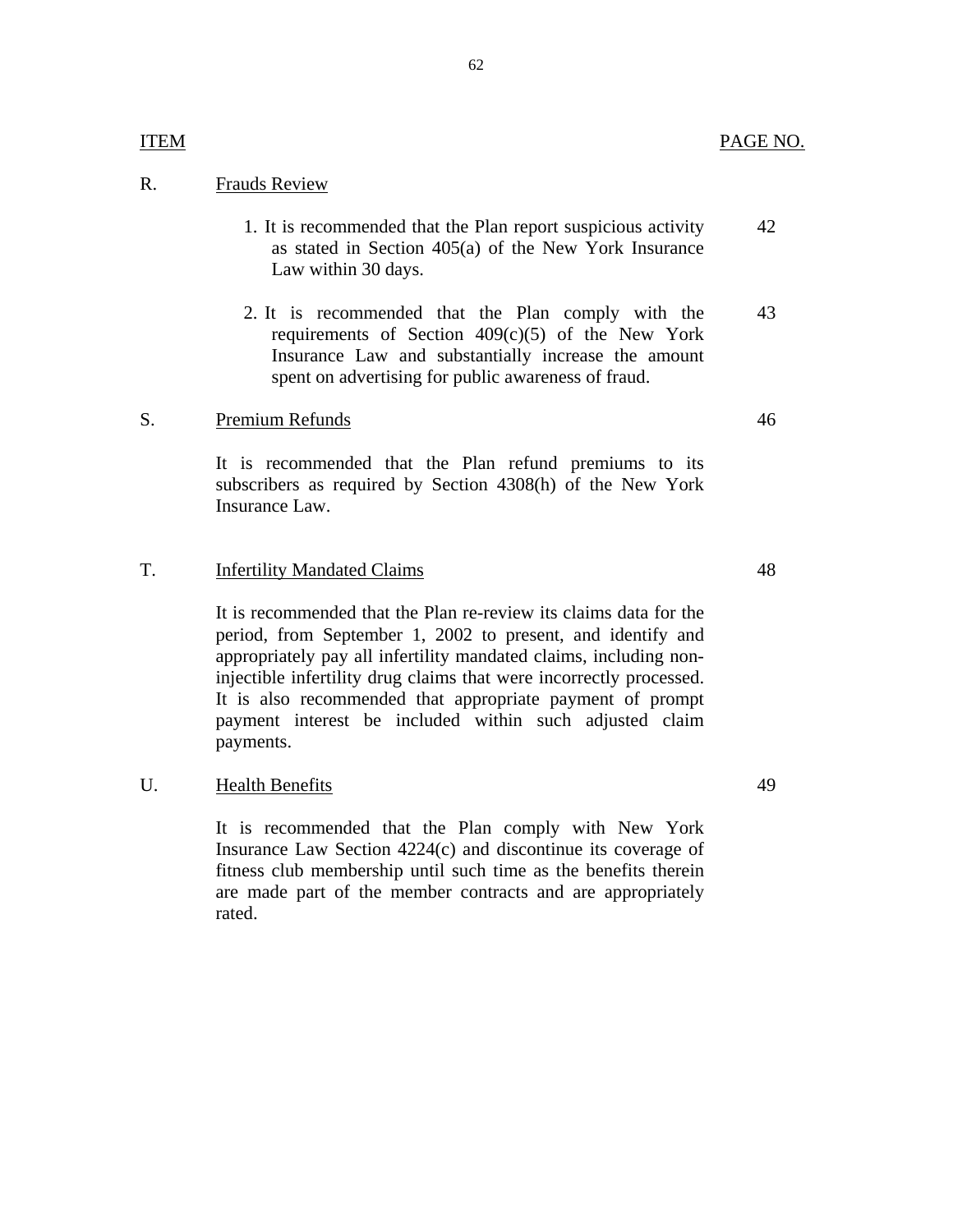# PAGE NO.

# V. Subsequent Events

Underwriting – Sole Proprietor

It is recommended that the Plan comply with the underwriting guidelines for enrollment of sole proprietors as set forth in Section  $4317(f)(3)$  of the New York Insurance Law

50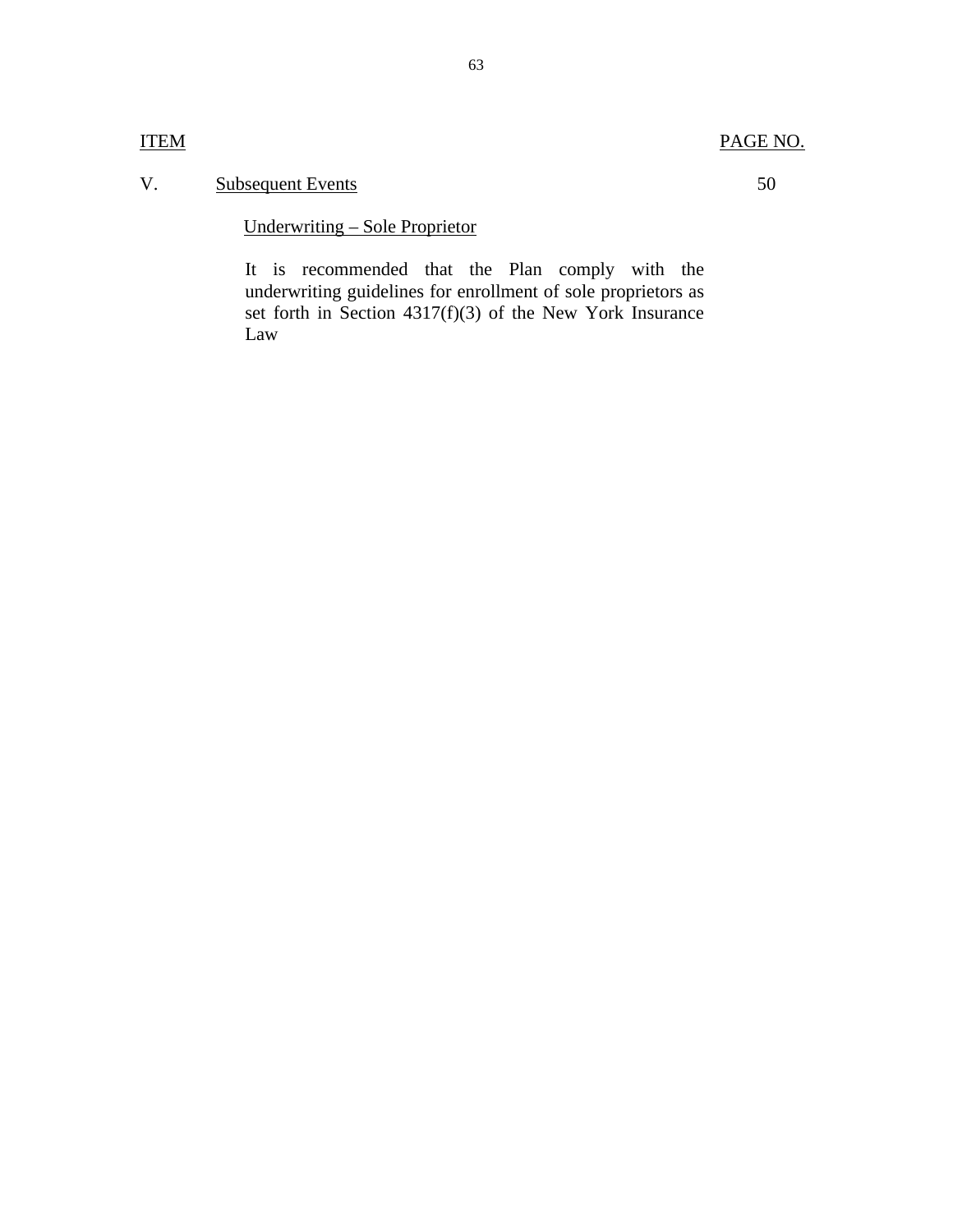# **HMO OPERATIONS**

**APPENDIX A**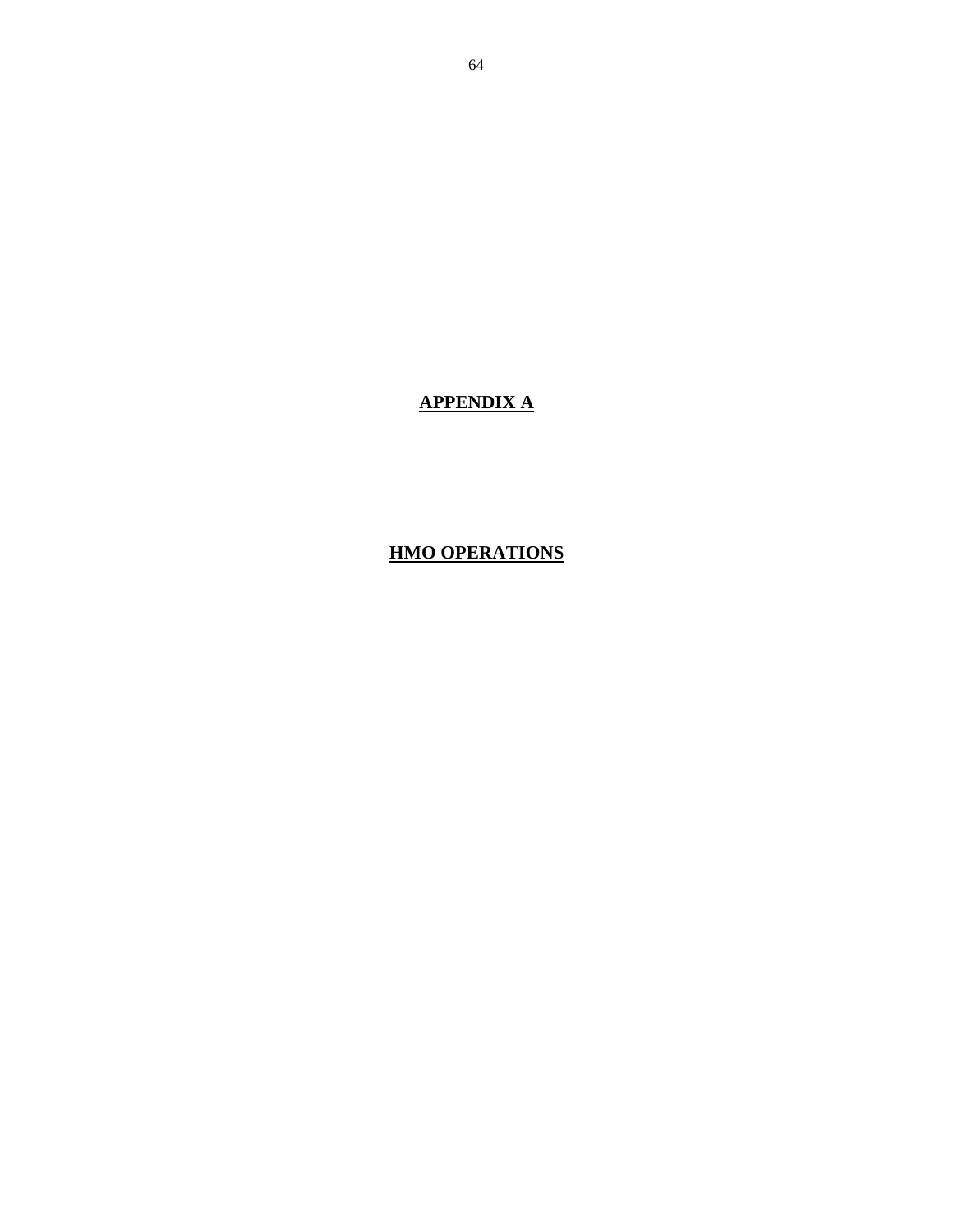# **TABLE OF CONTENTS**

# **ITEM NO.**

# PAGE NO.

| 1. | Scope of examination                                | 66       |
|----|-----------------------------------------------------|----------|
| 2. | Description of HMO                                  | 66       |
|    | A. Management<br>B. Territory and plan of operation | 66<br>67 |
|    | C. Subsidization                                    | 70       |
|    | D. Risk sharing                                     | 71       |
|    | E. Accounts and records                             | 72       |
| 3. | <b>Financial statements</b>                         | 73       |
|    | A. Balance Sheet                                    | 73       |
|    | B. Statement of revenue and expenses                | 73       |
| 4. | Market conduct                                      | 75       |
|    | A. Commissions to brokers                           | 75       |
| 5. | Compliance with the prior report on examination     | 77       |
| 6. | Summary of comments and recommendations             | 78       |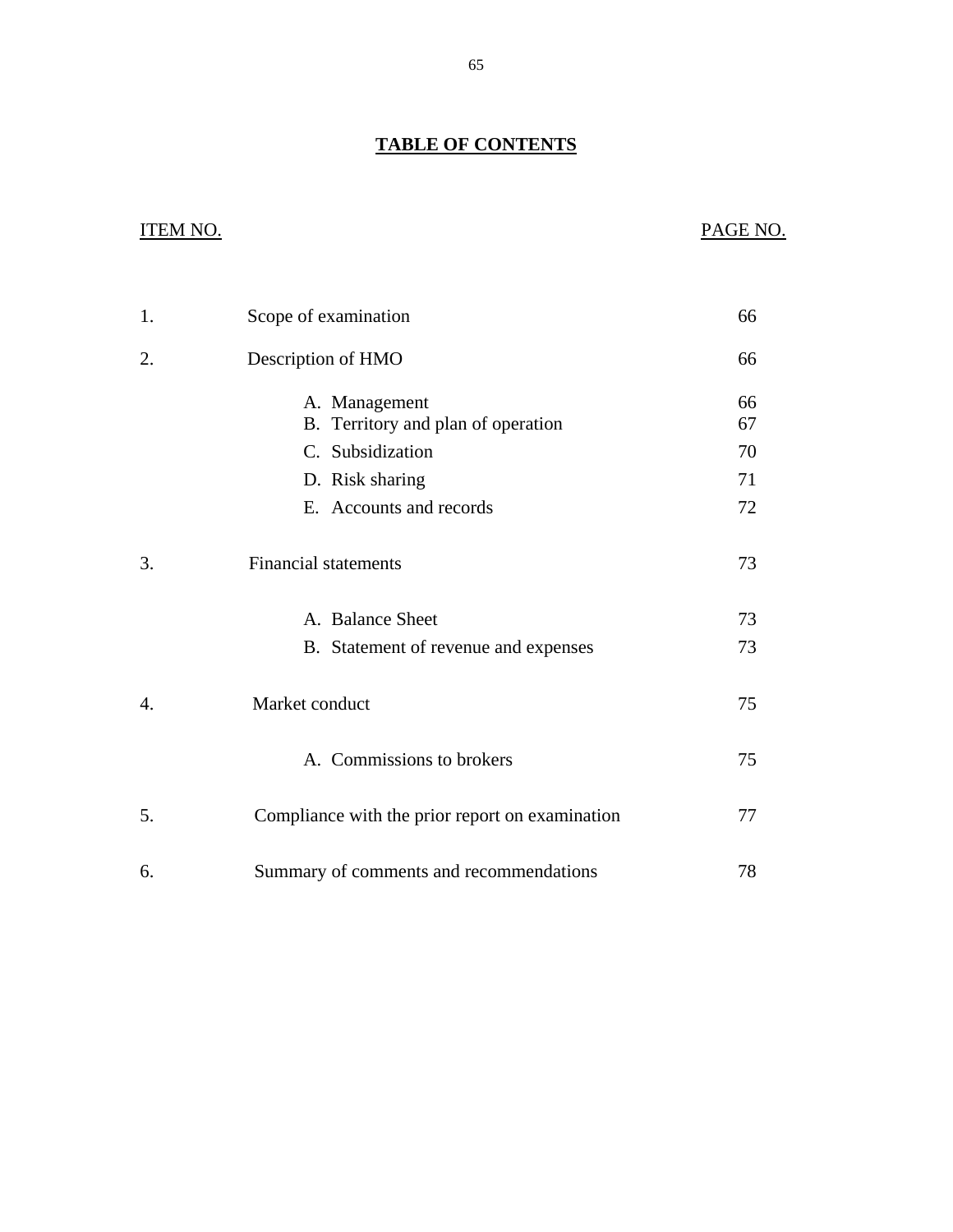#### 1. **SCOPE OF EXAMINATION**

<span id="page-69-0"></span>The Plan's health maintenance operations are marketed under the name, "Community Blue", in the Buffalo division area and under the name, "HealthNow" in the Albany division area. Where the term, "HMO" appears in this report, it shall refer to the aggregate HMO operations of HealthNow New York Inc.

The previous examination of the Plan's HMO operations was conducted as of September 30, 1999. This examination covers the period from October 1, 1999 through December 31, 2003, and was done in conjunction with the examination of HealthNow New York Inc. Where deemed appropriate, transactions subsequent to this period were also reviewed.

### **2. DESCRIPTION OF HMO**

The HMO is operated as a Public Health Law Article 44 line of business HMO from the Plan's corporate headquarters at 1901 Main Street, Buffalo, New York under the name, Community Blue and from the Plan's branch office at 30 Century Hill Drive, Latham, New York under the name of Health Now.

#### **A. Management**

The board of directors and officers of HealthNow New York Inc. provide the management for the HMO.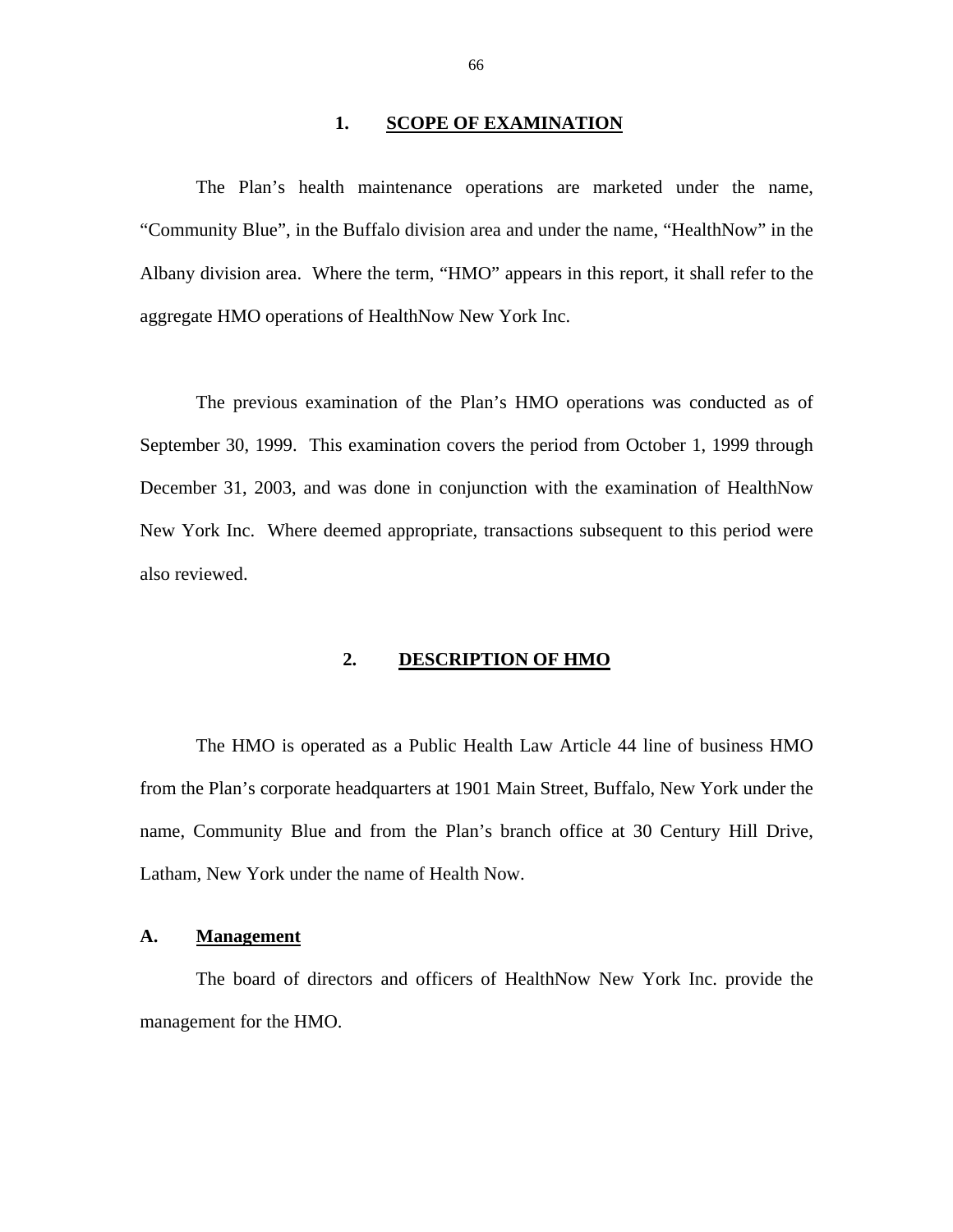#### **B. Territory and Plan of Operation**

At December 31, 2003, the approved service area as per Community Blue's Certificate of Authority consisted of the same eight (8) counties in the western New York area as those served by HealthNow New York Inc. In addition, at December 31, 2003, its Certificate of Authority for the HealthNow service area included the following twelve counties:

| Albany      | Essex    | Montgomery    |
|-------------|----------|---------------|
| Schenectady | Clinton  | <b>Fulton</b> |
| Rensselaer  | Warren   | Columbia      |
| Greene      | Saratoga | Washington    |

Community Blue and HealthNow, by contract, provides subscribers and their dependents with comprehensive health benefits. These benefits are marketed to local groups and individuals. The HMO is involved in Medicare, Medicaid, Child Health Plus, Family Health Plus, and Healthy New York lines of business. The HMO also participates in a POS contract issued by the Article 43 Corporation.

The HMO is operated as a network model HMO. Participating physicians and hospitals individually contract with Community Blue in the Buffalo division area and HealthNow in the Albany division area to provide services to subscribers. Subscribers then select a participating physician to act as their primary care physician (PCP). The PCP coordinates all benefits delivered to the subscribers.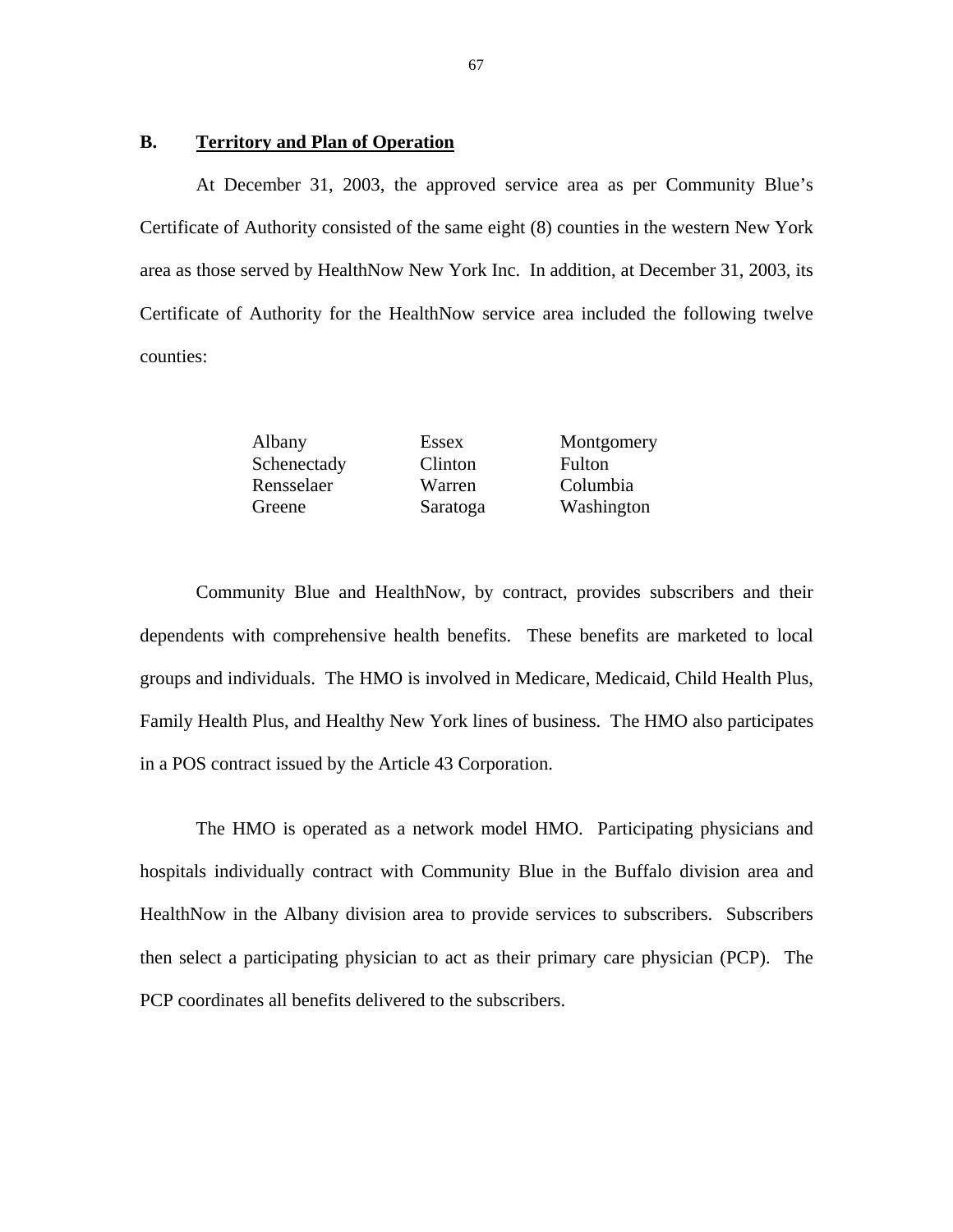When treatments are required by subscribers outside of the specialty of any PCP, the PCP refers the subscribers to other participating physicians specializing in the required area. The following chart shows the HMO enrollment during the period under examination by line of business:

| Line of business          | 1999           | 2000             | 2001    | 2002    | 2003           |
|---------------------------|----------------|------------------|---------|---------|----------------|
| <b>HMO Only</b>           | 178,085        | 160,615          | 153,092 | 136,411 | 117,256        |
| <b>POS</b>                | 149,345        | 177,373          | 200,065 | 211,195 | 191,605        |
| <b>Healthy New York</b>   | $\overline{0}$ | $\boldsymbol{0}$ | 556     | 1,910   | 4788           |
| Medicare                  | 20,622         | 26,773           | 31,033  | 40,260  | 47,147         |
| Medicaid                  | 16,674         | 17,084           | 19,930  | 28,273  | 37,447         |
| <b>Child Health Plus</b>  | 23,820         | 25,572           | 19,636  | 18,069  | 15,810         |
| <b>Family Health Plus</b> | $\theta$       | $\boldsymbol{0}$ | 821     | 13,224  | 20,865         |
|                           |                |                  |         |         |                |
| Total                     | 388,546        | <u>407.417</u>   | 425,133 | 449,342 | <u>434,918</u> |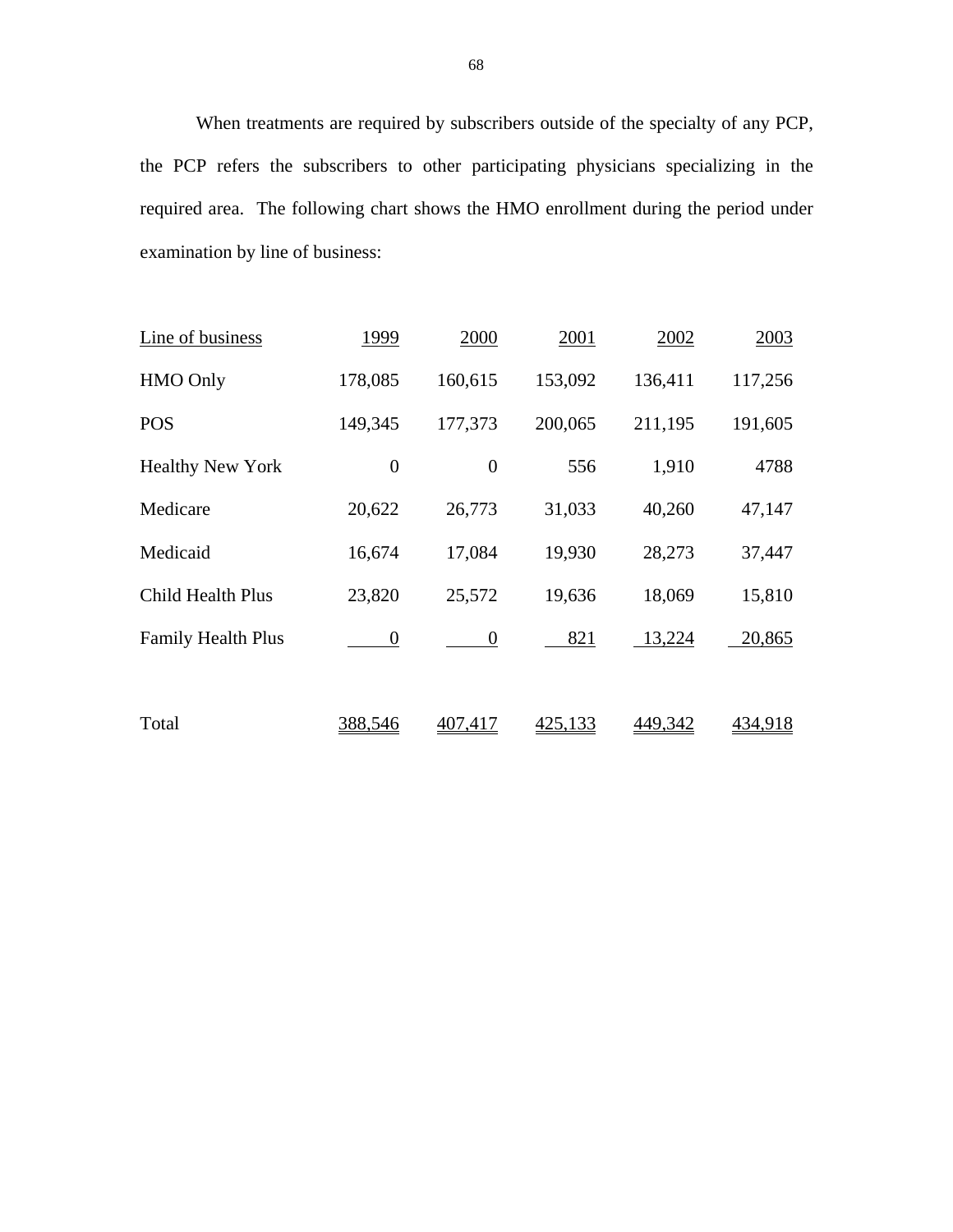Enrollment changes by service area during the period under examination were as follows:

## Community Blue – Buffalo Service Area

|                   | Contracts | Members |
|-------------------|-----------|---------|
| December 31, 1999 | 164,450   | 320,431 |
| December 31, 2000 | 169,152   | 314,501 |
| December 31, 2001 | 181,839   | 336,709 |
| December 31, 2002 | 197,909   | 343,214 |
| December 31, 2003 | 196,729   | 315,541 |

## Community Blue – Albany Service Area

|                   | Contracts | <b>Members</b> |
|-------------------|-----------|----------------|
| December 31, 1999 | 44,108    | 68,115         |
| December 31, 2000 | 58,913    | 92,916         |
| December 31, 2001 | 57,553    | 88,424         |
| December 31, 2002 | 72,007    | 106,128        |
| December 31, 2003 | 81,459    | 119,377        |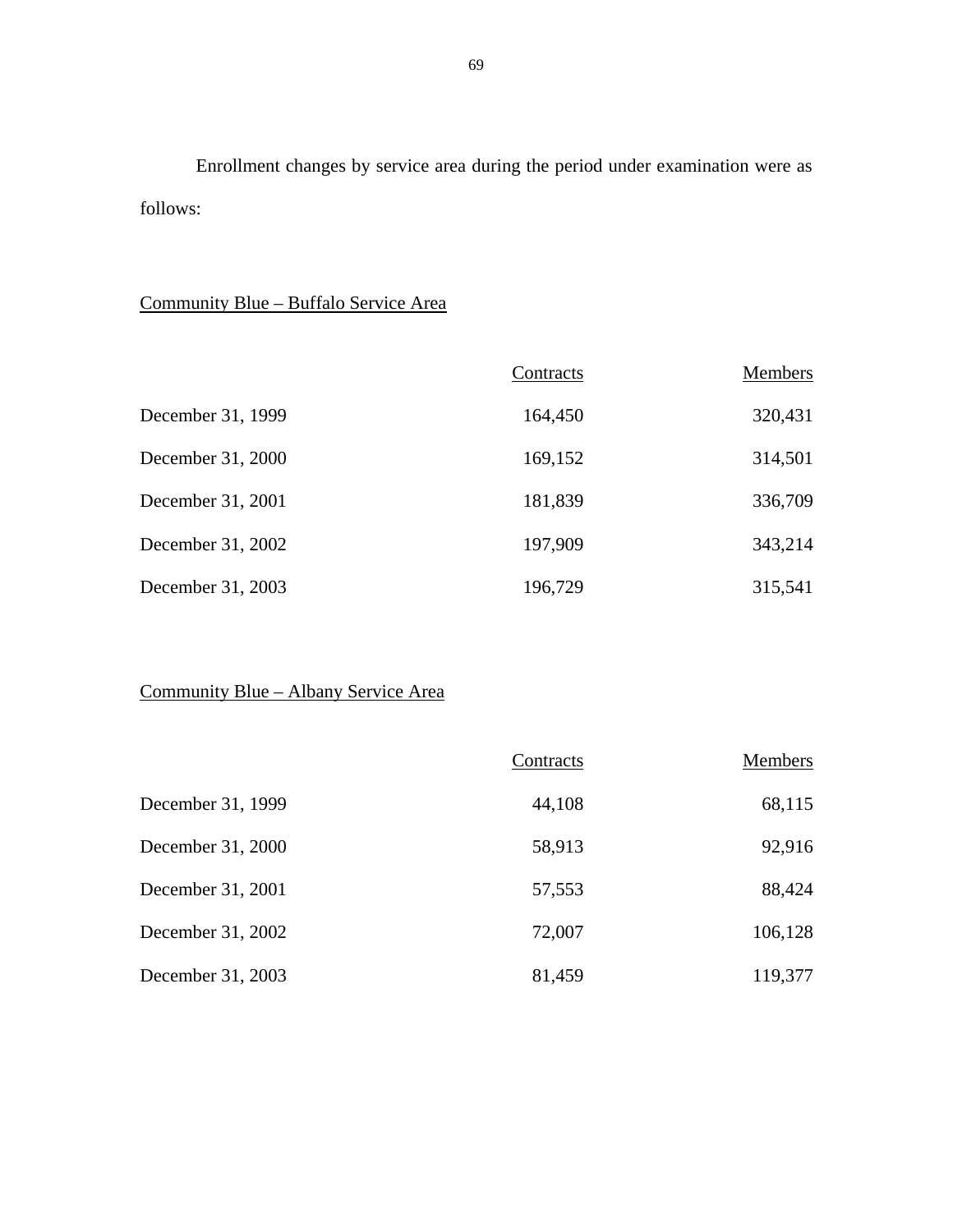## **C. Subsidization**

During the examination period, the Plan's HMO operations accounted for an aggregate loss to HealthNow New York Inc. in the amount \$33,117,882 detailed as follows:

| Year   | <b>Community Blue</b><br>(Buffalo) | HealthNow<br>(Albany) | <b>Total HMO</b><br>Gain (Loss) |
|--------|------------------------------------|-----------------------|---------------------------------|
| 1999*  | \$4,366,484                        | \$(1,251,277)         | \$3,115,207                     |
| 2000   | (29,216,286)                       | (3,820,067)           | (33,036,353)                    |
| 2001   | (26,211,850)                       | 8,631,573             | (17,580,277)                    |
| 2002   | 8,986,237                          | (9,666,076)           | (679, 839)                      |
| 2003   | 41,822,000                         | (26, 758, 622)        | 15,063,378                      |
| Totals | <u>\$(253,415)</u>                 | \$(32,864,469)        | \$(33,117,882)                  |

\* Last three months of 1999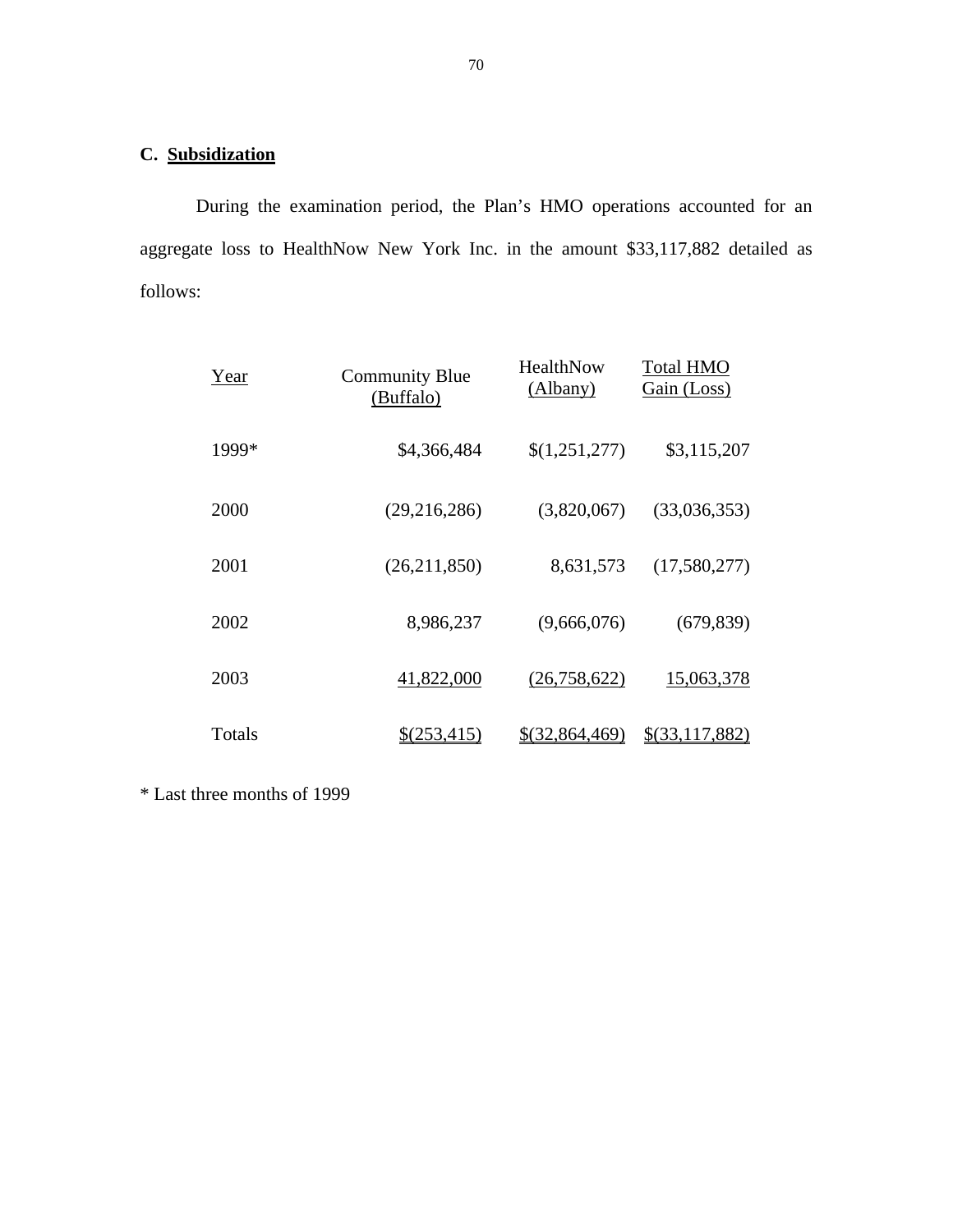#### **D. Risk Sharing**

At December 31, 2003, the Plan maintained agreements with its participating physicians, which provided for specified percentage withholds of fees due these physicians. In the Buffalo division, a 10% withhold applied to primary care physicians (PCPs) with a 15% withhold applicable to specialists. In the Albany division, a 10% withhold was applied to both PCPs and specialists.

#### Incentive Fund Withhold Summary

For the Years 1999-2003

| Payout       | Retained     |      |
|--------------|--------------|------|
| \$10,482,675 | \$3,000,000  | 1999 |
| \$500,000    | \$20,791,273 | 2000 |
| \$4,744,818  | \$17,670,394 | 2001 |
| \$16,910,746 | \$3,172,665  | 2002 |
| \$18,818,296 | \$2,809,654  | 2003 |

The withhold payments were based on contractual arrangements with the relevant providers.

PCPs are assigned to clusters (groups) for which a specific medical expense budget is allocated based on the age, sex, and benefit of the members of said physicians. The aggregate budget for each cluster of PCPs is compared to the total claims expense for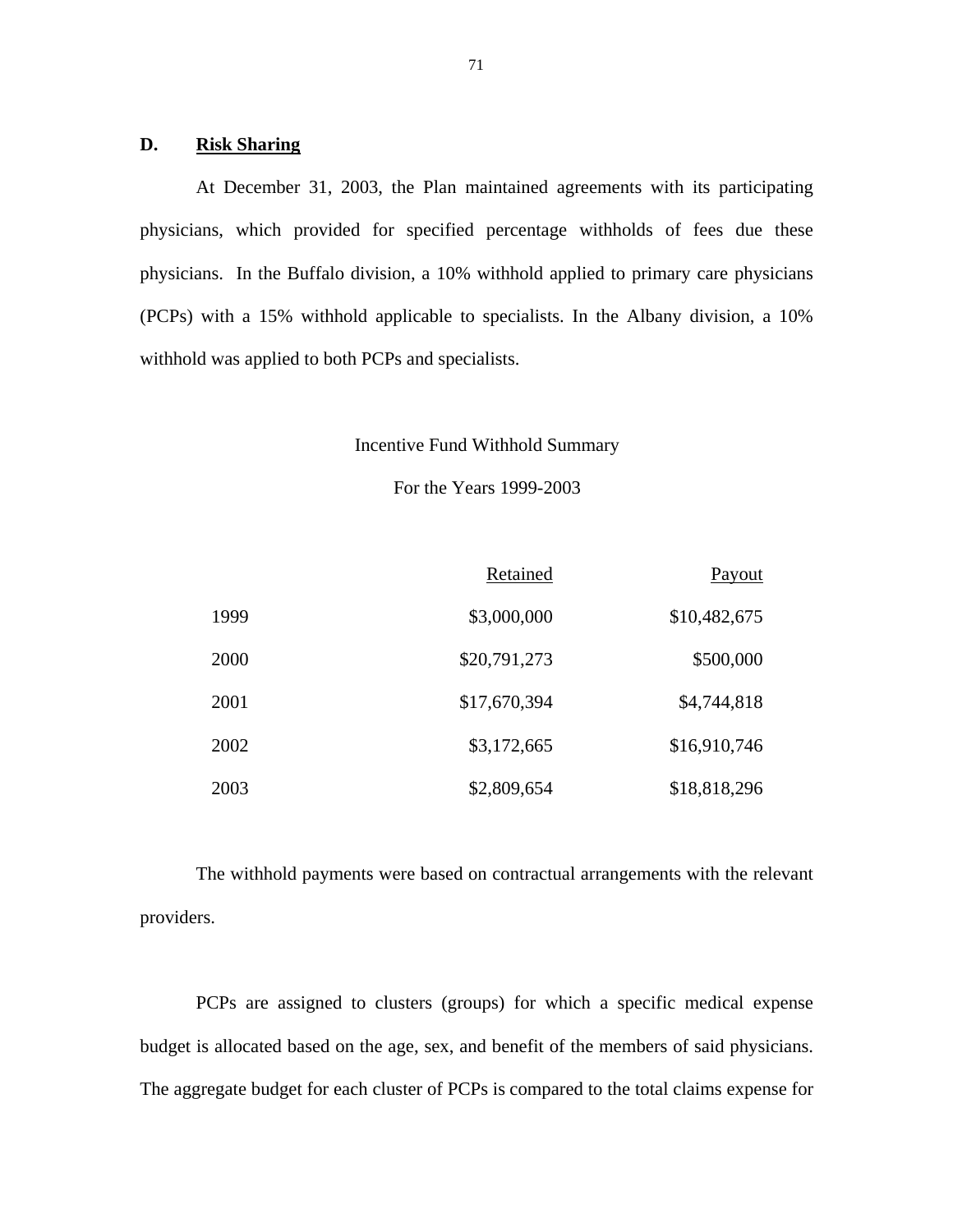those members of a cluster. The surplus or deficit arising from the aforementioned comparison is shared equally between the physicians and the HMO. Further, the physician share is divided between the PCPs and specialists. The return of withhold is based on the experience of each cluster of PCPs as well as the experience of each physician within the cluster, and is allocated to the PCPs and specialists based on the withhold dollars contributed by each group. The surplus return is capped at the total of the amount of the withhold.

In addition, the Plan, at December 31, 2003, maintained numerous capitation arrangements with medical groups, intermediaries and other providers. Capitation arrangements were made with the following intermediaries as of December 31, 2003:

> Prism Network Inc. and Prism Independent Practice Association Cole National Davis Vision Inc. and Subsidiaries APS University Pediatrics Quest Diagnostics

#### **E. Accounts and Records**

Separate general ledger accounts are maintained for specified HMO liabilities, revenues and expenses. However, as the Plan's operations are reported as a line of business, a specific balance sheet relative to HMO operations only is not maintained.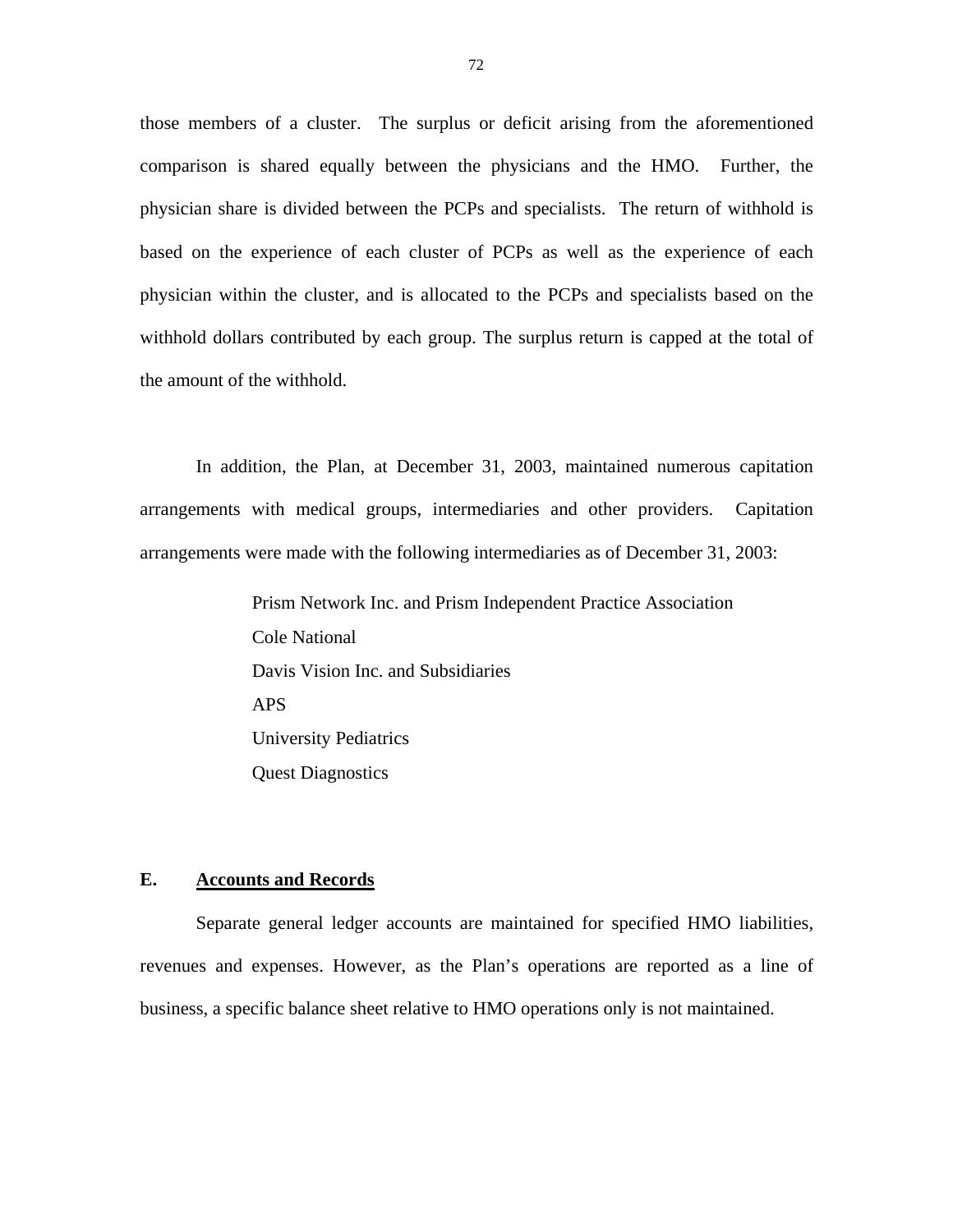## **1. FINANCIAL STATEMENTS**

## A. **Balance Sheet**

As noted above, since the Plan's HMO operations are reported as a line of business, a balance sheet is not included in this report relative to its operations.

## **B. Statement of Revenue and Expenses**

The following shows the revenue and expenses of the Plan's HMO operations (Community Blue and Health Now) as reported by the Plan for the period October 1, 1999 through December 31, 2003: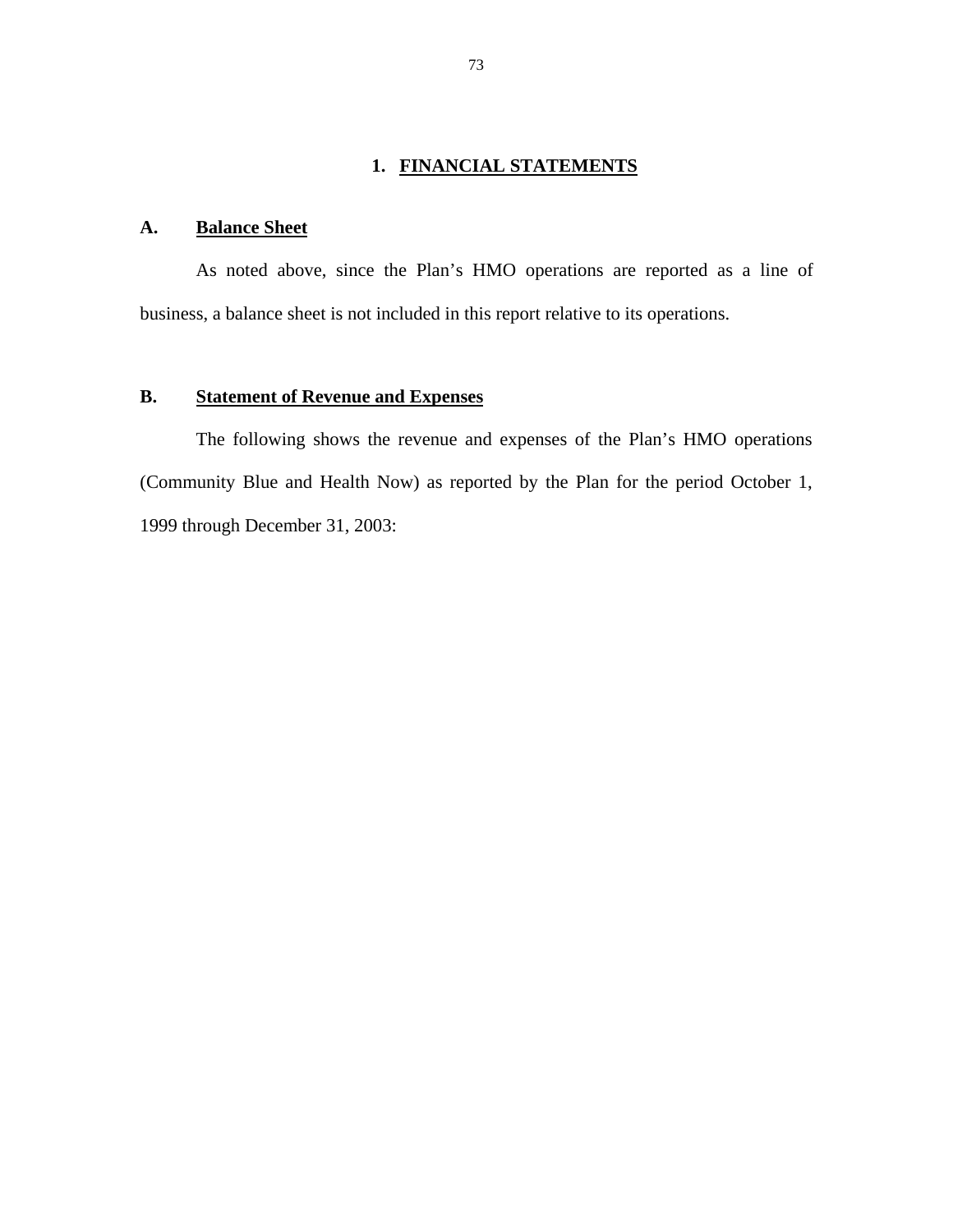| <b>MEMBER MONTHS</b>                                                                                                                                                                                  |                                                                                                        | 21,408,659                   |
|-------------------------------------------------------------------------------------------------------------------------------------------------------------------------------------------------------|--------------------------------------------------------------------------------------------------------|------------------------------|
| <b>Revenues</b>                                                                                                                                                                                       |                                                                                                        |                              |
| Total premium revenue                                                                                                                                                                                 |                                                                                                        | \$3,668,955,915              |
| <b>Expenses</b>                                                                                                                                                                                       |                                                                                                        |                              |
| <b>Medical and Hospital:</b>                                                                                                                                                                          |                                                                                                        |                              |
| Hospital/medical benefits<br>Other professional services<br>Emergency room and out-of-area<br>Prescription drugs<br><b>GME</b> and Pooling<br>Rider expense<br>Incentive pool and withhold adjustment | \$1,818,463,847<br>174,243,735<br>563,600,161<br>559,707,040<br>67,199,258<br>31,589,903<br>51,121,431 |                              |
| Subtotal                                                                                                                                                                                              | \$3,265,925,375                                                                                        |                              |
| Less:<br>Stop-loss fund recoveries                                                                                                                                                                    | 32,622,561                                                                                             |                              |
| Total hospital and medical                                                                                                                                                                            |                                                                                                        | \$3,233,302,814              |
| Claim adjustment expenses<br>General administrative expenses                                                                                                                                          |                                                                                                        | 186,682,876<br>282, 208, 107 |
| Total underwriting deductions                                                                                                                                                                         |                                                                                                        | \$3,702,193,797              |
| Net underwriting loss                                                                                                                                                                                 |                                                                                                        | \$ (33,237,882)              |
| Overall HealthNow New York Inc. gain for period,<br>October 1, 1999 through December 31, 2003                                                                                                         |                                                                                                        | \$121,749,699                |
| HMO percentage of overall HealthNow New York<br>Inc. gain for period                                                                                                                                  |                                                                                                        | (27.3%)                      |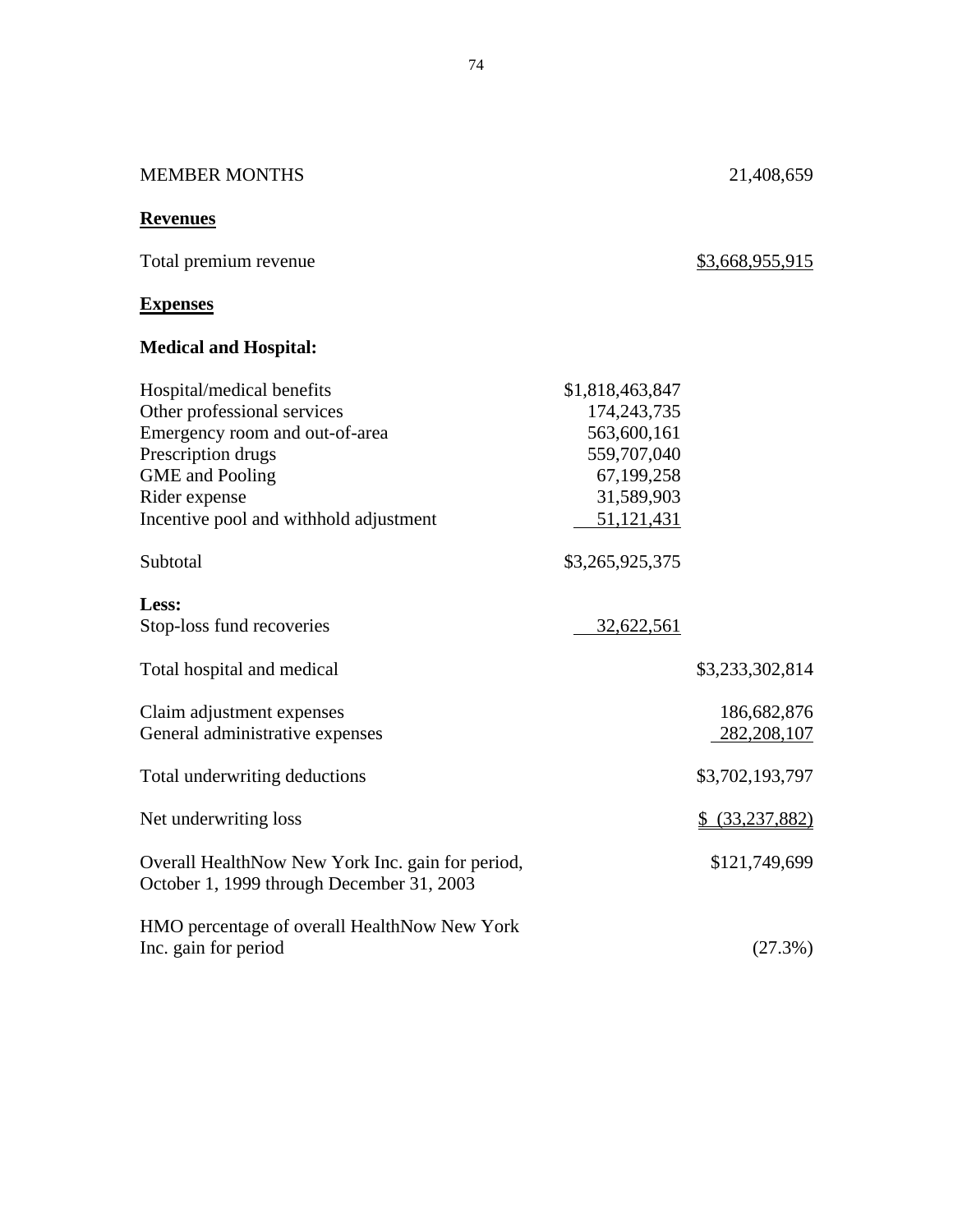#### **4. MARKET CONDUCT**

In the course of this examination, a review was made of the manner in which the Plan conducts its business practices and fulfills its contractual obligations to subscribers and claimants.

The following was noted relative to the Plan's health maintenance organization operations:

#### **A. Commissions to Brokers**

It was noted that the HMO paid commissions to certain brokers during the period,

January 1, 2003 – December 31, 2003 in excess of the rate which the Plan had filed with

this Department. Section 4312(a) of the New York Insurance Law states in part,

"…Commissions shall be included in the corporation's rate manual and rate filings…"

Part 52.42(e) of Department Regulation 62 (11NYCRR 52.42(e)) states in part,

"…No licensed insurance broker shall receive such commissions or fees from an HMO, unless the HMO has filed the actual rate to be paid and included the anticipated expenses for such payments to insurance brokers in its application to amend its community premiums rates pursuant to the provisions of Section 4308 of the New York Insurance Law. Such rate shall be incorporated into the HMO's premium rate manual…"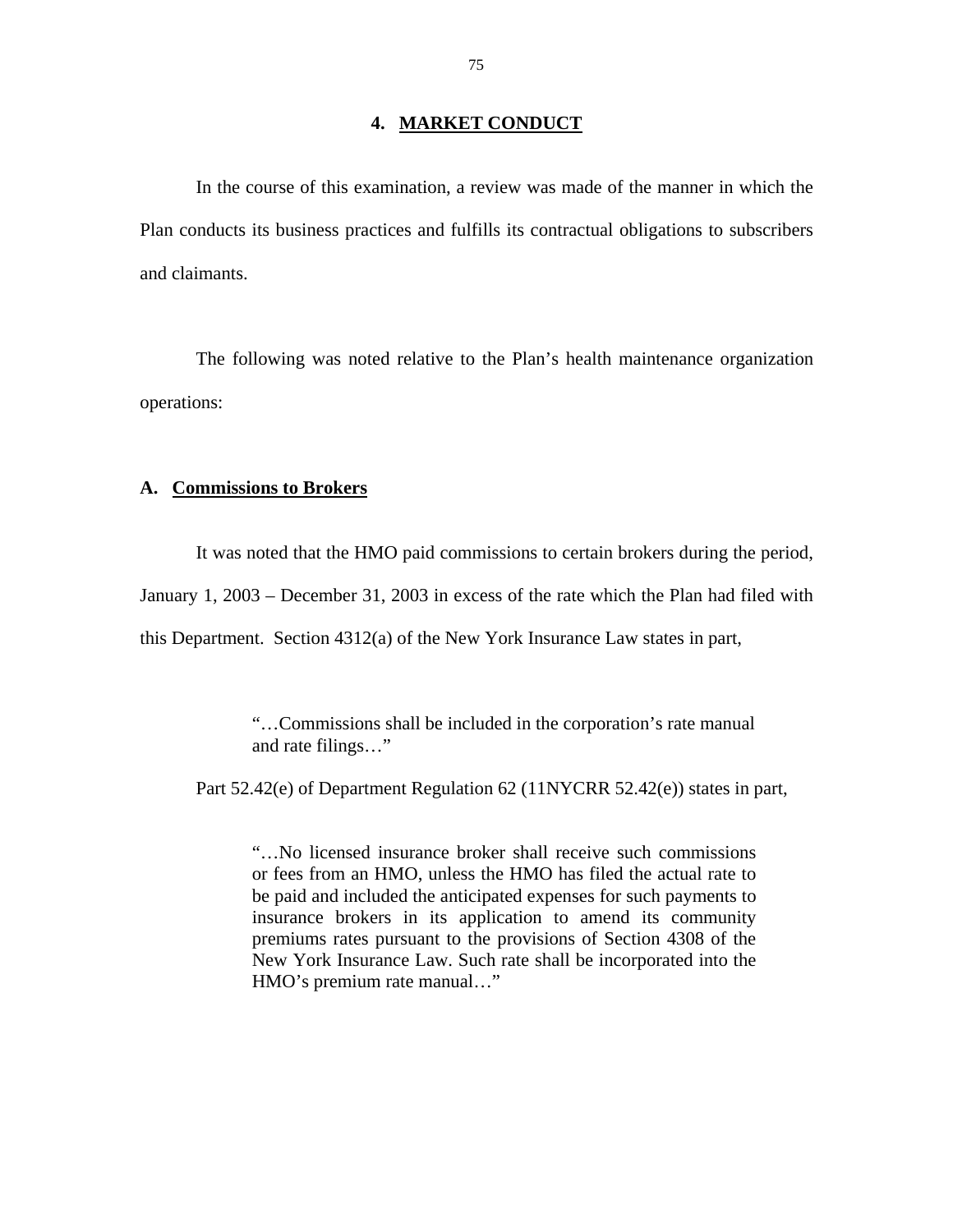In light of the above, it is once again recommended that the HMO, pursuant to Section 4312(a) of the New York Insurance Law and Part 52.42(e) of New York Insurance Department Regulation 62 (11 NYCRR 52.42(e)), refrain from paying commissions to its brokers in excess of its commission rates filed with this Department.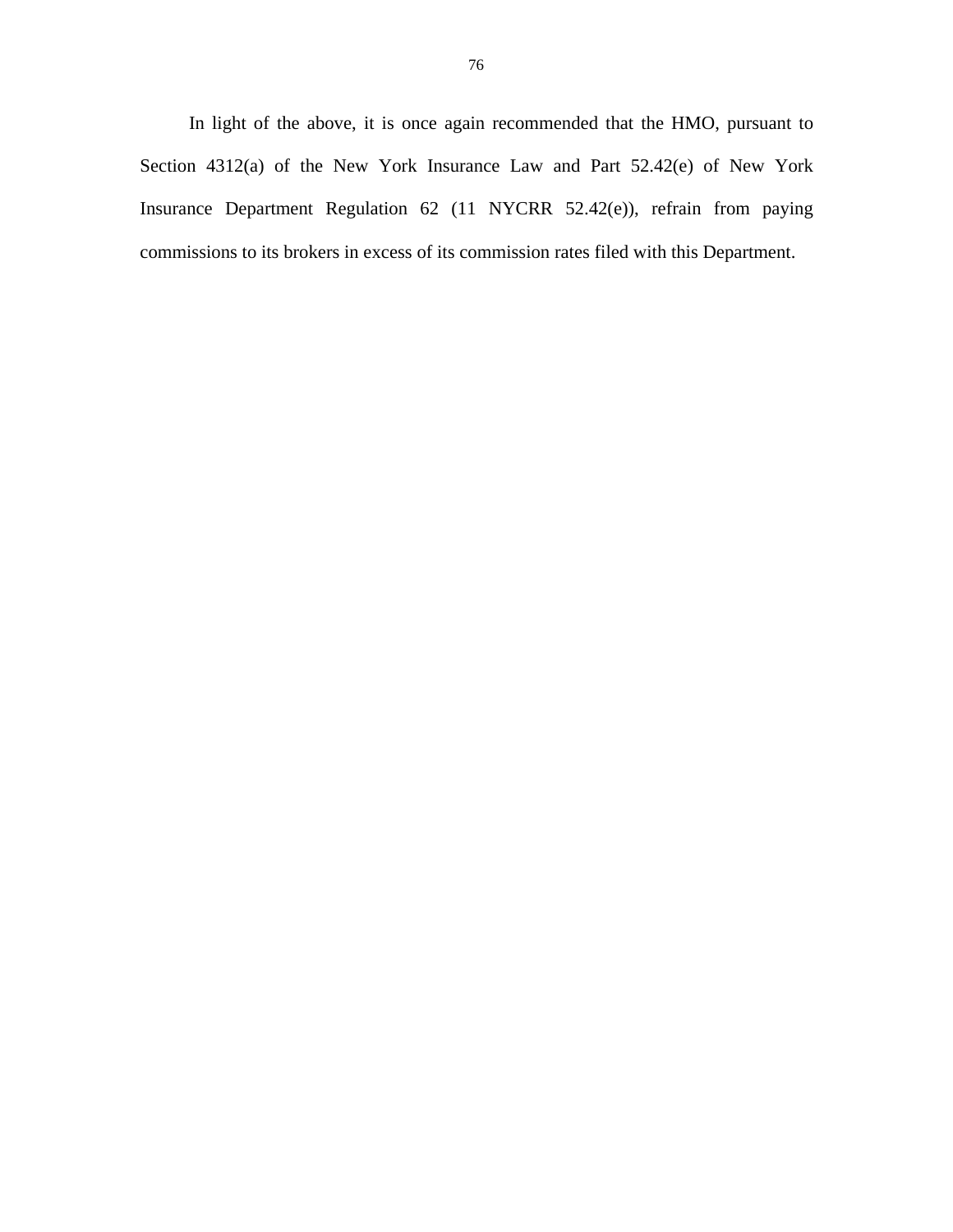## **5. COMPLIANCE WITH THE PRIOR REPORT ON EXAMINATION**

The prior report on examination contained two comments and recommendations relative to the Community Blue line of business. (The page numbers refer to the prior report on examination.):

| ITEM      |                                                                                                                                                                                                                                                                                                            | PAGE NO. |
|-----------|------------------------------------------------------------------------------------------------------------------------------------------------------------------------------------------------------------------------------------------------------------------------------------------------------------|----------|
| A.        | <b>Commissions to Brokers</b>                                                                                                                                                                                                                                                                              | 68,69    |
|           | It is recommended that the HMO, pursuant to Section $4312(a)$ of<br>the New York Insurance Law and Part 52.42(e) of New York<br>Insurance Department Regulation 62 (11 NYCRR 52.42(e)),<br>refrain from paying commissions to its brokers in excess of its<br>commission rates filed with this Department. |          |
|           | The Plan has not complied with this recommendation. A similar<br>comment appears in the current report on examination.                                                                                                                                                                                     |          |
| <b>B.</b> | <b>Guaranteed Rating – Rolling Rate Methodology</b>                                                                                                                                                                                                                                                        | 69       |
|           | It is recommended that the HMO refrain from changing its<br>insured's anniversary dates.                                                                                                                                                                                                                   |          |
|           | The Plan has complied with this recommendation.                                                                                                                                                                                                                                                            |          |

77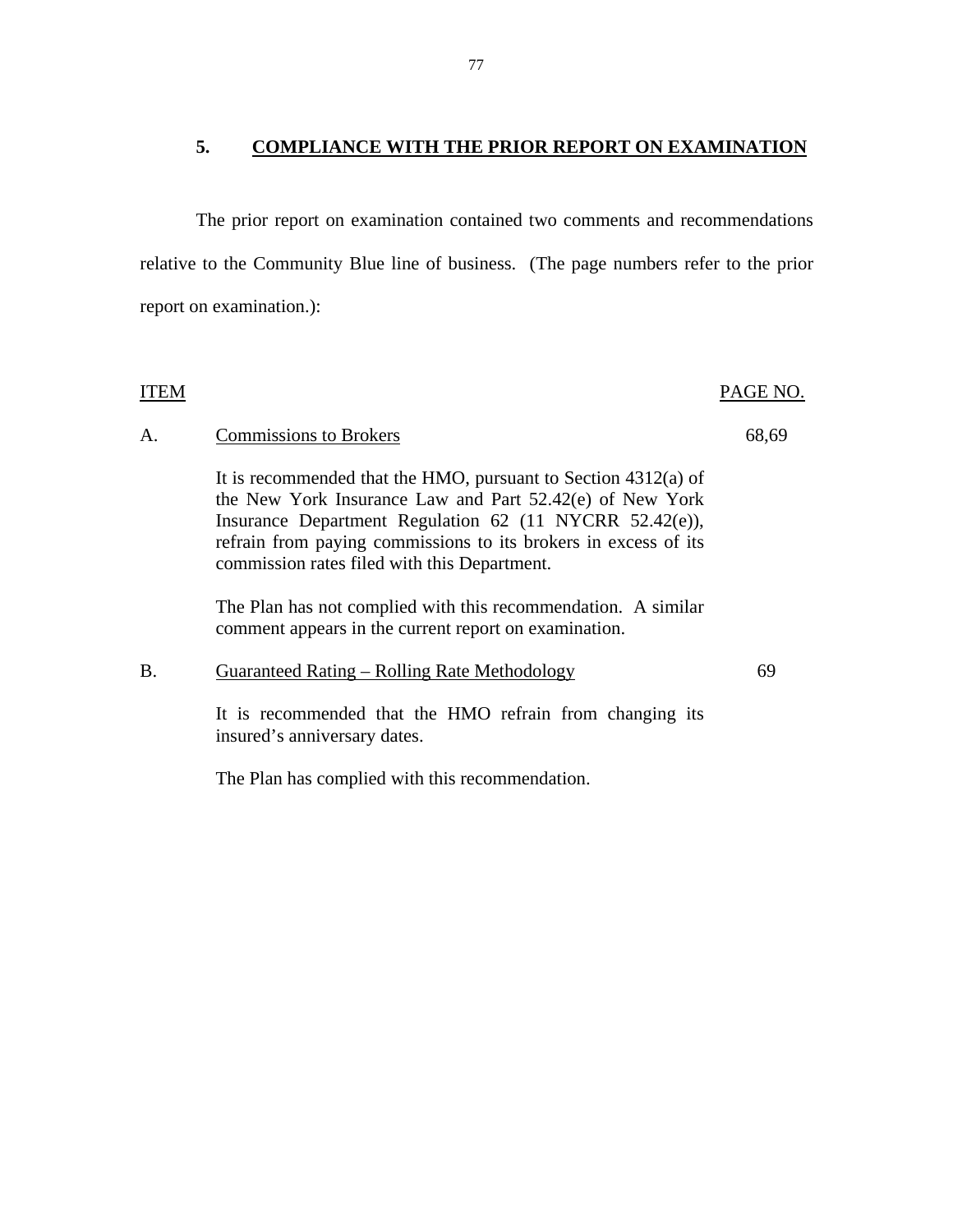#### 6**. SUMMARY OF COMMENTS AND RECOMMENDATIONS**

The following is a summary of the comments and recommendations made in this report:

**ITEM** 

PAGE NO.

#### A. Commissions to Brokers

It is once again recommended that the HMO, pursuant to Section 76 4312(a) of the New York Insurance Law and Part 52.42(e) of New York Insurance Department Regulation 62 (11 NYCRR 52.42(e)), refrain from paying commissions to its brokers in excess of its commission rates filed with this Department.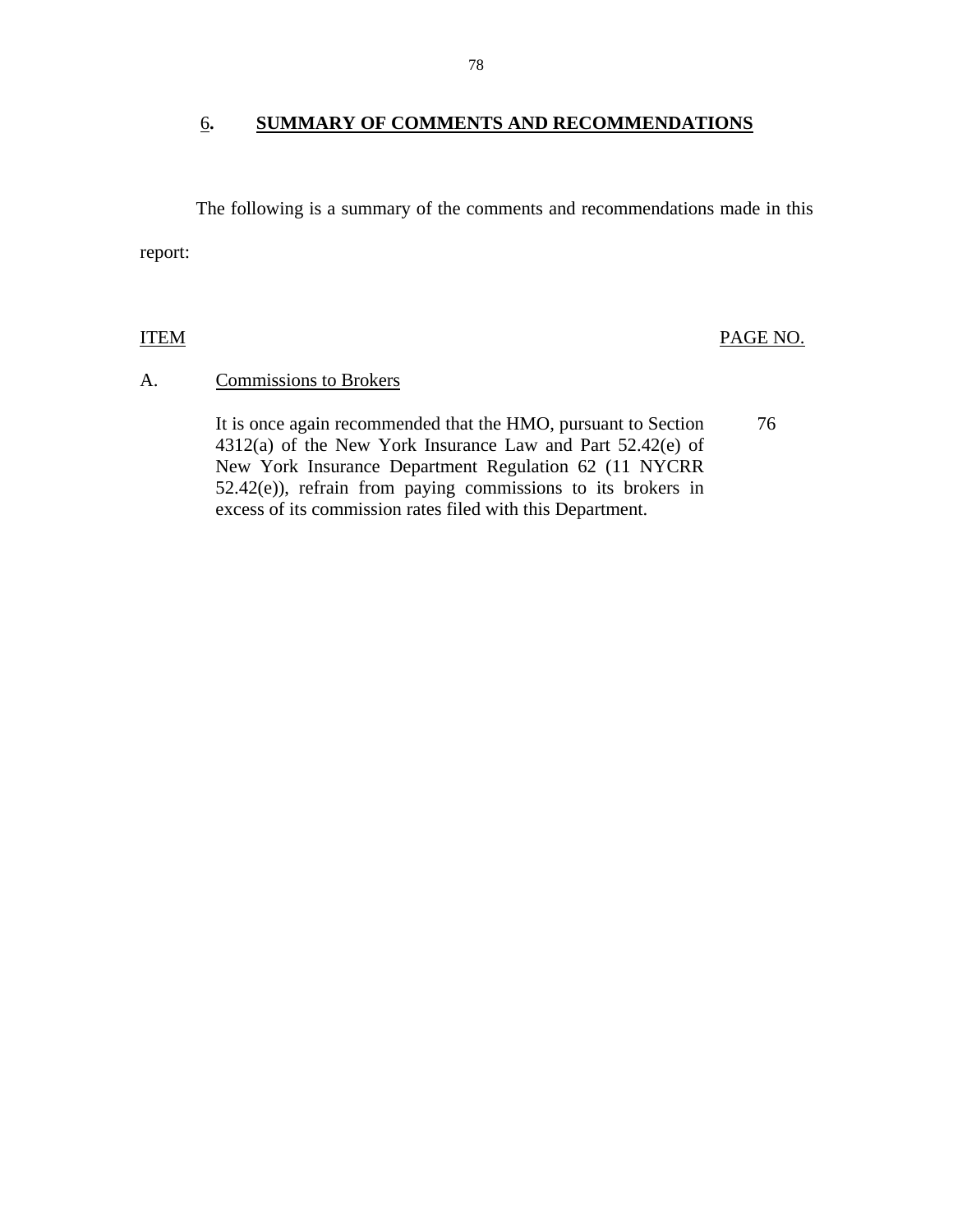Respectfully submitted,

Jósgph S. Krug

sociate Insurance Examiner

STATE OF NEW YORK  $\lambda$ )SS  $\mathcal{E}$ **COUNTY OF ERIE**  $\lambda$ 

Joseph S. Krug, being duly sworn, deposes and says that the foregoing report submitted by him is true to the best of his knowledge and belief.

SANDRA J ZAHN<br>Notary Public, State of New York<br>No. 01ZA6015829 Qualified in Erie County<br>Commission Expires 11-9-04

Saiden of Baha

Subscribed and sworn to before me<br>this  $\frac{\gamma \gamma}{4}$  day of *August* 2006

<u>— Јечну Л.,</u><br>Јоѕерћ Ѕ. Кги